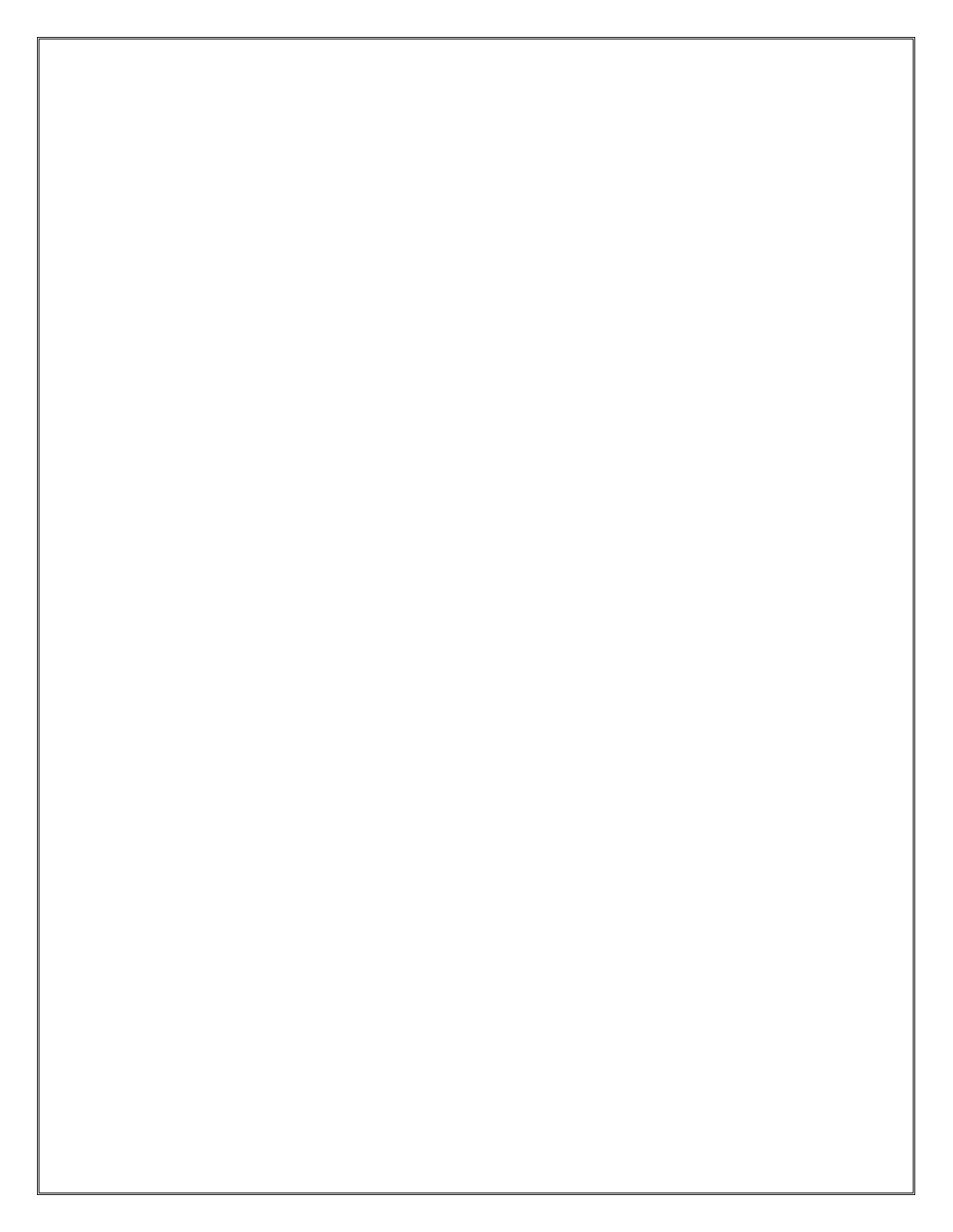# **TABLE OF CONTENTS**

| NEW LAWYER MINIMUM CONTINUING LEGAL EDUCATION REQUIREMENTS12 |  |
|--------------------------------------------------------------|--|
|                                                              |  |
| OREGON STATE BAR STATEMENT OF PROFESSIONALISM 19             |  |
|                                                              |  |
|                                                              |  |
|                                                              |  |
|                                                              |  |
|                                                              |  |
|                                                              |  |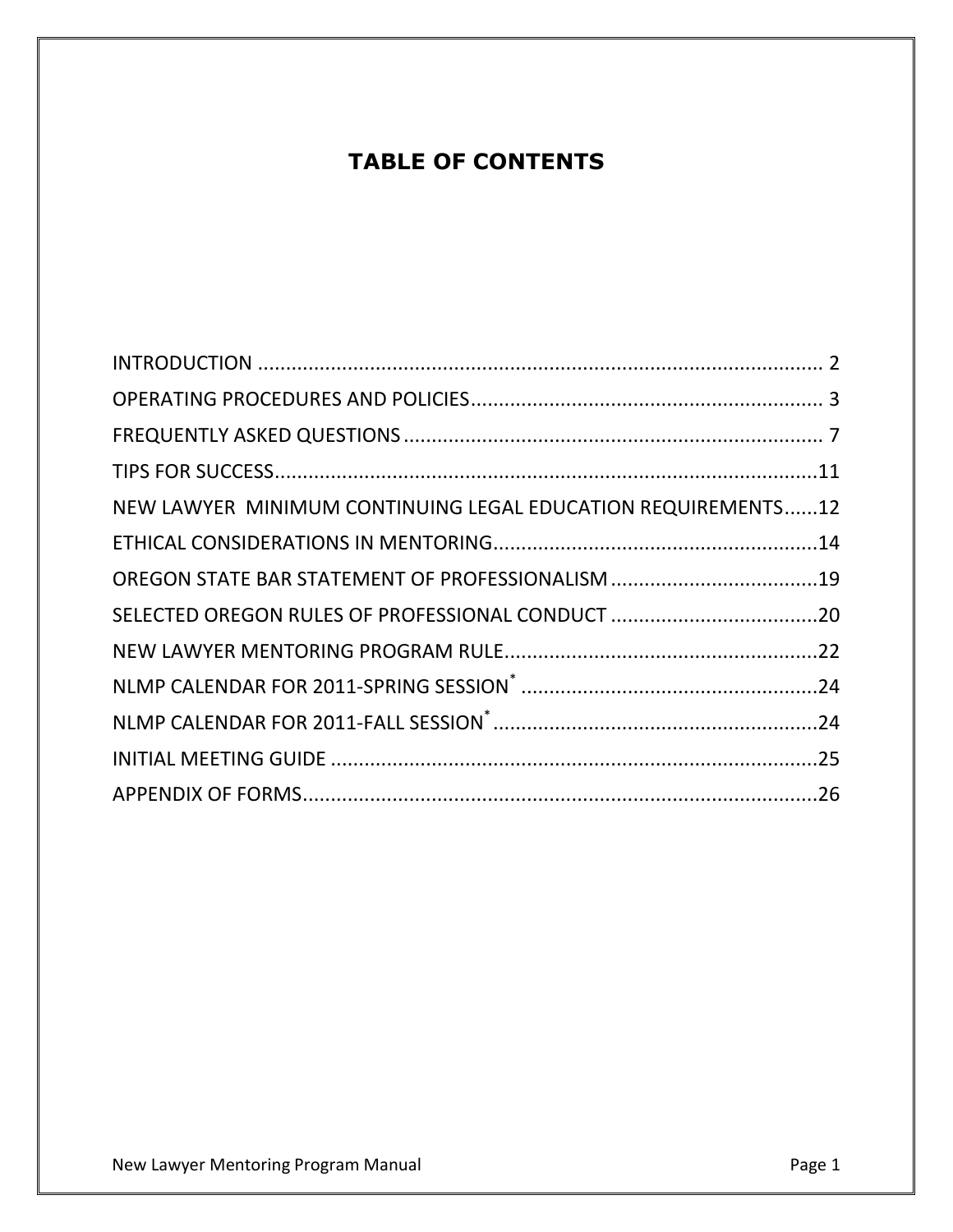# **INTRODUCTION**

<span id="page-3-0"></span>The first years of a lawyer's practice are a critical time in the development of professional habits, practices and character. To facilitate this transition into the practice of law, the Oregon Supreme Court, in conjunction with the Bar, has created the New Lawyer Mentoring Program. The goal of the NLMP is to introduce new lawyers to the high standards of integrity, professional conduct, professional competence and service to the public that are an Oregon tradition.

Shortly after admission, each new lawyer (unless deferred or exempt), will be paired with an experienced lawyer who has practiced for at least seven years and who has been selected by the Court for his or her commitment to ethics, professionalism and professional skills. Together, the new lawyer and the mentor will develop a curriculum of activities to introduce the new lawyer to the legal community and to the practical application of ethics, civility and professionalism. The new lawyer will also receive practical guidance about client relations and law office management, as well as explore practical skills in a substantive area of the law. The mentor will be a coach and a guide as the new lawyer adjusts to the challenges of law practice. Finally, working with the new lawyer will allow the mentor to see the profession through new, enthusiastic eyes and help the mentor understand generational differences.

The NLMP is premised on one-to-one interaction as a supplement to traditional classroom-style continuing education programs that new lawyers attend. Although it consists of a series of mandatory activities and experiences, the NLMP is flexible enough to complement and coordinate with existing law firm training programs as well as the special training needs of government, corporate, and public interest practices.

The success of the NLMP depends on the commitment of both the mentors and the new lawyers, and the Court and the Bar appreciate the devotion of time, energy and skill that will be required on both sides. We are confident that mentors and new lawyers alike will benefit from the program.

This manual contains information about and forms for enrolling in the NLMP, developing the individual mentoring program, and certifying completion. It also has some tips for successful mentoring relationships, a copy of the Supreme Court's New Lawyer Mentoring Rule, and selected Oregon Rules of Professional Conduct. Questions not addressed in the manual can be directed to the NLMP Administrator, Kateri Walsh at 503-431-6406, or NLMP Coordinator, Karla Houtary at 503-431-6367 or by sending an email to mentoring@osbar.org.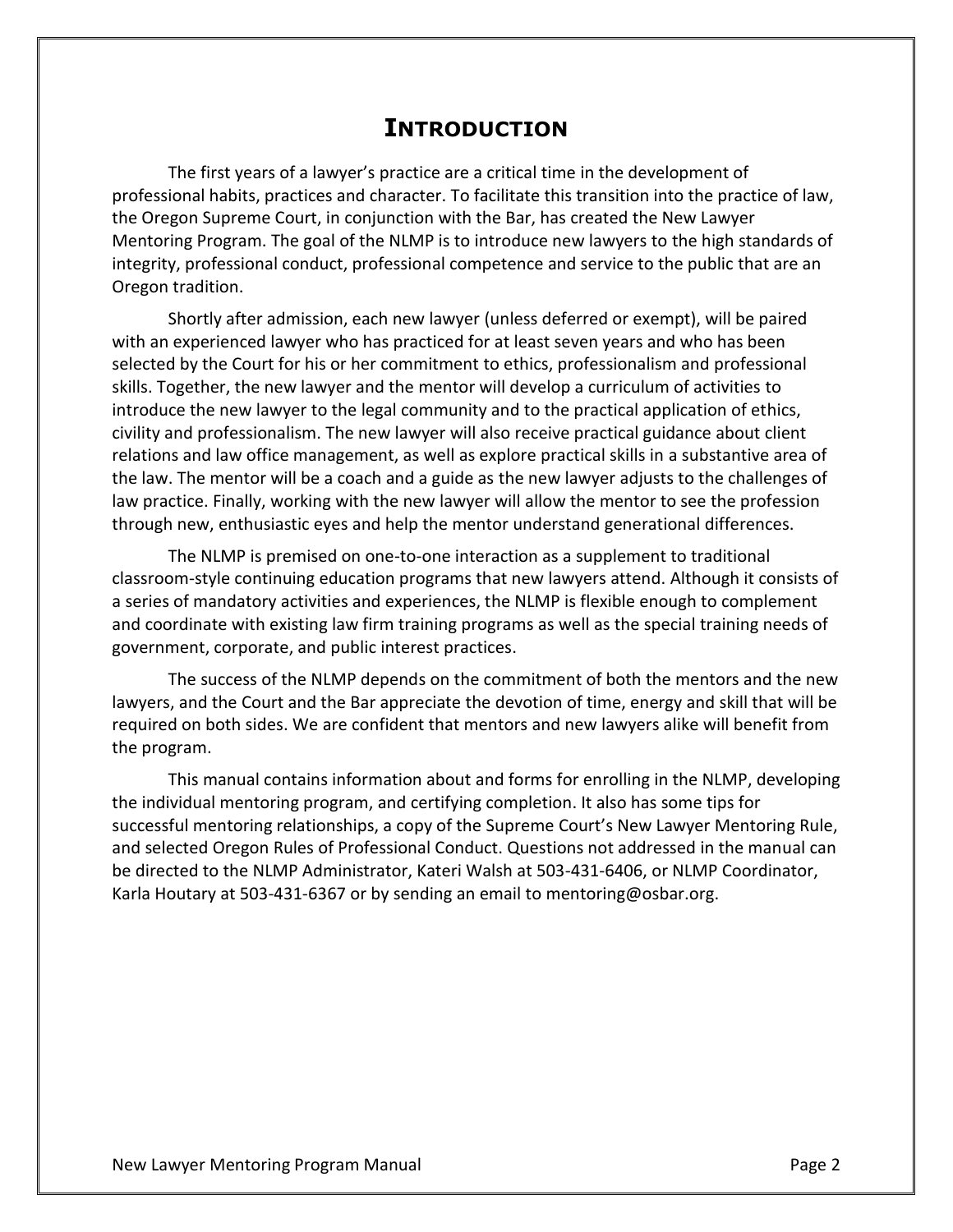# **OPERATING PROCEDURES AND POLICIES**

### <span id="page-4-0"></span>*1. Enrollment, Exemptions and Deferrals*

- a. The New Lawyer Mentoring Program (NLMP) will operate in two sessions each year. The first begins in mid-May (Spring Session) and the second begins in mid-October (Fall Session). New lawyers who take the oath of office at times other than the scheduled swearing-in ceremonies will be assigned to a session by the NLMP administrator.
- b. Within 28 days of admission, new lawyers must either enroll in the NLMP, certify they are exempt, or request a deferment.
- c. New lawyers are exempt from the NLMP if they have engaged in the active, substantial and continuous practice of law in another jurisdiction for two or more years prior to admission in Oregon.
- d. New lawyers who are not practicing law, including judicial clerks, may request to defer participation in the NLMP until they begin practicing, at which time they must enroll in the next available NLMP session.
- e. New lawyers who practice outside the state of Oregon will be deferred from participation in the NLMP if the Bar determines that mentoring cannot be arranged conveniently. If a new lawyer deferred for this reason establishes a principal office in Oregon within the first two years of admission, the new lawyer must enroll in the next available NLMP session.

### *2. Mentor Match*

- a. The Bar will match new lawyers with mentors based principally on geography and practice area. To the extent possible and practicable, consideration will be given to preferences for gender, age, ethnicity and other factors identified by a new lawyer or a mentor.
- b. New lawyers employed in law firms, government offices, corporate law departments, or other group practices may request either an "in-house" or an "outside" mentor. An "inhouse" mentor is in the same firm or office as the new lawyer. An "outside" mentor is a lawyer not in the same firm or office as the new lawyer. New lawyers may request a specific mentor; if the mentor requested has not been appointed by the Supreme Court, a conditional match will be made pending the mentor's appointment.
- c. The Bar will match new lawyers and mentors as soon as possible following receipt of the new lawyer's enrollment form, after which written notice of the match and respective contact information will be provided to the new lawyer and the mentor.
- d. The new lawyer is responsible for arranging the initial meeting with the mentor, and the meeting must take place within 28 business days of the announcement of the match.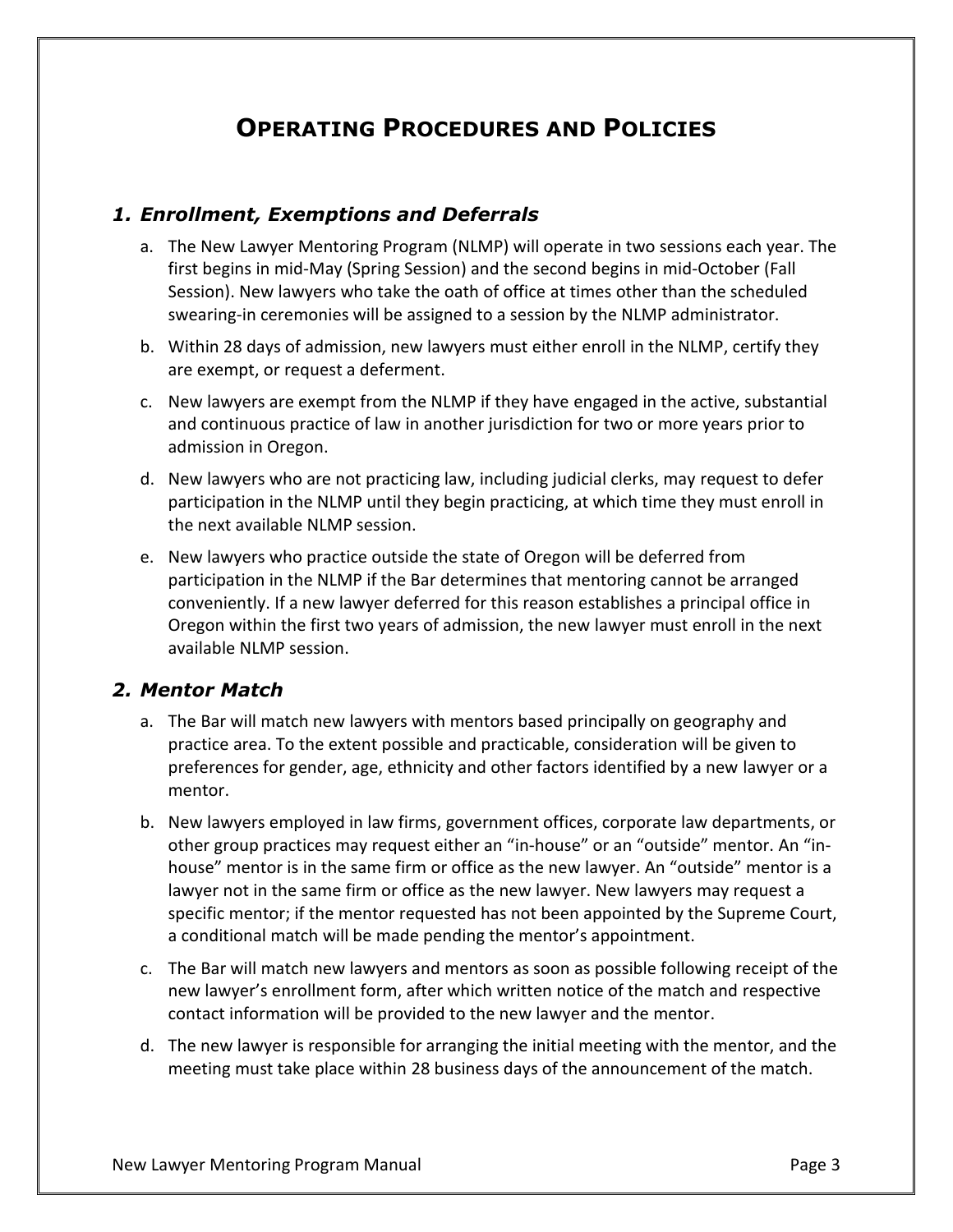## *3. Designing the Mentoring Plan*

- a. The Mentoring Plan includes core concepts and experiences that will introduce new lawyers to practical aspects of lawyering with which all lawyers need to be familiar for the successful and professional practice of law. The Mentoring Plan has six component parts:
	- **Introduction to the Legal Community;**
	- Rules of Professional Conduct, Professionalism, and Cultural Competence;
	- **Introduction to Law Office Management;**
	- **Working With Clients;**
	- Career Development:
		- $\checkmark$  Public Service.
		- $\checkmark$  Bar Programs,
		- $\checkmark$  Work/Life Balance
	- **Practice Area Basic Skills.**

Parts 1-5 are comprised of specific topics that the new lawyer must discuss with the mentor and specific activities that the new lawyer must complete and review with the mentor. In the Practice Area component, the new lawyer selects, completes, and then discusses with the mentor, a minimum of 10 basic skill activities in one or more substantive practice areas that best match the new lawyer's interests.

- b. During the initial meeting, the new lawyer and the mentor should review the required elements of the mentoring plan and identify the practice areas the new lawyer will focus on during the mentorship.
- c. The mentoring plan may include as many practice area activities as the new lawyer and mentor agree are practical, but must include at least 10 activities from one or more practice areas. The activities listed in the substantive areas are not exclusive; the new lawyer and mentor may supplement the listed activities or substitute others that they identify as basic competency skills. Similarly, if the new lawyer is interested in a substantive area for which no activities are suggested, the new lawyer and the mentor may develop a customized elective plan of activities designed to build basic skills in that area.
- d. If the mentor does not have experience in the practice area or areas the new lawyer wishes to focus on, the mentor should help the new lawyer find another experienced lawyer who practices in the subject area to assist in mentoring the new lawyer. In that situation, the mentors may split the allowed mentoring continuing education credits, although to get credits the consulted lawyer may need to apply to and be approved for the NLMP program.
- e. A new lawyer employed by a law firm, corporate legal department, or governmental unit may complete an alternate mentoring plan based on the employer's established training program, provided the program covers the areas required by the NLMP.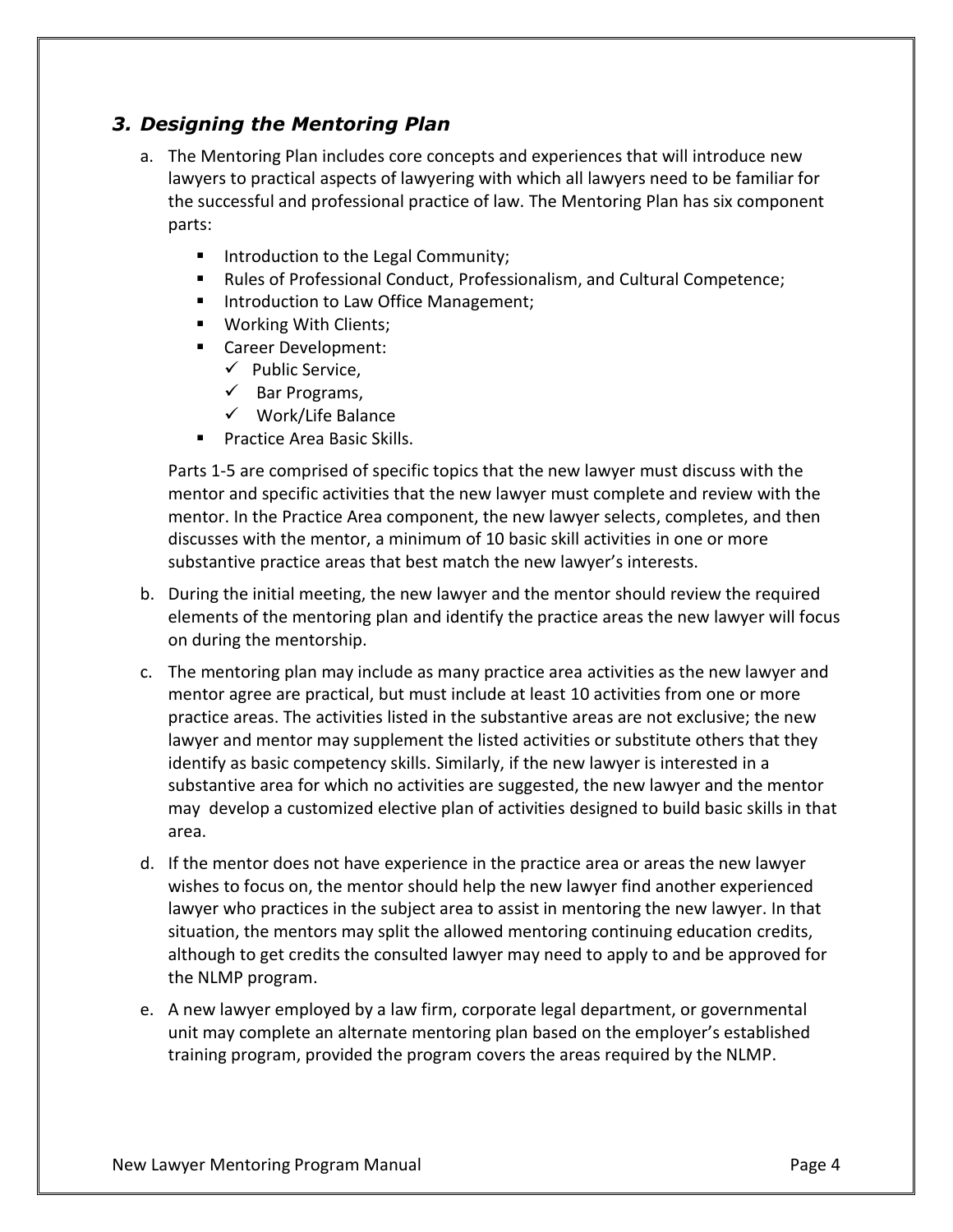f. A new lawyer who has completed some of the mentoring plan activities as a law clerk or otherwise prior to admission may also develop a customized plan with the mentor that will build on existing skills in the component areas.

## *4. Completing the Mentoring Plan*

- a. The mentoring plan is designed to be completed in approximately one year. It is expected that new lawyers and their mentors will meet at least once each month for twelve months, and that each meeting will last approximately 90 minutes to allow sufficient time to review and discuss the various experiences and activities that make up the mentoring plan and to monitor the new lawyer's progress.
- b. New lawyers who are mentored within their law firm, corporate legal department, or governmental unit may complete some of their required activities in small group settings rather than by individual discussion with their in-house mentors.
- c. When all mentoring plan activities have been completed, the new lawyer and the mentor shall sign a Certificate of Completion. The new lawyer is responsible for filing the Certificate with the Bar, accompanied by a fee of \$100. When the Certificate has been filed, the new lawyer will be awarded six (6) hours of Minimum Continuing Legal Education credit that can be applied to the new lawyer's *next* reporting period (not the first reporting period on admission). See MCLE Regulation 6.100. The mentor will be awarded eight (8) MCLE credits.
- d. The Certificate of Completion must be filed with the Bar on or before December 31 of the new lawyer's first full year of admission. (For example, new lawyers admitted in 2011 will have until December 31, 2012 to complete their plans and file the Certificate of Completion.)
- e. A new lawyer who is unable to complete the plan within the allowed time may be granted additional time for good cause shown. Examples of good cause include health issues, a change in employment, or other circumstances that prevent the new lawyer from working on the mentoring plan. The new lawyer must submit a request for additional time in writing on or before the completion deadline.

## *5. Noncompliance, Suspension and Reinstatement*

- a. A new lawyer who fails to complete the mentoring plan on time (and who has not been granted an extension) will be given written notice and shall have 60 days from the date of the notice to cure the noncompliance.
- b. If the noncompliance is not cured (by completing the mentoring plan) within the time allowed, the Executive Director shall recommend to the Supreme Court that the new lawyer be suspended from membership in the Bar.
- c. During a period of suspension, the new lawyer may not engage in the practice of law.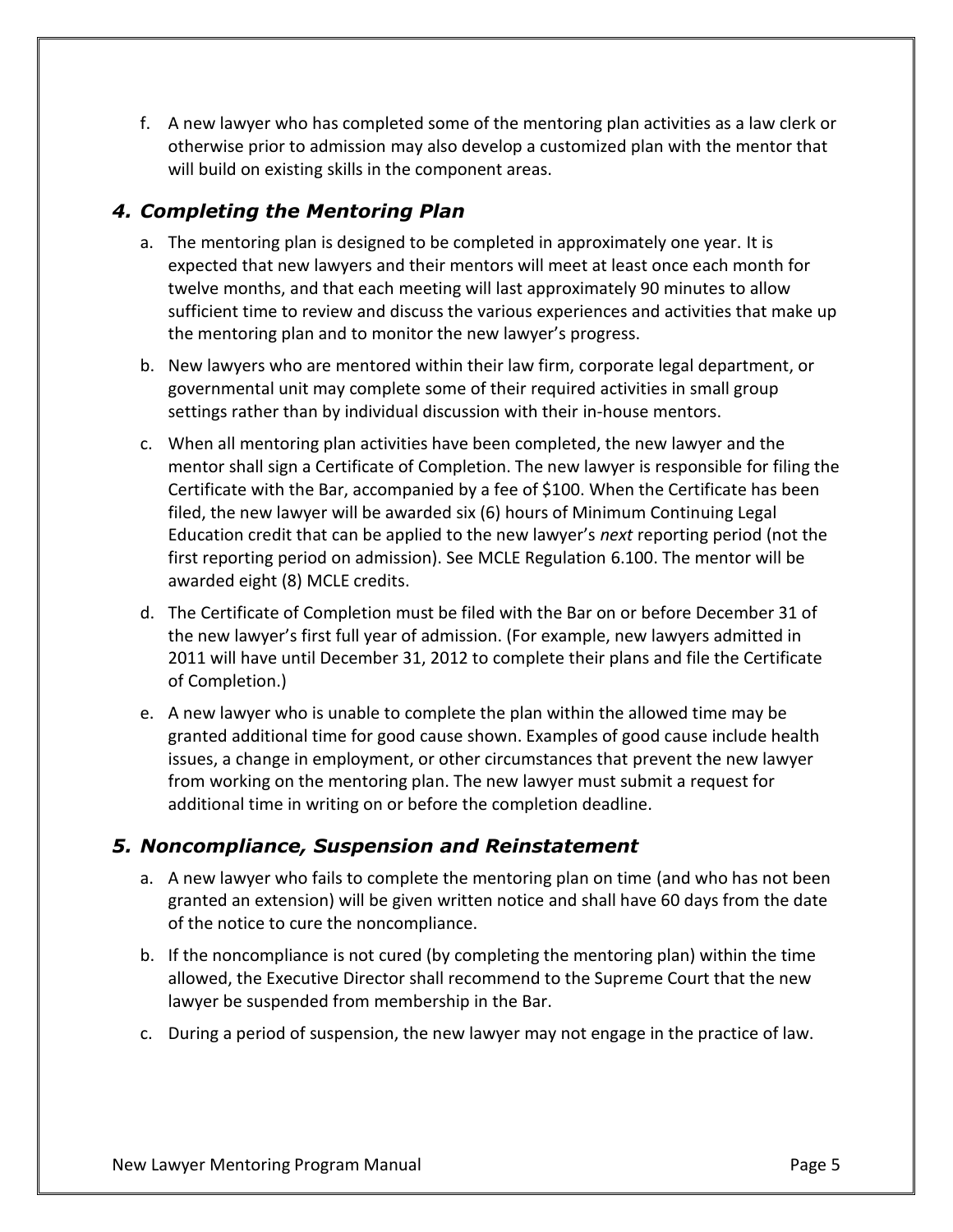- d. A suspended new lawyer may apply for reinstatement as soon as the mentoring plan is completed. In addition to the reinstatement application, the new lawyer must submit the Certificate of Completion, the NLMP fee of \$100 and a reinstatement fee of \$100.
- e. Upon receipt of a satisfactory application for reinstatement, the Executive Director will forward a recommendation to the Supreme Court that the new lawyer be reinstated to active membership. Reinstatement is effective upon approval by the Supreme Court.
- f. A reinstatement after suspension for not completing the NLMP has no effect upon any other aspect of the new lawyer's status, including any suspension for nonpayment of membership fees, MCLE noncompliance or a disciplinary proceeding.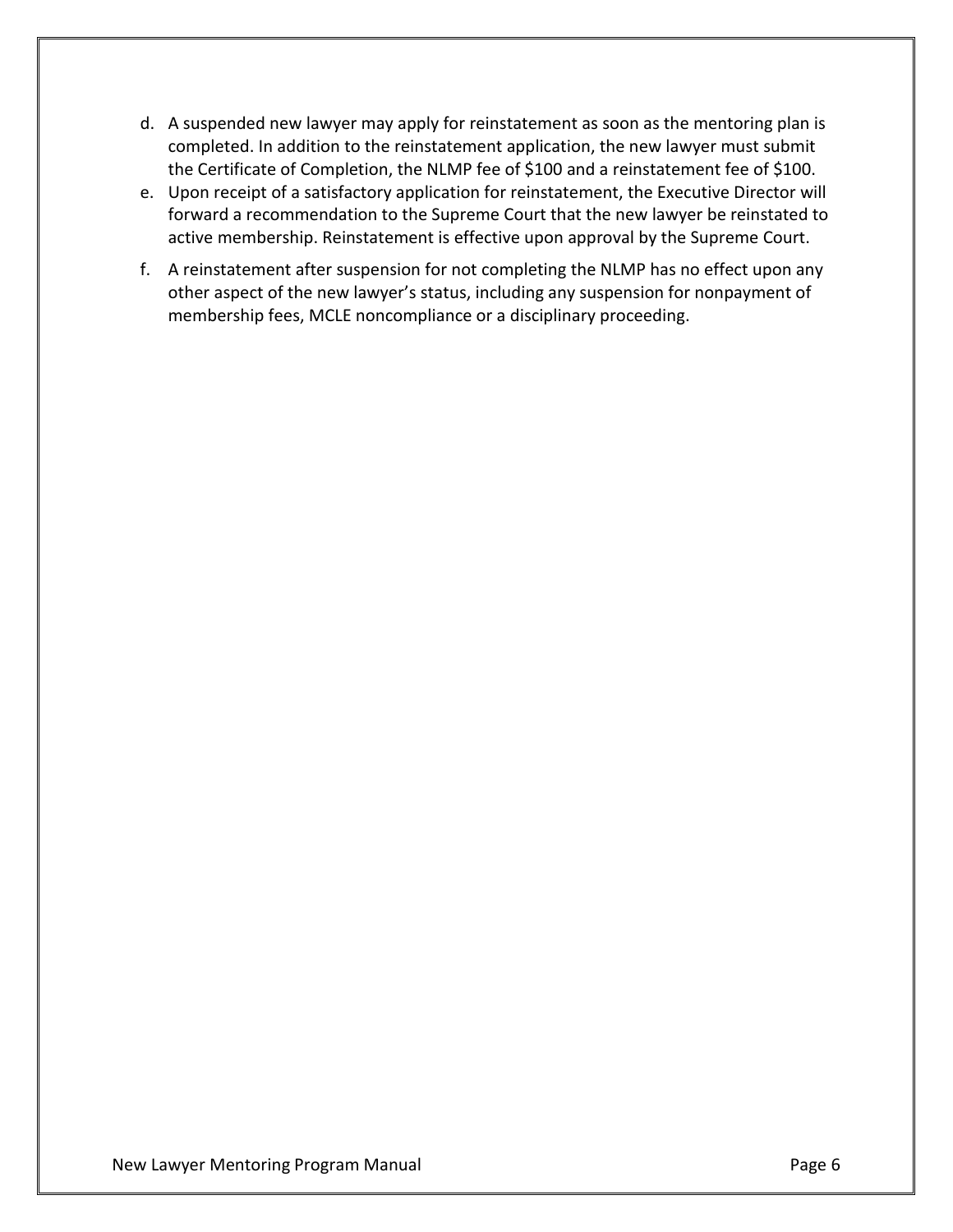# **FREQUENTLY ASKED QUESTIONS**

## <span id="page-8-0"></span>*1. Is the NLMP Mandatory?*

Yes. All newly admitted members of the Oregon State Bar must participate in the program unless they have already practiced in another jurisdiction for at least two years.

### *2. What if I am unemployed or otherwise not practicing law after admission?*

New lawyers who do not have plans to begin practicing law immediately after admission, including new lawyers who are working as judicial clerks, may request a deferral until such time as they begin practicing law.

## *3. When do I start the NLMP?*

Unless exempt or deferred, new lawyers must enroll in the NLMP by filing the enrollment form with the Bar within 28 days after admission to the bar. New lawyers who are granted a deferral must enroll in the next available NLMP session following their beginning to practice law.

### *4. Who are the mentors?*

Mentors are Oregon bar members in good standing who have at least seven years of experience in the practice of law. They must have a reputation for competence and for conducting themselves ethically and professionally.

### *5. How are mentors selected?*

Initially, bar leaders around the state were asked to nominate qualified lawyers in their communities. The nominees were reviewed by the NLMP Task Force recruitment committee, which recommended suitable candidates to the Board of Governors. The slate of mentors approved by the BOG was then sent to the Supreme Court for appointment. For subsequent sessions, bar members will be invited to nominate themselves. The BOG's standing Committee on the NLMP will review the candidates and make recommendations to the Supreme Court.

## *6. Do mentors get any special training?*

Yes. All appointed mentors are required to screen a training video prepared by the Bar. In addition to familiarizing mentors with the creation and execution of the mentoring plan, the training video includes ideas and tips for establishing successful mentoring relationships. Mentors are also asked to review this manual in its entirety.

## *7. How do I find a mentor?*

There are three ways that mentors will be identified for new lawyers. If a new admittee is hired by a firm or organization, their employer may assign a senior associate to serve as their NLMP mentor. The second option is for a new lawyer to seek out a respected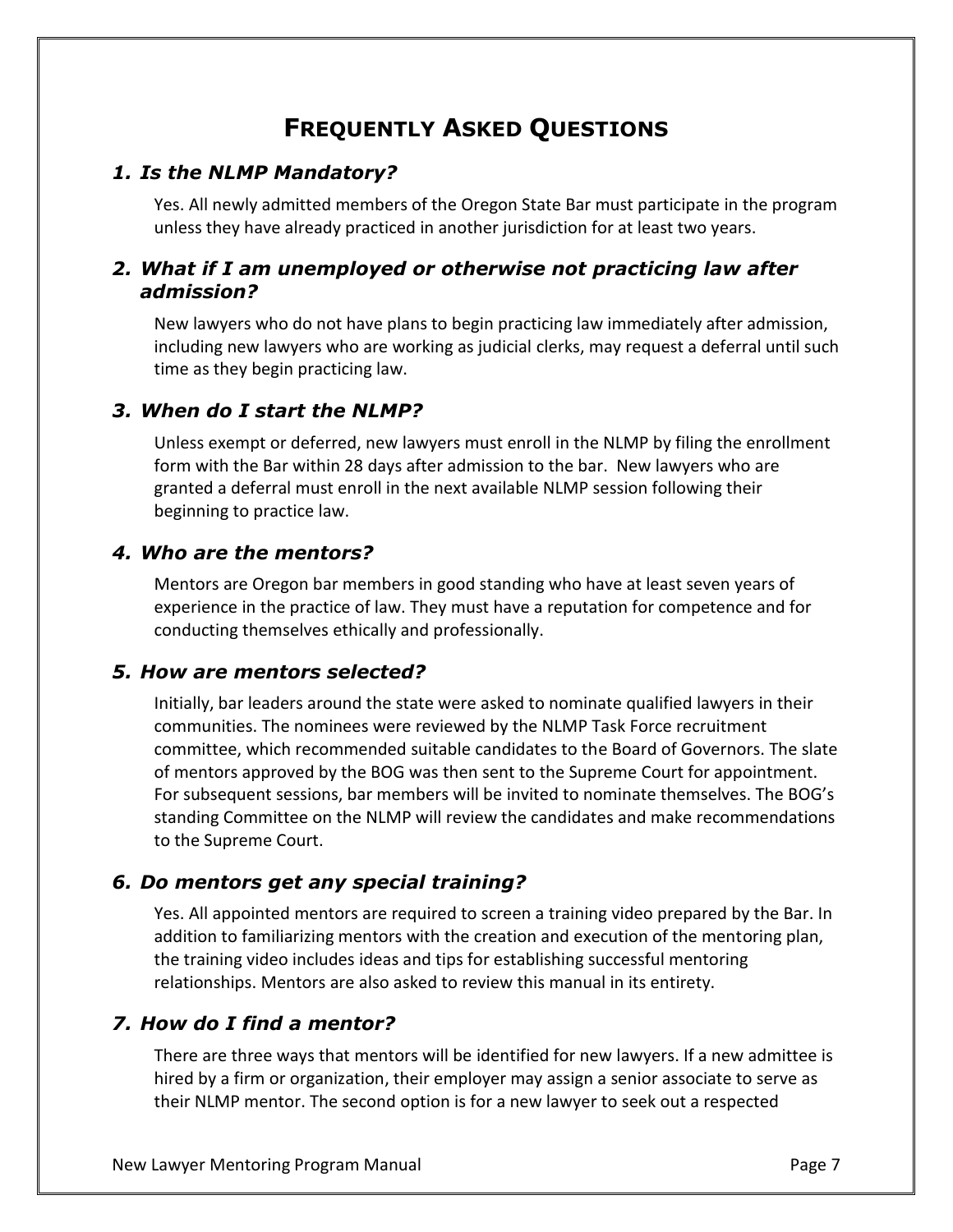member of the bar him- or herself, and ask if they are willing to serve as a mentor. In these first two options, mentors will be appointed on a provisional basis pending Supreme Court approval. The third option is for the Bar to match new lawyers with mentors who have been appointed by the Supreme Court. The principal criteria for the match will be location and practice area interest, although other factors, such as a preference for gender, ethnicity, or age will be given consideration to the extent possible.

### *8. Does my mentor have to be a lawyer in my firm?*

Generally, lawyers employed in law firms, corporate legal departments, and government offices will be matched with a mentor in the same firm or office. However, new lawyers may request and will then be matched with an "outside" mentor.

### *9. Can I choose my own mentor?*

Yes. A new lawyer's request for a specific mentor will be taken into consideration, provided the mentor is qualified and appointed by the court.

## *10. What is the Mentoring Plan?*

The Mentoring Plan sets out the activities the new lawyer will work on with the mentor during the mentoring year. It is comprised of five areas of required activities and one practice area selected by the new lawyer. The elective activities may be in one or more substantive areas and must include at least 10 basic skills activities. Several practice area activities are contained in this manual. If a new lawyer wishes to focus on a substantive area not covered in the manual, the new lawyer and the mentor may identify basic skill activities related to that substantive area.

### *11. Can I get credit for Mentoring Plan activities that I have already completed prior to admission?*

Experience as a law clerk or otherwise, prior to admission, will not exempt a new lawyer from the NLMP. However, the new lawyer and the mentor may design a customized mentoring plan that has the same focus but builds on existing knowledge and skills through more advanced activities.

### *12. How much time will the NLMP require?*

The NLMP mentoring plan is designed to be completed in approximately twelve months if the new lawyer and mentor meet regularly. As a guide, the new lawyer and mentor should expect to meet monthly for approximately 90 minutes. Because the Certificate of Completion doesn't have to be filed until December 31 of the first full year of admission, however, new lawyers will actually have 14 to 17 months to complete their plans.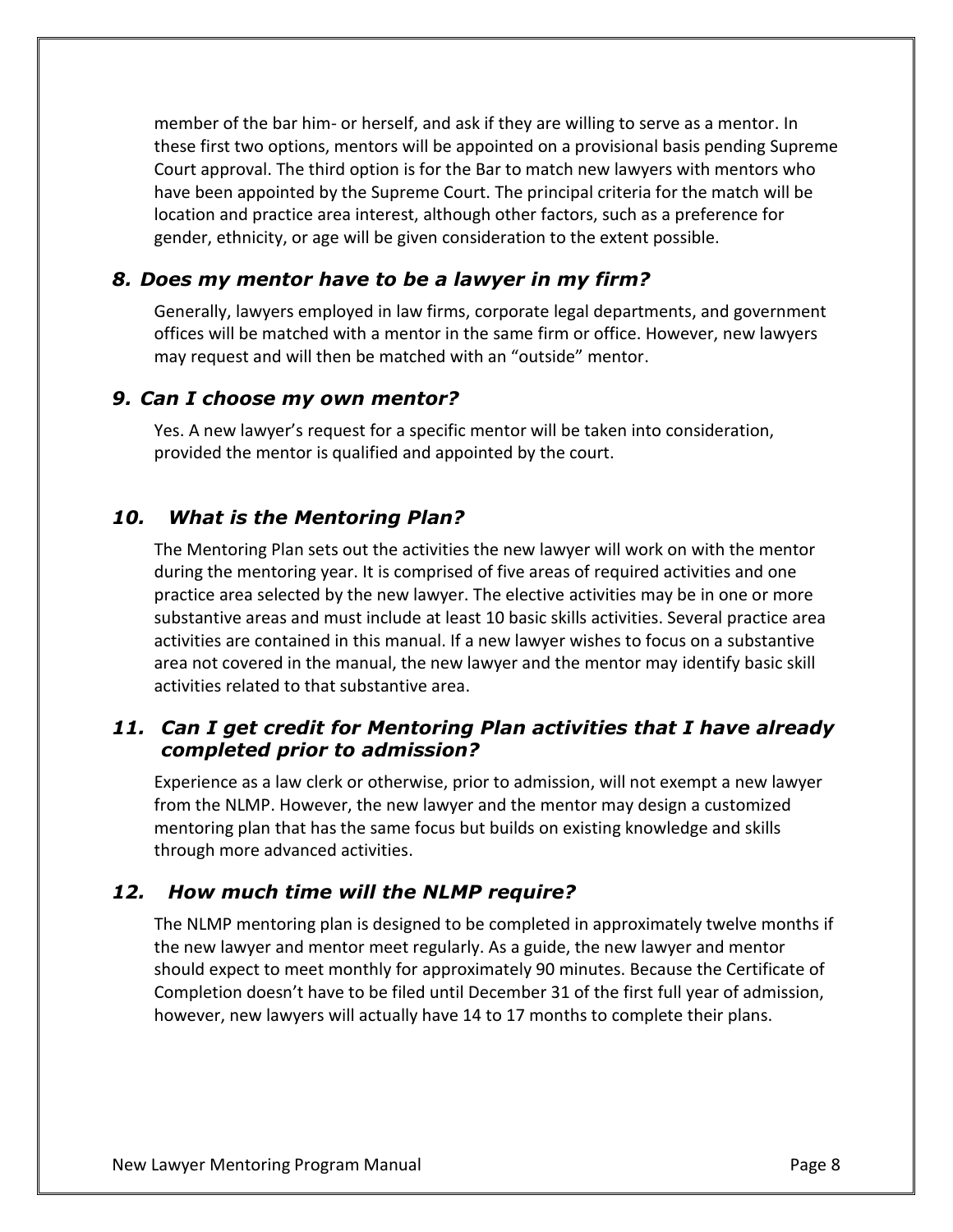## *13. Do I have to complete the new admittee MCLE requirements in addition to the Mentoring Plan?*

Yes. The NLMP does not replace the Minimum Continuing Legal Education requirements for new admittees. (See MCLE Rule 3.3(b).) However, upon successful completion of the NLMP, new lawyers are awarded six MCLE credits that can be carried forward into their first three-year reporting period.

## *14. Do new lawyers receive MCLE credit for participating in the NLMP?*

Yes, see question #13 above.

## *15. Do mentors receive MCLE credit?*

Yes, the Board of Governors has determined that mentors may claim eight (8) general MCLE credits for mentoring a new lawyer. If another lawyer assists with the mentoring, the credits may be apportioned between them according to their respective responsibility for the mentoring.

## *16. What do I do if I have a problem with my mentor?*

If a mentor is not making time for regular meetings or is not providing helpful guidance and coaching through the mentoring plan activities, a new mentor can be assigned. New lawyers are encouraged to give the relationship some time to develop and to remember that the NLMP mentor may not be able to satisfy all of the needs for support that the new lawyer may have. There are many voluntary mentoring programs available and new lawyers are encouraged to participate in as many as they feel is helpful or appropriate.

### *17. What if I can't complete my Mentoring Plan within the time allowed?*

If a new lawyer does not believe that the December 31 deadline can be met due to health or personal issues, job changes or other circumstances beyond their control, an extension may be granted for good cause shown. A request for an extension must be submitted in writing to the Bar prior to the December 31 deadline. A new lawyer who does not qualify for an extension and who does not complete the plan in time will be given written notice and 60 days to cure the noncompliance (by completing the plan). Failure to complete the plan will result in the Executive Director recommending that the noncomplying new lawyer be suspended from membership in the Bar and, consequently, from the practice of law.

## *18. How do I establish completion of the Mentoring Plan?*

When all of the activities of the Mentoring Plan have been completed, the new lawyer and the mentor sign the Certificate of Completion. The new lawyer is responsible for filing the Certificate and a copy of the completed Mentoring Plan with the Bar and paying the \$100 fee.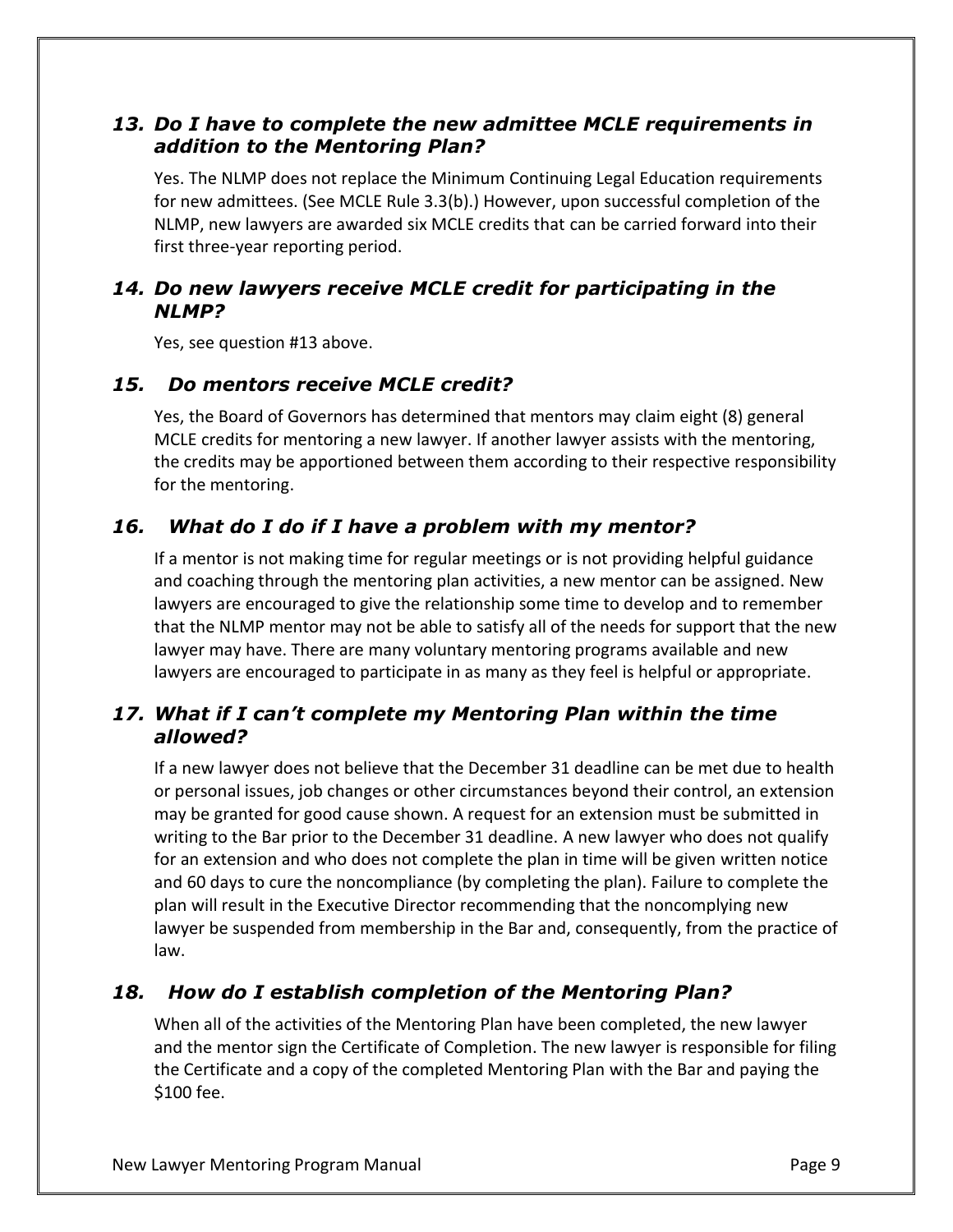## *19. What if I can't afford the fee?*

At the sole discretion of the Executive Director, the NLMP fee may be waived in cases of financial hardship or special circumstances. Requests for a fee waiver must be submitted in writing to the Executive Director and include the reason for the request accompanied by a summary of the applicant's income and expenses.

## *20. How do I get reinstated from a suspension?*

A new lawyer suspended for failing to timely complete the mentoring plan can apply to the Executive Director for reinstatement by submitting the appropriate reinstatement form accompanied by the Certificate of Completion, paying the NLMP fee of \$100 and paying the reinstatement fee of \$100. If the submission is satisfactory to the Executive Director, a recommendation for the applicant's reinstatement will be sent to the Supreme Court.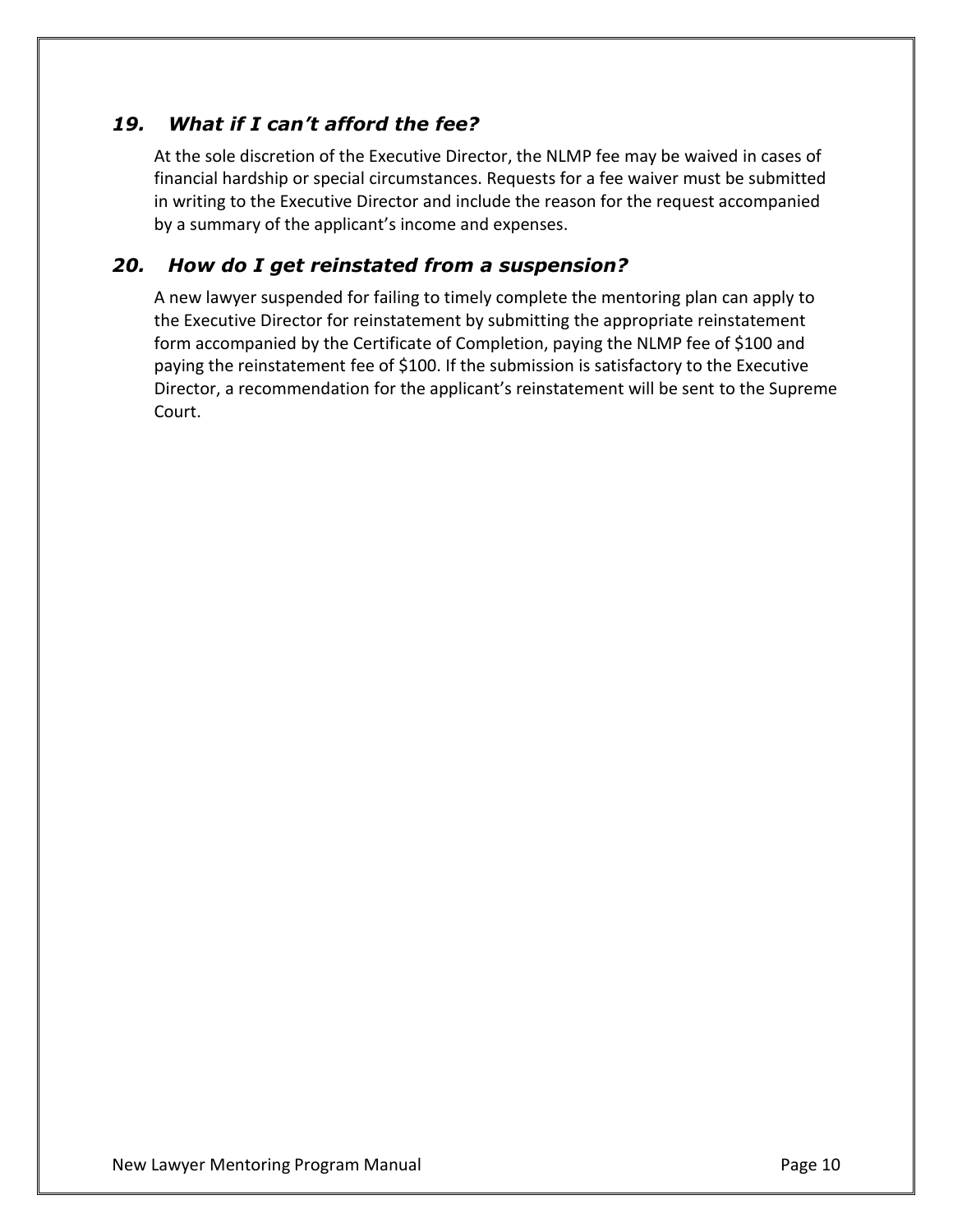# **TIPS FOR SUCCESS**

### <span id="page-12-0"></span>**If you are a mentor…**

- Take the time to develop a meaningful mentoring relationship. At its best, this relationship is an opportunity for mutual learning and growth.
- Set both expectations and boundaries early on. At initial meeting, set a regular time on calendar for your monthly meetings. Inform your new lawyer about the best time to call with questions or issues, when they are more likely to get your undivided attention.
- Listen to your new lawyer's concerns and, especially in the beginning, draw out those concerns that the new lawyer may be reluctant to raise.
- Recognize that new lawyers may differ in what they hope and need to get out of a mentoring relationship. Adjust your own approach to assure you are providing your new lawyer with what he or she is seeking.
- Create a safe environment for the new lawyer's growth by being accessible and nonjudgmental, keeping confidences, and inviting open and frank conversations.
- Acknowledge the issues facing new lawyers who are ethnic minorities, or who may face particular challenges because of their religion, sexual orientation, economic status, national origin or age.
- Remember that the only stupid question is the one that isn't asked. Encourage your new lawyer to ask, ask, ask. Be respectful and responsive with your answers.
- Your responsibility is not to direct or supervise your new lawyer's work, but to be a coach and guide for the development of professional values and skills.
- Share your experience and talent freely. Be the role model you would want.

### **If you are a new lawyer…**

- Be respectful of your mentor's time. Be prompt and give plenty of notice if you need to reschedule a meeting. Make good use of your meeting time; come prepared with a list of things you want to discuss.
- Your mentor's "war stories" can be valuable learning tools, especially if you can relate them to a situation of your own.
- Ask questions! Don't let your ego get in the way of accepting feedback and constructive criticism from your mentor.
- Build multiple mentor relationships; your NLMP mentor will not be able to advise you in every aspect of your professional or personal life. Develop effective networks with peers, other lawyers in and outside your workplace, judges, family and friends.
- Your reputation in the community will be based on your interactions with your mentor, your clients, your work colleagues, opposing counsel, court staff and judges. Nurture it and guard it jealously.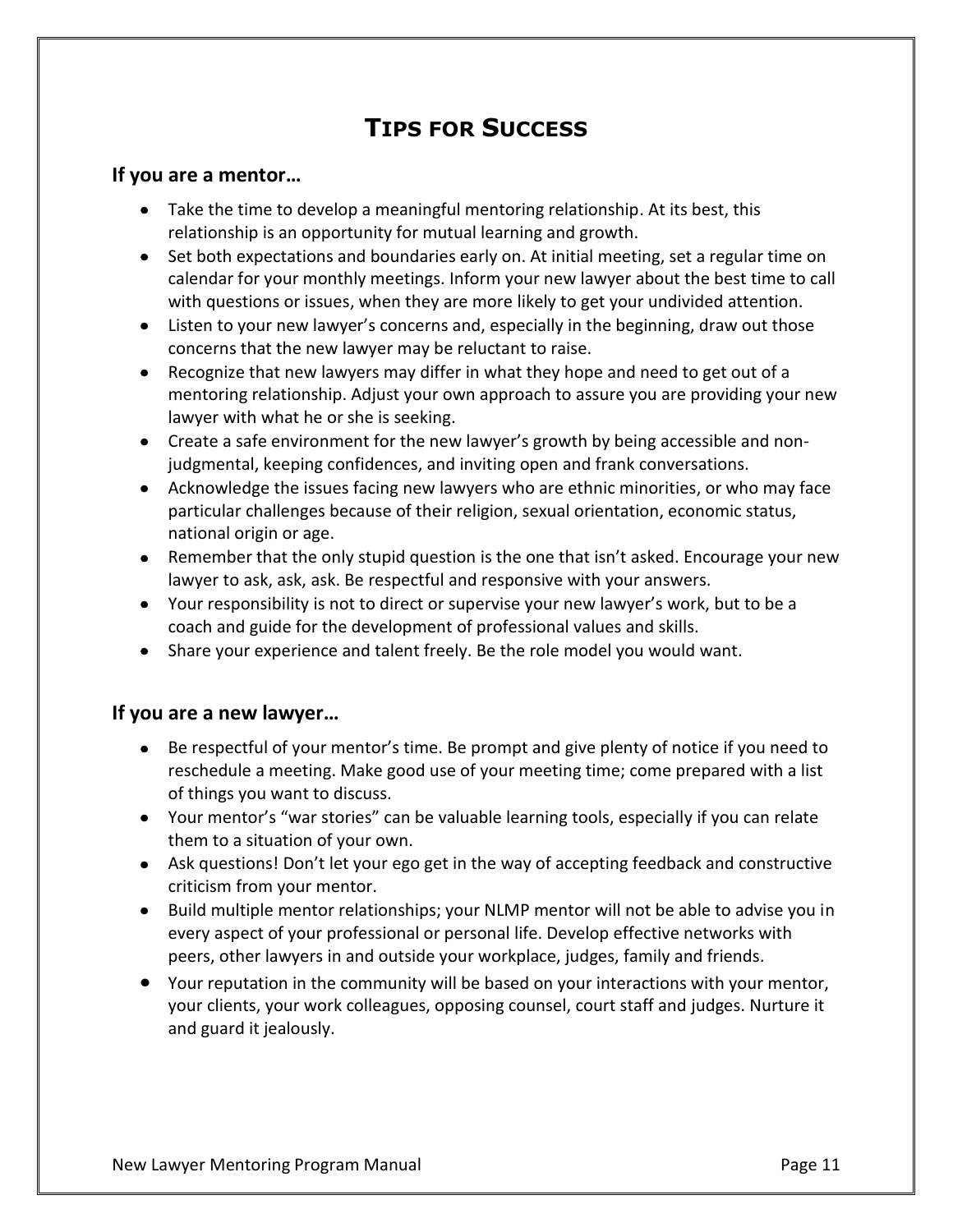# <span id="page-13-0"></span>**NEW LAWYER MINIMUM CONTINUING LEGAL EDUCATION REQUIREMENTS**

In addition to the NLMP, new lawyers must meet the new admittee MCLE requirement of 15 hours of accredited CLE. The 15 hours consist of practical skill courses, ethics (including a child abuse reporting course) and an introductory course in access to justice:

#### **3.3 Reinstatements, Resumption of Practice After Retirement and New Admittees.**

\* \* \*

(b) New admittees shall complete 15 credit hours of accredited CLE activity in the first reporting period after admission as an active member, including two credit hours in ethics (including one in child abuse reporting), and ten credit hours in practical skills.… New admittees admitted on or after January 1, 2009 must also complete a three credit hour OSB-approved introductory course in access to justice. The MCLE Administrator may waive the practical skills requirement for a new admittee who has practiced law in another jurisdiction for three consecutive years immediately prior to the member's admission in Oregon, in which event the new admittee must complete ten hours in other areas. After a new admittee's first reporting period, the requirements in Rule 3.2(a) shall apply.

Unless a new lawyer's participation in the NLMP is deferred, the first MCLE reporting period runs concurrently with the NLMP and ends on December 31 of the first full calendar year of admission:

#### **3.7 Reporting Period.**

\* \* \*

(b) New Admittees. The first reporting period for a new admittee shall start on the date of admission as an active member and shall end on December 31 of the next calendar year. All subsequent reporting periods shall be three years.

The practical skills requirement of the New Admittee MCLE rule will address many of the topics that the new lawyer will discuss with the mentor. Programs such as the OSB PLF *Learning the Ropes* and other shorter programs provide valuable course work for these credits, and will augment the practical skills work achieved in your mentoring plan:

#### **3.400 Practical Skills Requirement.**

(a) A practical skills program is one which includes courses designed primarily to instruct new admittees in the methods and means of the practice of law. This includes those courses which involve instruction in the practice of law generally, instruction in the management of a legal practice, and instruction in particular substantive law areas designed for new practitioners. A practical skills program may include but shall not be limited to instruction in: client contact and relations; court proceedings; negotiation and settlement; alternative dispute resolution; malpractice avoidance; personal management assistance; the negative aspects of substance abuse to a law practice; and practice management assistance topics such as tickler and docket control systems, conflict systems, billing, trust and general accounting, file management, and computer systems.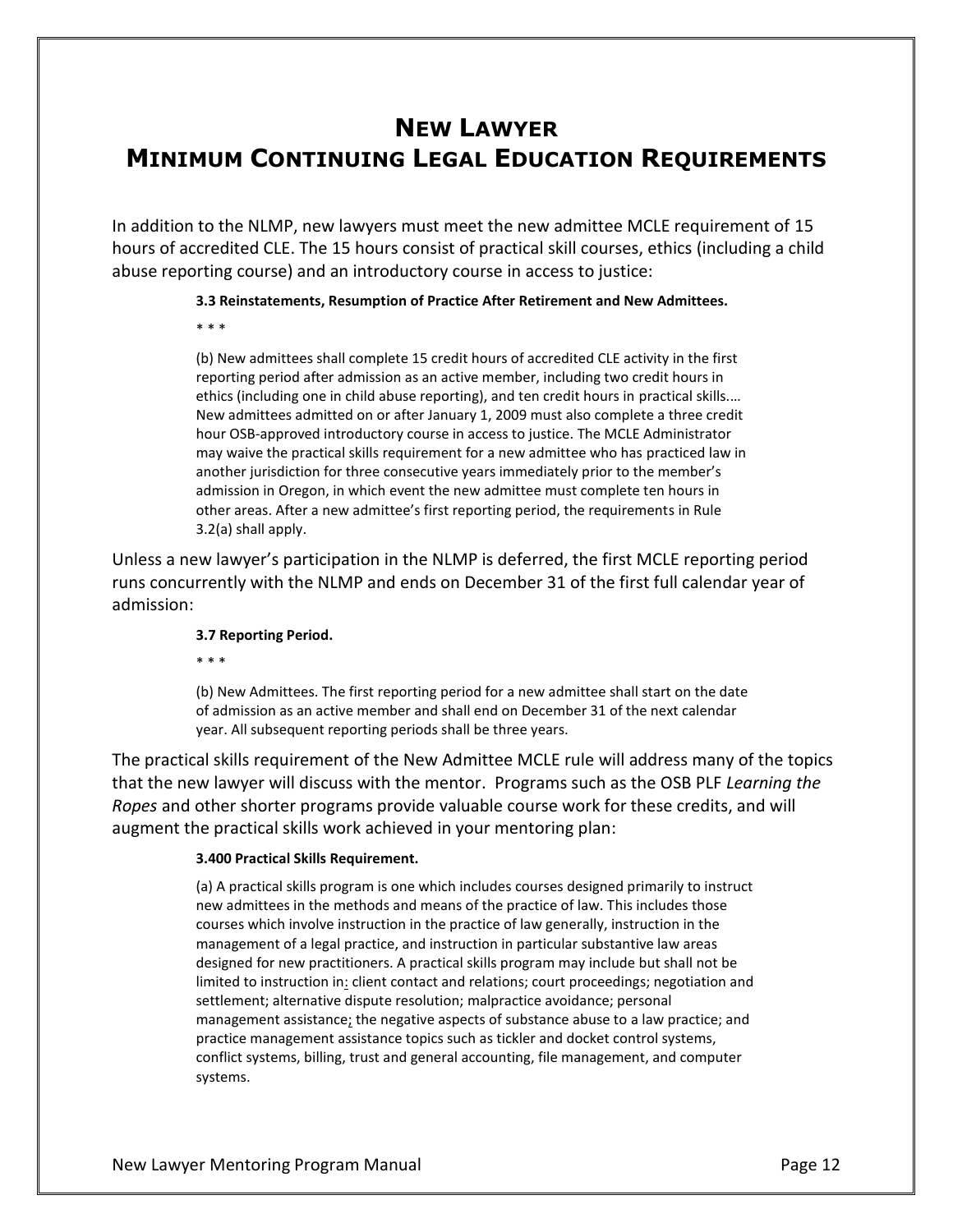The introductory Access to Justice course must be one that is specifically approved as such by the MCLE Administrator:

> **3.600 Introductory Course in Access to Justice.** In order to qualify as an introductory course in access to justice required by MCLE Rule 3.3(b), the threehour program must meet the accreditation standards set forth in MCLE Rule 5.5(b) and include discussion of at least three of the following areas: race, gender, economic status, creed, color, religion, national origin, disability, age or sexual orientation.

Note that not all programs approved for Access to Justice credits meets the requirements for the introductory course.

If you have any questions about your MCLE requirements or whether any particular CLE program will fulfill the new admittee requirements, please call the OSB MCLE Department at (503) 620-0222 ext. 368 or toll free in Oregon 1-800-452-8260, ext. 368, or e-mail your questions to Denise Cline, MCLE Administrator, at [dcline@osbar.or](mailto:dcline@osbar.or) or Jenni Abalan a[t jabalan@osbar.org.](mailto:jabalan@osbar.org)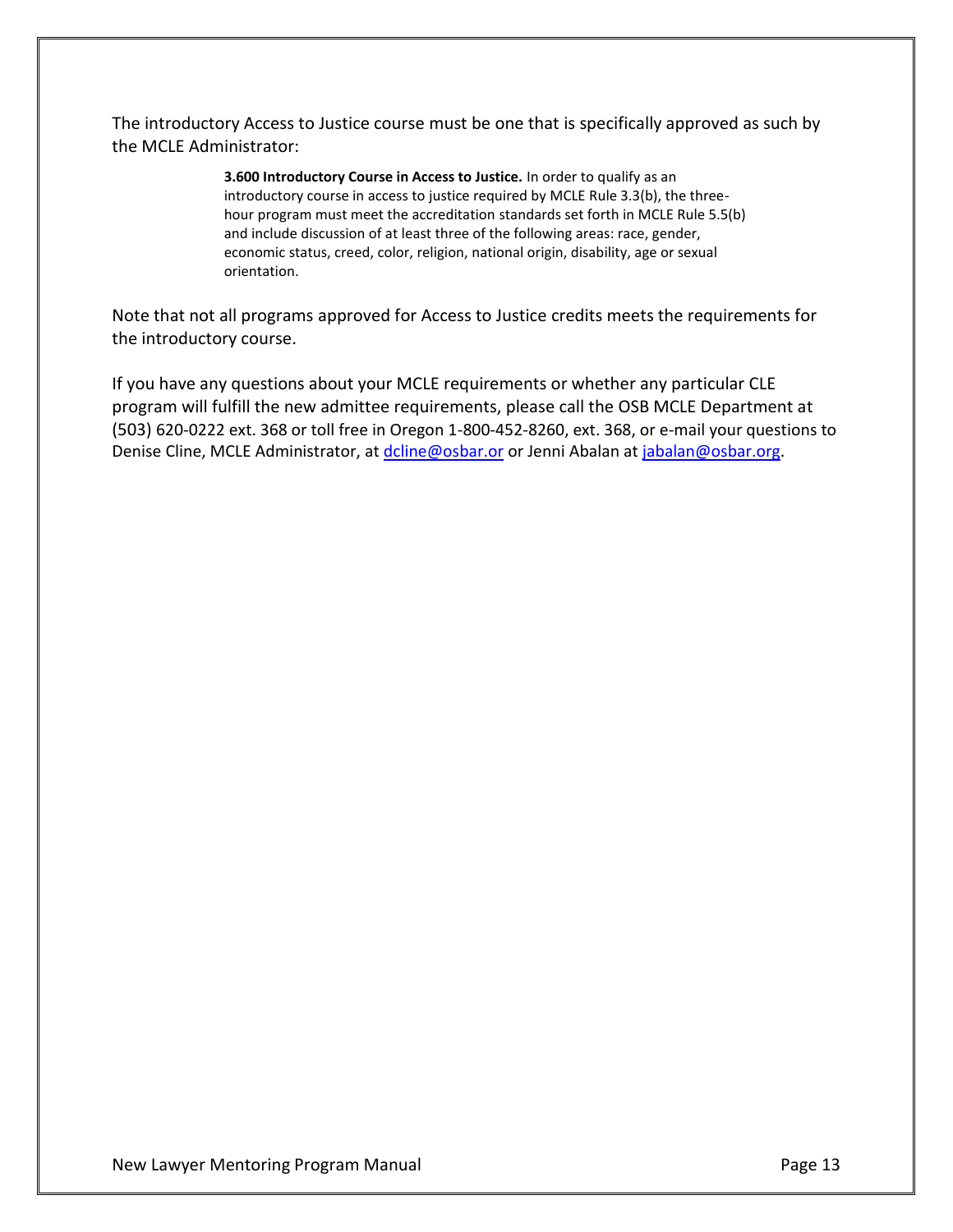# <span id="page-15-0"></span>**ETHICAL CONSIDERATIONS IN MENTORING**

#### **FORMAL ETHICS OPINION NO. 2011-184**

#### **Lawyer to Lawyer Consulting: Confidentiality, Conflicts of Interest**

#### **Facts:**

Lawyer A participates in a mentoring program for new lawyers. Lawyer B is Lawyer A's mentor and is not in Lawyer A's law firm. Lawyer A wishes to discuss a matter concerning one of his clients with Lawyer B.

Lawyer C is a solo practitioner. She is a member of an email listserv maintained by a professional organization that provides members the opportunity to exchange ideas and respond to questions about problems and issues that arise in their practice. Lawyer C encounters an unusual situation in a case she is handling and wishes to receive advice on how to proceed from knowledgeable colleagues who participate in her listserv.

#### **Questions:**

1. May Lawyer A disclose information relating to the representation of his client with Lawyer B?

2. May Lawyer B consult regarding Lawyer A's client matter without first checking for conflicts of interest between Lawyer A's client and any client of Lawyer B's firm?

3. May Lawyer C relate the details of the unusual situation she has encountered to other lawyers who participate in her professional organization's listserv?

#### **Conclusions:**

- 1. Yes, qualified.
- 2. See discussion.
- 3. Yes, qualified.

#### **Discussion:**

Oregon RPC 1.6 provides, in pertinent part:

(1) A lawyer shall not reveal information relating to the representation of a client unless the client gives informed consent, the disclosure is impliedly authorized in order to carry out the representation or the disclosure is permitted by paragraph (b).

Oregon RPC 1.7 provides, in pertinent part:

Except as provided in paragraph (b), a lawyer shall not represent a client if the representation involves a current conflict of interest. A current conflict of interest exists if:

(1) the representation of one client will be directly adverse to another client;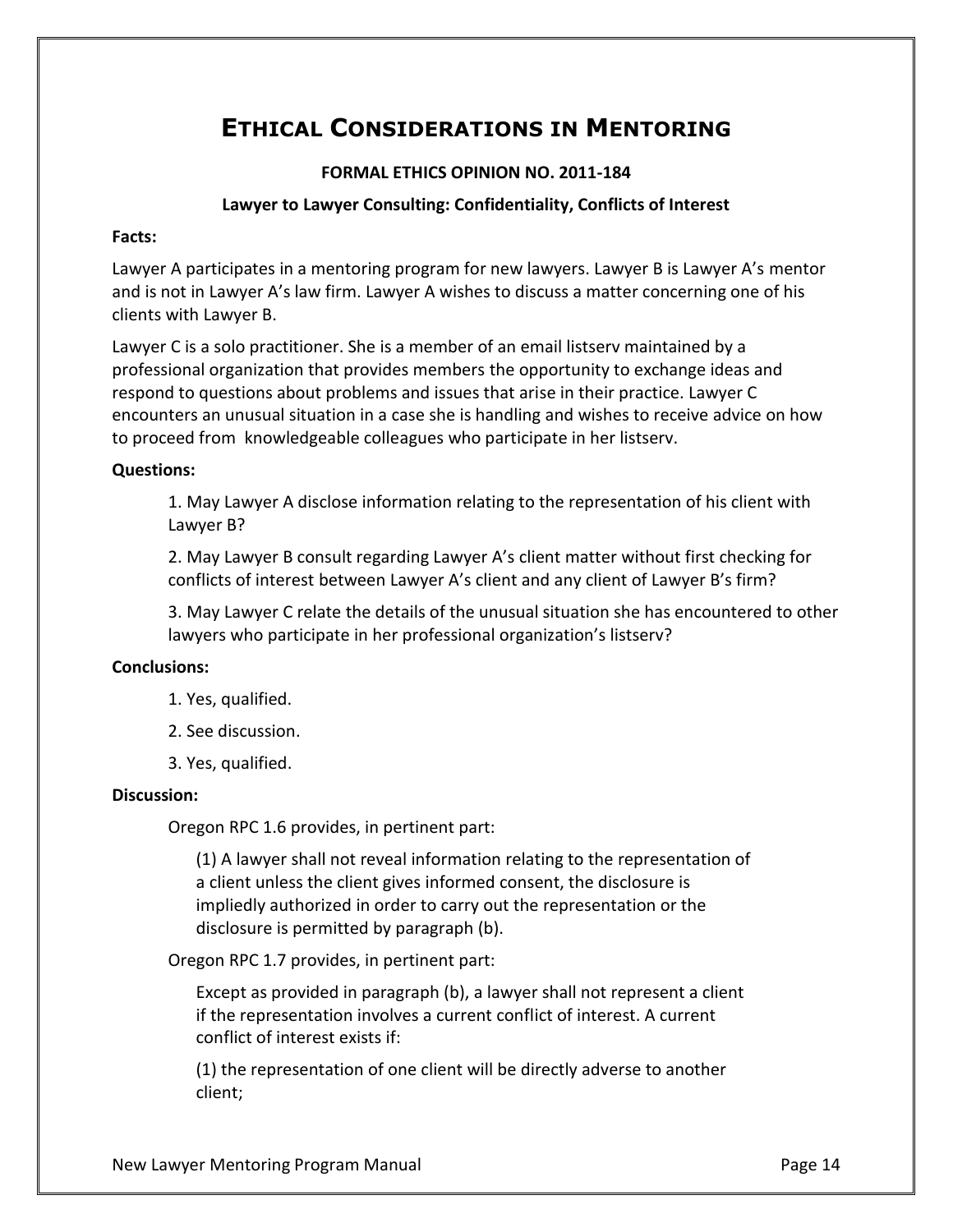(2) there is a significant risk that the representation of one or more clients will be materially limited by the lawyer's responsibilities to another client, a former client or a third person or by a personal interest of the lawyer; or…..

It is not uncommon for a lawyer working on a client matter to seek the guidance or assistance of a knowledgeable colleague. Except where the client has specifically instructed otherwise, lawyers may consult with colleagues within their own firms or who are formally associated on a client's matter violating the duties to safeguard confidential information and avoid conflicts of interest.

A lawyer may also on occasion seek the advice of colleagues who are not members of the lawyer's firm or associated on a client matter. Whether those discussions arise in the context of a formal mentoring relationship or through informal discussions, such as on a professional listserv or in casual conversation, both the lawyer seeking advice and the lawyer giving the advice must exercise care to avoid violating their duties to their respective clients.

The American Bar Association's Standing Committee on Ethics and Professional Responsibility Formal Opinion 98-411, *"Ethical Issues in Lawyer-to-Lawyer Consultation,"* provides practical guidance on this subject.<sup>1</sup> Even though ABA opinion was adopted before listservs and other electronic discussion tools<sup>2</sup> were commonly used by lawyers and makes no reference to them or to lawyer mentoring programs, the principles it discusses and the guidance it provides are applicable in these contexts. $3$ 

#### I. *Considerations for the Consulting Lawyer*

Oregon RPC 1.6 safeguards "all information relating to the representation of a client," and prohibits disclosure of such information without the client's informed consent or as provided in one of the specific exceptions to the rule. There is no exemption for lawyers participating in mentorship programs or for other lawyers seeking assistance on behalf of clients. RPC 1.6(a) permits disclosure of confidential information, without the informed consent of a client, where the disclosure is "impliedly authorized to carry out the representation…" The rule does not suggest what kind of disclosures might be impliedly authorized, the ABA opinion interprets Rule 1.6 "to allow disclosures of client information to lawyers outside the firm when the consulting lawyer reasonably believes the disclosure will further the representation by

 $^{1}$  Formal Opinion 98-411 (1998), available at: www.abanet.org/media/youraba/200911/98-411.pdf  $2$  For purposes of this opinion, when reference is made to "listservs" the same considerations apply to discussions

on blogs, online community "bulletin boards" or similar electronic discussion venues.  $3$  The ABA opinion purports to apply equally to consultations about the substance or procedure of a client's matter and to consultations about the consulting lawyer's own ethical responsibilities in the matter. However, since the ABA opinion was issued, both the ABA and Oregon have adopted rules that expressly permit disclosure of otherwise confidential information to the extent reasonably necessary "to secure legal advice about the lawyers compliance with these Rules." ABA Model Rule 1.6(b)(4) and Oregon RPC 1.6(b)(3). Comment [9] to the ABA Model Rule suggests that such disclosures may be impliedly authorized for the lawyer to carry out the representation but, even if not, are permitted "because of the importance of a lawyer's compliance with the Rules of Professional Conduct." This opinion is limited to consultations between lawyers unrelated to the lawyer's own professional conduct.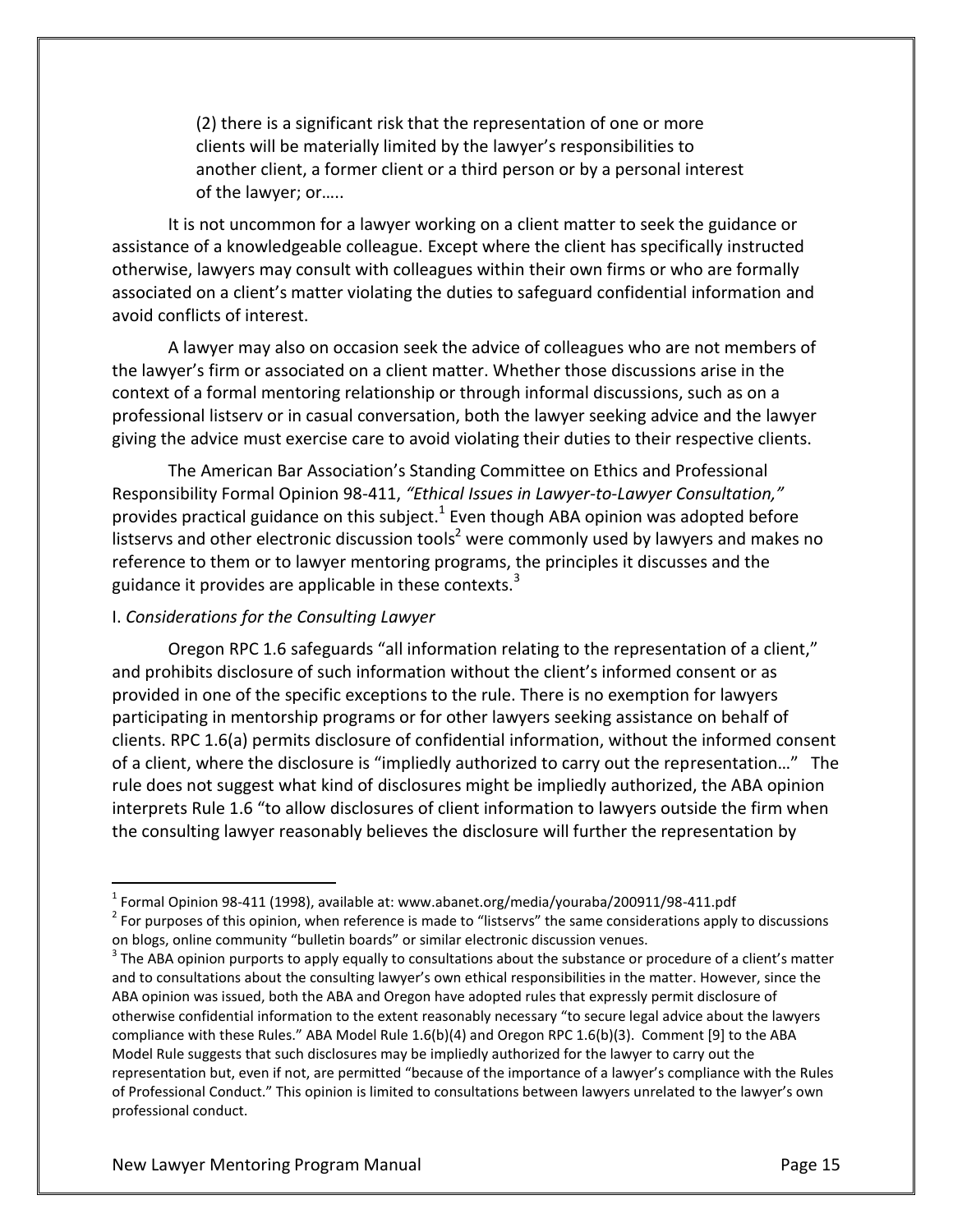obtaining the consulted lawyer's experience or expertise for the benefit of the consulting lawyer's client."

Consultations that are general in nature and that do not involve disclosure of information relating to the representation of a specific client do not implicate Rule 1.6. For instance, there would be no violation of the rule in a listserv inquiry seeking the name or citation for a recent case on a subject relevant to a client matter or to discussions about an issue of law or procedure that might be present in a client matter. Similarly, inquiries or discussions posed as hypotheticals generally do not implicate RPC 1.6. Accordingly, Lawyer A might safely pose a question to Lawyer B, or Lawyer C might post an inquiry on a listserv, as a hypothetical case.

Framing a question as a hypothetical is not a perfect solution, however. Lawyers faces a significant risk of violating Rule 1.6 when posing hypothetical questions if the facts provided permit persons outside the lawyer's firm to determine the client's identity. Where the facts are so unique or where other circumstances might reveal the identity of the consulting lawyer's client even without the client being named, the lawyer must first obtain the client's informed consent for the disclosures.

To obtain "informed consent," a lawyer must provide a client with "adequate information and explanation about the material risks of and reasonably available alternatives to the proposed course of conduct."<sup>4</sup> As noted in the ABA opinion, that may include an explanation that the disclosure may constitute a waiver of attorney-client privilege or might otherwise prejudice the client's interests.

A lawyer should avoid consulting with another lawyer who is likely to be or to become counsel for an adverse party in the matter. In the absence of an agreement to the contrary, the consulted lawyer does not assume any obligation to the consulting lawyer's client by simply participating in the consultation.<sup>5</sup> The consulting lawyer thus risks divulging sensitive information to a client's current or future adversary, who is not prohibited from subsequently using the information for the benefit of his or her own client. This should be a particular concern to Lawyer C if she posts her inquiry to listservs whose members may represent parties on all sides of legal issues. Moreover, no listserv, regardless the restrictions and limitations upon those who participate in it, can assure that messages will be read only by persons aligned with the interests of the lawyer posting an inquiry. Lawyer C, in seeking to consult about an unusual fact pattern, must be careful about using a listserv to obtain assistance from other attorneys, at least not without the informed consent of her client about the potential risks of the consultation.

 $^4$  Oregon RPC 1.0(g).

<sup>&</sup>lt;sup>5</sup> The ABA opinions suggests that an agreement to maintain confidentiality might be inferred in some situations, such as where the consulting lawyer puts conditions on the consultation or where the information discussed is of a nature that a reasonable lawyer would assume its confidentiality. In the absence of any authority, however, practitioners should not assume a confidentiality agreement will be inferred.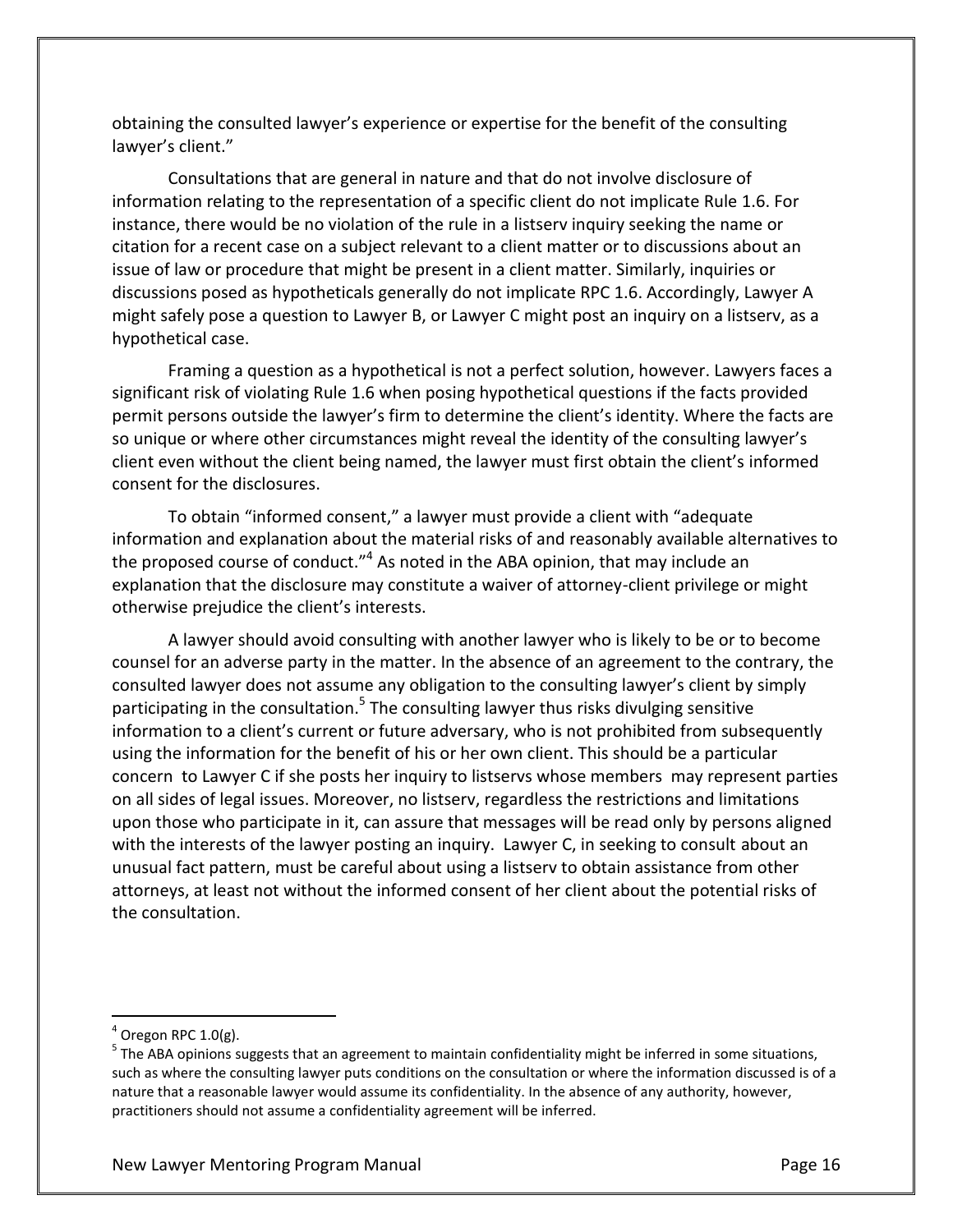One way for a consulting lawyer to avoid some of the foregoing risks is to obtain an agreement that the consulted lawyer will both maintain the confidentiality of information disclosed and not engage in representation adverse to the consulting lawyer's client .

#### II. *Considerations for the Consulted Lawyer*

As discussed above, a consulted lawyer assumes no obligations to the consulting lawyer's client by the mere fact of the consultation. Lawyer B will not have violated any duty to Lawyers A's client under Rule 1.6 if Lawyer B later discloses or uses information received from Lawyer A, including in circumstances where Lawyer B undertakes representation adverse to Lawyer A's client.

Even a consultation premised on hypothetical facts can have practical implications for the consulted lawyer if the guidance provided to the consulting lawyer is used to harm a client of the consulted lawyer. The ABA opinion illustrates this point with the example of a lawyer skilled in real estate matters, like our Lawyer B, who is consulted by a less experienced lawyer, such as our Lawyer A, about how a tenant might void a lease. As a result of Lawyer B's guidance, Lawyer A's client repudiates a lease. Lawyer B subsequently learns that the landlord whose lease was repudiated is a client of Lawyer B's firm.

In that situation, if there was no confidentiality agreement between the lawyers, Lawyer B has a duty to inform the landlord client about the consultation and its possible consequences. While doing so does not breach any duties to Lawyer A's client or to Lawyer B's client, the practical result may be allegations of negligence or ethical misconduct by the landlord client and the destruction of the relationship. Had Lawyers A and B entered a confidentiality agreement regarding the consultation, then Lawyer Band his firm could be disqualified under Rule 1.10. if Lawyer B's obligations under that agreement would materially limit his ability to represent the landlord in the matter.<sup>6</sup>

Lawyer B can avoid the problems posed by the above example by insisting, prior to any consultation with Lawyer A about a client matter, that Lawyer A provide the identity of the client so that Lawyer B can check for possible conflicts with clients of Lawyer B's firm. In addition to checking for possible conflicts, Lawyer B might seek an agreement from Lawyer A, on behalf of Lawyer A's client, that the consultation will not create any obligations by Lawyer B to Lawyer A's client.

Consultations among lawyers, whether during the course of a mentorship program, on listservs and other "social media," during continuing education programs or in more informal settings, are an important part of a lawyer's professional development and a critical component in representing clients. Indeed, such consultations may be one way in which lawyers fulfill their ethical duty, under Oregon RPC 1.1, to provide competent representation. But lawyers who are not members of the same firm or affiliated on a particular case must be mindful of other ethical obligations to clients. For the consulting lawyer, like Lawyers A and C in this opinion, care

 $^6$  Oregon RPC 1.7(a)(2) prohibits a lawyer from representing a client if there is "a significant risk that the representation…will be materially limited by the lawyer's responsibilities to…a third person…," except where the affected client gives informed consent, confirmed in writing.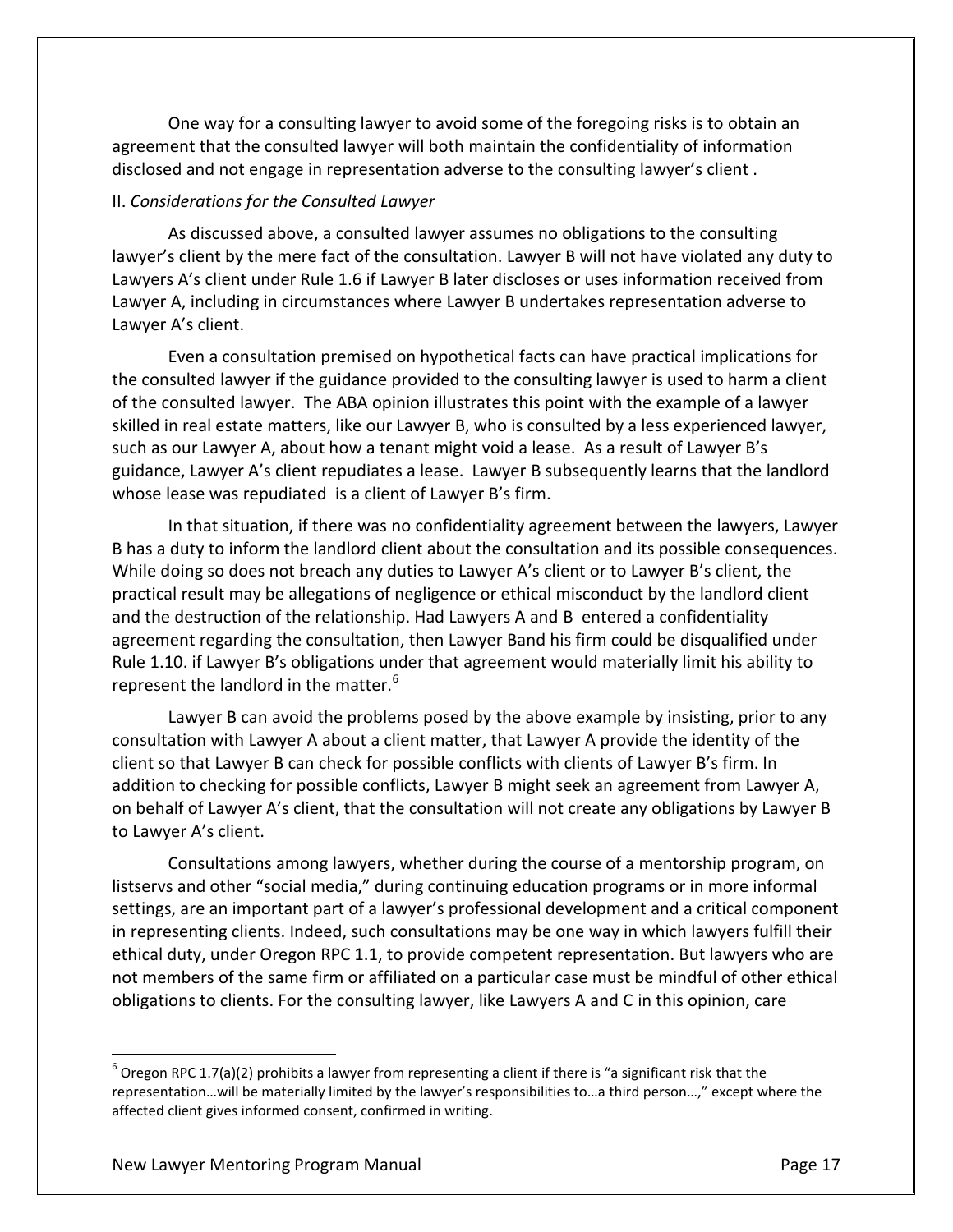should be taken not to violate the duty to maintain the confidentiality of information relating to the representation of a client. For the consulted lawyer, like Lawyer B, the duty of loyalty to existing clients must be considered. Even though a consultation will not create an attorneyclient relationship between the client of the consulting lawyer and the consulted lawyer, there may be circumstances, as illustrated above, where the consulted lawyer will need to check for possible conflicts of interest, or take other prophylactic measures, to ensure that an obligation to current clients is not impaired.

**Approved by Board of Governors, March 2011.**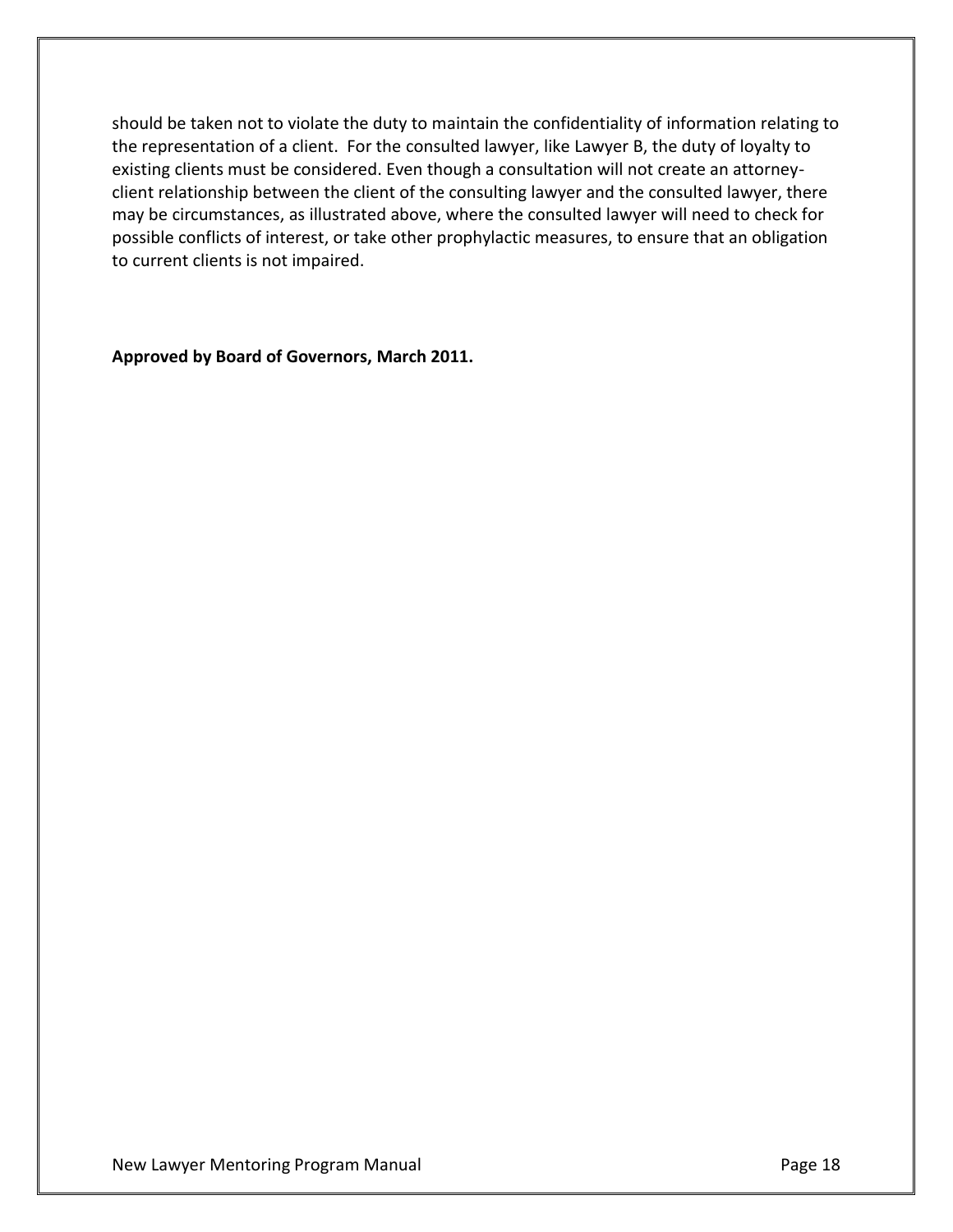# <span id="page-20-0"></span>**OREGON STATE BAR STATEMENT OF PROFESSIONALISM**

*(adopted by the Oregon Supreme Court December 1, 2006)*

As lawyers, we belong to a profession that serves our clients and the public good. As officers of the court, we aspire to a professional standard of conduct that goes beyond merely complying with the ethical rules. Professionalism is the courage to care about and act for the benefit of our clients, our peers, our careers, and the public good. Because we are committed to professionalism, we will conduct ourselves in a way consistent with the following principles in dealing with our clients, opposing parties, opposing counsel, the courts, and the public.

- I will promote the integrity of the profession and the legal system.
- I will work to ensure access to justice for all segments of society.
- I will avoid all forms of illegal or unethical discrimination.
- I will protect and improve the image of the legal profession in the eyes of the public.
- I will promote respect for the courts.
- I will support the education of the public about the legal system.
- I will work to achieve my client's goals, while at the same time maintain my professional ability to give independent legal advice to my client.
- I will always advise my clients of the costs and potential benefits or risks of any considered legal position or course of action.
- I will communicate fully and openly with my client, and use written fee agreements with my clients.
- I will not employ tactics that are intended to delay, harass, or drain the financial resources of any party.
- I will always be prepared for any proceeding in which I am representing my client.
- I will be courteous and respectful to my clients, to adverse litigants and adverse counsel, and to the court.
- I will only pursue positions and litigation that have merit.
- I will explore all legitimate methods and opportunities to resolve disputes at every stage in my representation of my client.
- I will support pro bono activities.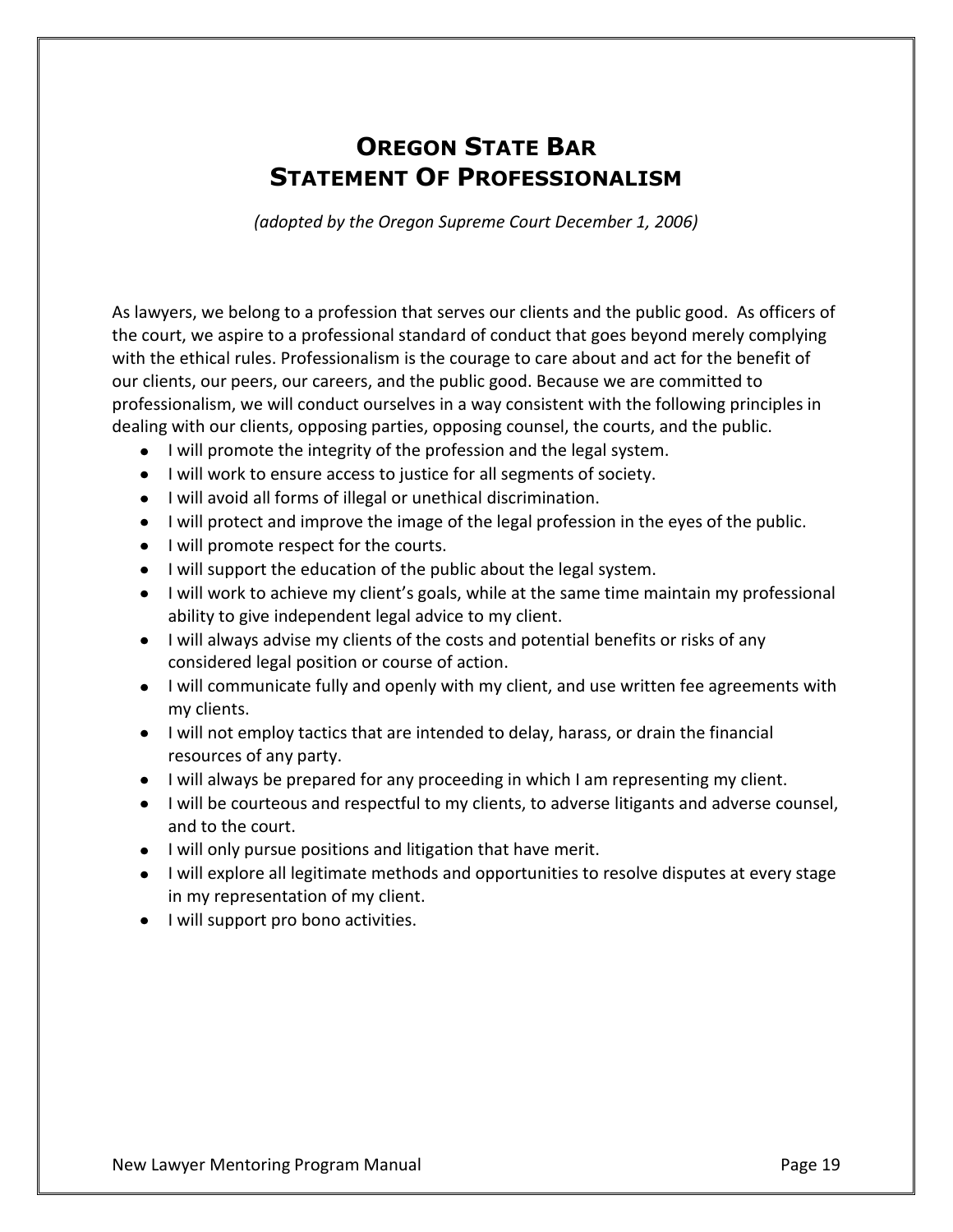# **SELECTED OREGON RULES OF PROFESSIONAL CONDUCT**

#### <span id="page-21-0"></span>**Rule 1.0 Terminology**

**\*\*\***

(b) "Confirmed in writing," when used in reference to the informed consent of a person, denotes informed consent that is given in writing by the person or a writing that a lawyer promptly transmits to the person confirming an oral informed consent. See paragraph (g) for the definition of "informed consent." If it is not feasible to obtain or transmit the writing at the time the person gives informed consent, then the lawyer must obtain or transmit it within a reasonable time thereafter.

\*\*\*

(f) "Information relating to the representation of a client" denotes both information protected by the attorney-client privilege under applicable law, and other information gained in a current or former professional relationship that the client has requested be held inviolate or the disclosure of which would be embarrassing or would be likely to be detrimental to the client.

(g) "Informed consent" denotes the agreement by a person to a proposed course of conduct after the lawyer has communicated adequate information and explanation about the material risks of and reasonably available alternatives to the proposed course of conduct. When informed consent is required by these Rules to be confirmed in writing or to be given in a writing signed by the client, the lawyer shall give and the writing shall reflect a recommendation that the client seek independent legal advice to determine if consent should be given.

### **Rule 1.6 Confidentiality of Information**

(a) A lawyer shall not reveal information relating to the representation of a client unless the client gives informed consent, the

disclosure is impliedly authorized in order to carry out the representation or the disclosure is permitted by paragraph (b).

(b) A lawyer may reveal information relating to the representation of a client to the extent the lawyer reasonably believes necessary:

(1) to disclose the intention of the lawyer's client to commit a crime and the information necessary to prevent the crime;

(2) to prevent reasonably certain death or substantial bodily harm;

(3) to secure legal advice about the lawyer's compliance with these Rules;

(4) to establish a claim or defense on behalf of the lawyer in a controversy between the lawyer and the client, to establish a defense to a criminal charge or civil claim against the lawyer based upon conduct in which the client was involved, or to respond to allegations in any proceeding concerning the lawyer's representation of the client;

(5) to comply with other law, court order, or as permitted by these Rules; or

(6) to provide the following information in discussions preliminary to the sale of a law practice under Rule 1.17 with respect to each client potentially subject to the transfer: the client's identity; the identities of any adverse parties; the nature and extent of the legal services involved; and fee and payment information. A potential purchasing lawyer shall have the same responsibilities as the selling lawyer to preserve information relating to the representation of such clients whether or not the sale of the practice closes or the client ultimately consents to representation by the purchasing lawyer.

(7) to comply with the terms of a diversion agreement, probation,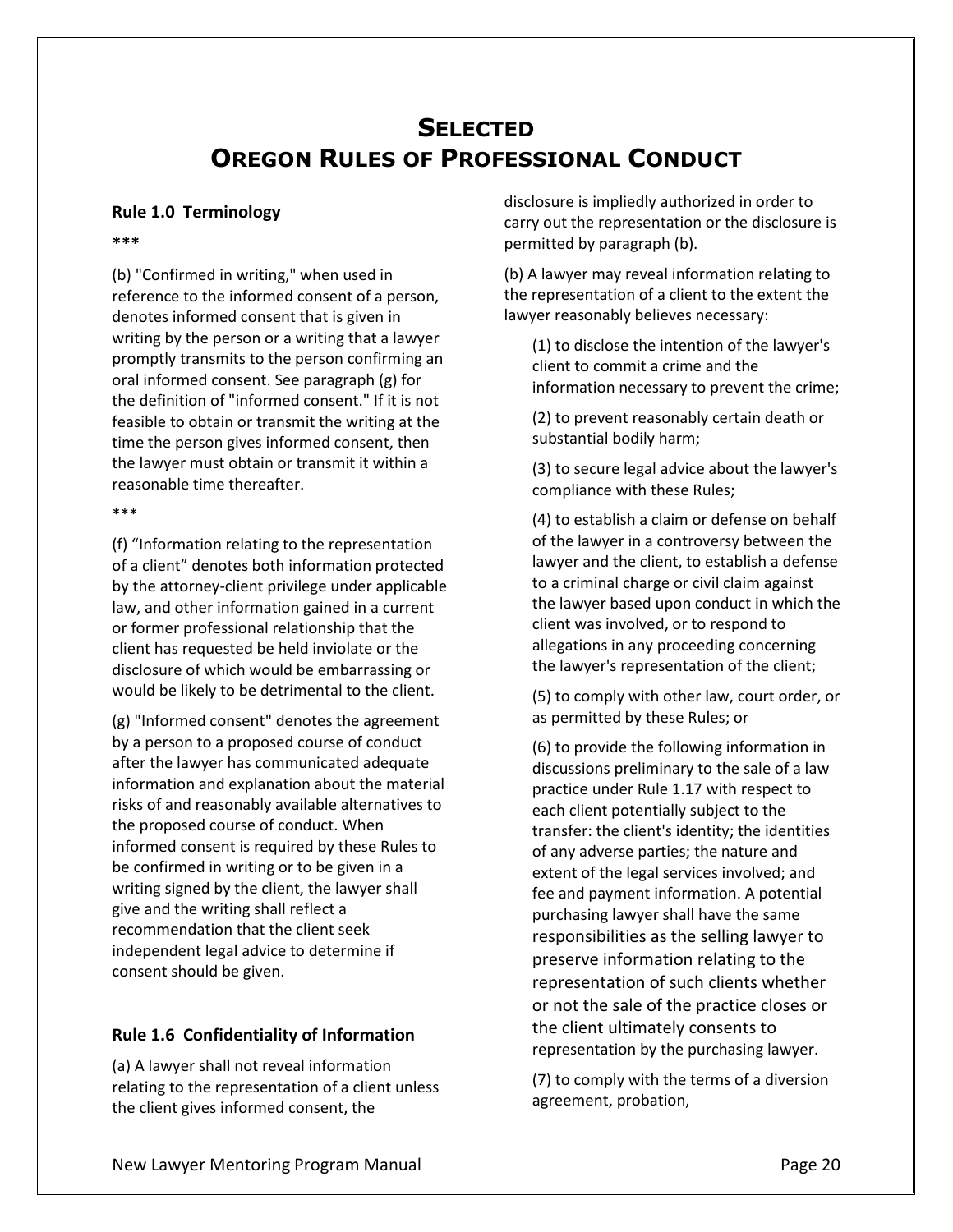conditional reinstatement or conditional admission pursuant to BR 2.10, BR 6.2, BR 8.7or Rule for Admission Rule 6.15. A lawyer serving as a monitor of another lawyer on diversion, probation, conditional reinstatement or conditional admission shall have the same responsibilities as the monitored lawyer to preserve information relating to the representation of the monitored lawyer's clients, except to the extent reasonably necessary to carry out the monitoring lawyer's responsibilities under the terms of the diversion, probation, conditional reinstatement or conditional admission and in any proceeding relating thereto.

#### **Rule 1.7 Conflict of Interest: Current Clients**

(a) Except as provided in paragraph (b), a lawyer shall not represent a client if the representation involves a current conflict of interest. A current conflict of interest exists if:

- (1) the representation of one client will be directly adverse to another client;
- (2) there is a significant risk that the representation of one or more clients will

be materially limited by the lawyer's responsibilities to another client, a former client or a third person or by a personal interest of the lawyer; or

(3) the lawyer is related to another lawyer, as parent, child, sibling, spouse or domestic partner, in a matter adverse to a person whom the lawyer knows is represented by the other lawyer in the same matter.

(b) Notwithstanding the existence of a current conflict of interest under paragraph (a), a lawyer may represent a client if:

(1) the lawyer reasonably believes that the lawyer will be able to provide competent and diligent representation to each affected client;

(2) the representation is not prohibited by law;

(3) the representation does not obligate the lawyer to contend for something on behalf of one client that the lawyer has a duty to oppose on behalf of another client; and

(4) each affected client gives informed consent, confirmed in writing.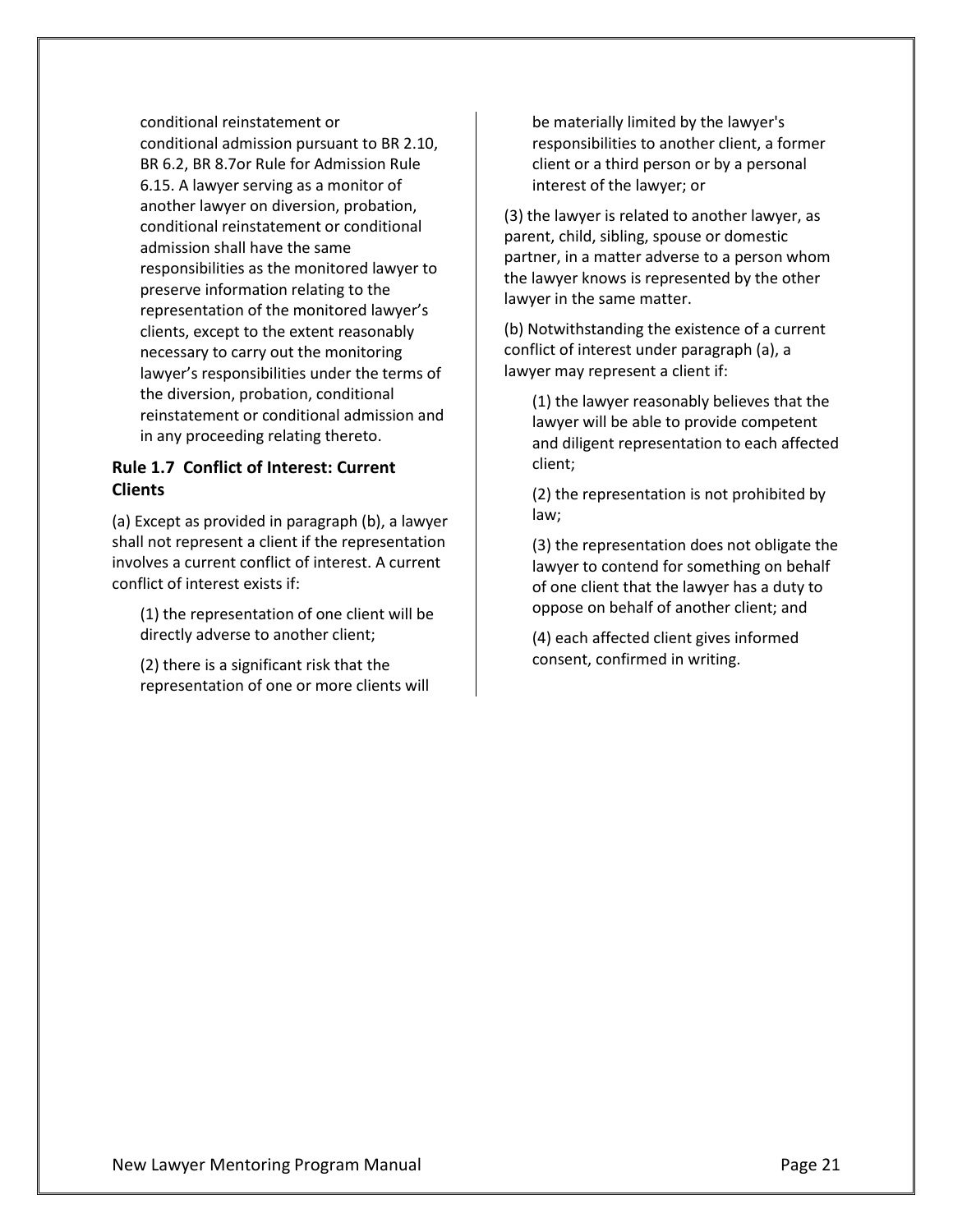# <span id="page-23-0"></span>**NEW LAWYER MENTORING PROGRAM RULE**

*(adopted by the Oregon Supreme Court December 6, 2010)*

**1. Applicability.** All lawyers admitted to practice in Oregon after January 1, 2011 must complete the requirements of the Oregon State Bar's New Lawyer Mentoring Program (NLMP) except as otherwise provided in this rule.

### **2. Administration of the NLMP; MCLE Credit.**

- 2.1. The OSB Board of Governors shall develop the NLMP curriculum and requirements in consultation with the Supreme Court and shall be responsible for its administration. The OSB Board of Governors shall appoint a standing committee to advise the BOG regarding the curriculum and administration of the NLMP.
- 2.2. The OSB Board of Governors may establish a fee to be paid by new lawyers participating in the NLMP.
- 2.3. The OSB Board of Governors shall establish by regulation the number of Minimum Continuing Legal Education credits that may be earned by new lawyers and mentors for participation in the NLMP.

### **3. New Lawyer's Responsibilities.**

- 3.1. The NLMP shall be operated in two sessions each year, one beginning on May 15 and the other on October 15. Unless deferred or exempt under this rule, new lawyers must enroll, in the manner prescribed by the OSB, in the first NLMP session after their admission to the bar.
- 3.2. The new lawyer shall be responsible for ensuring that all requirements of the NLMP are completed within the requisite period including, without limitation, filing a Completion Certificate executed by the assigned mentor attesting to successful completion of the NLMP.
- **4. Appointment of Mentors.** The Supreme Court will appoint mentors recommended by the OSB Board of Governors. To qualify for appointment, the mentor must be a member of the OSB in good standing, with at least seven years of experience in the practice of law, and have a reputation for competence and ethical and professional conduct. All appointed mentors must complete the NLMP mentor training before participating in the program.

### **5. Deferrals.**

- 5.1. The following new lawyers are eligible for a temporary deferral from the NLMP requirements:
	- 5.1.1. New lawyers on active membership status whose principal office is outside the State of Oregon and for whom the OSB determines that no mentorship can be arranged conveniently; and
	- 5.1.2. New lawyers serving as judicial clerks; and
	- 5.1.3. New lawyers who are not engaged in the practice of law.
- 5.2. A new lawyer who is granted a deferral under section 5.1.1 of this Rule and who, within two years of beginning to practice law in any jurisdiction, establishes a principal office within the State of Oregon, must enroll in the next NLMP session. A new lawyer whose participation in the NLMP was deferred under sections 5.1.2 or 5.1.3 of this rule must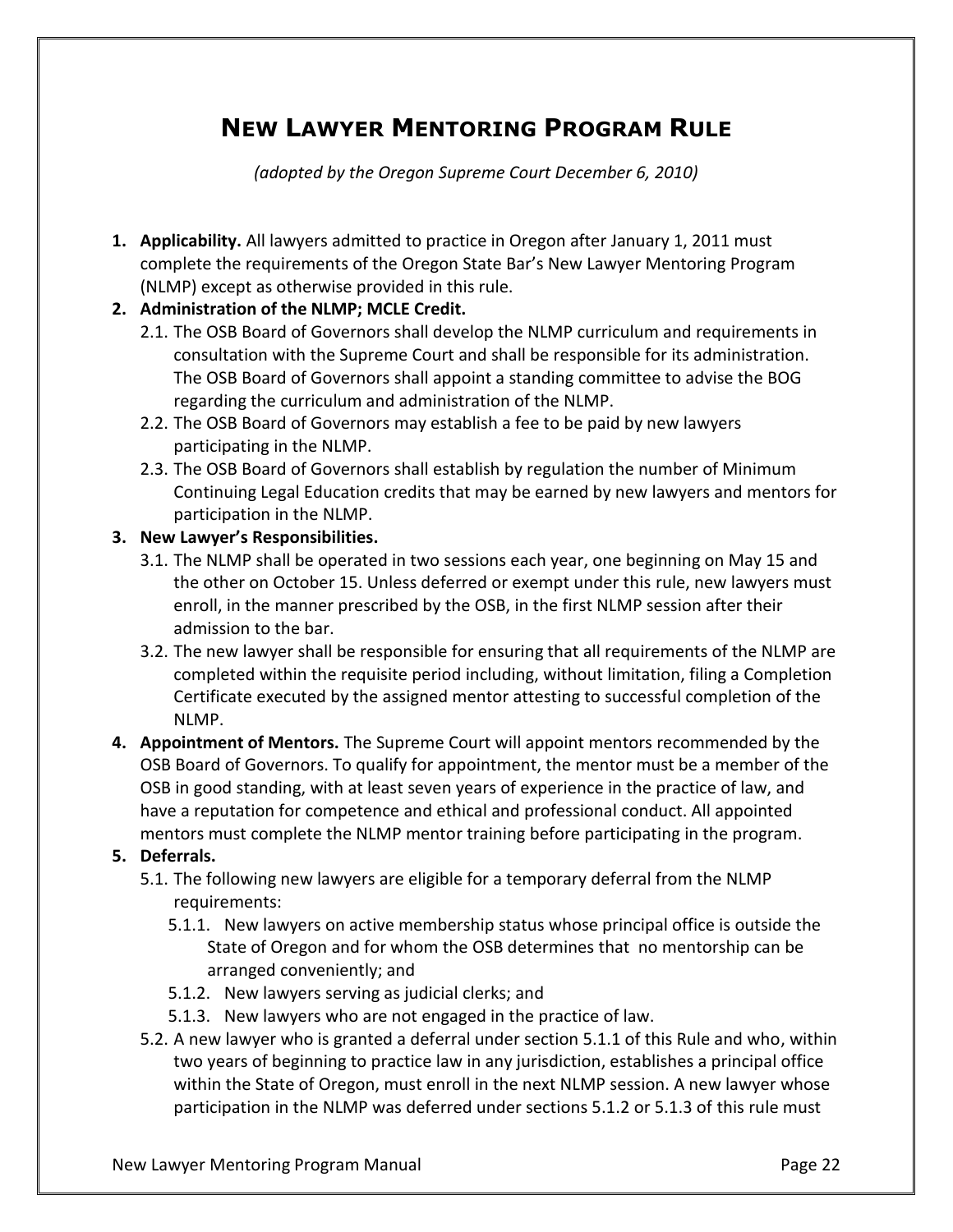enroll in the next NLMP session following the conclusion of the judicial clerkship or the lawyer's entering into the practice of law.

- **6. Exemptions.** New lawyers who have practiced law in another jurisdiction for two years or more are exempt from the requirements of the NLMP.
- **7. Certificate of Completion; Noncompliance.** 
	- 7.1. Each new lawyer is expected to complete the NLMP within 12 months of the date of enrollment, but in no event later than December 31 of the first full year of admission to the bar. The Certificate of Completion must be filed with the bar on or before that date.
	- 7.2. A new lawyer who fails to file a Certificate of Completion by December 31 of the first full year of admission shall be given written notice of noncompliance and shall have 60 days from the date of the notice to cure the noncompliance. Additional time for completion of the NLMP may be granted for good cause shown. If the noncompliance is not cured within the time granted, the OSB Executive Director shall recommend to the Supreme Court that the affected member be suspended from membership in the bar.
- **8. Reinstatement.** A new lawyer suspended for failing to timely complete the NLMP may seek reinstatement by filing with the OSB Executive Director a Certificate of Completion and a statement attesting that the applicant did not engage in the practice of law during the period of suspension except where authorized to do so, together with the required fee for the NLMP and a reinstatement fee of \$100. Upon receipt of the foregoing, the Executive Director shall recommend to the Supreme Court that the member be reinstated. The reinstatement is effective upon approval by the Court. Reinstatement under this rule shall have no effect upon the member's status under any proceeding under the Bar Rules of Procedure.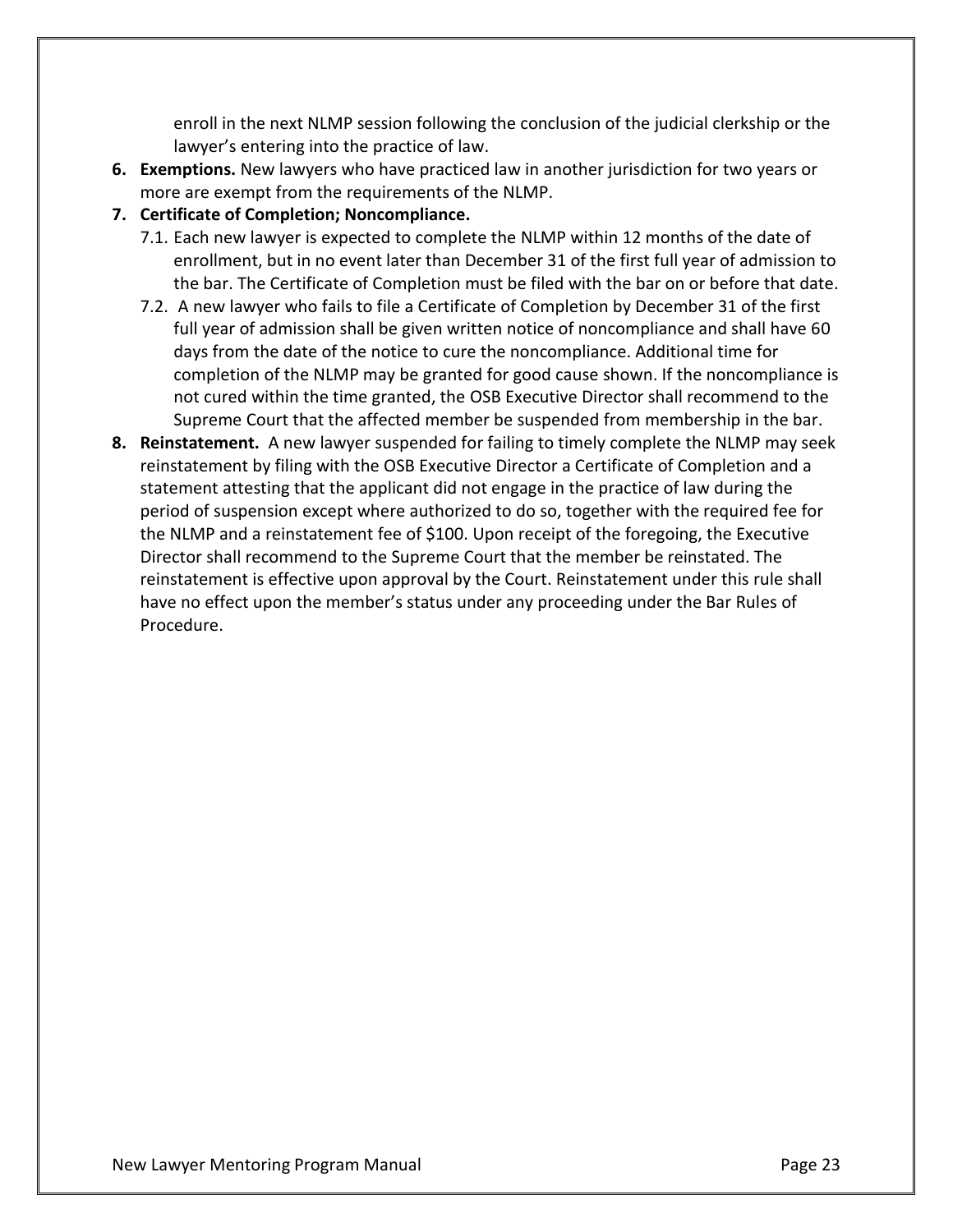# **NLMP CALENDAR FOR 2011-SPRING SESSION \***

<span id="page-25-0"></span>

| May 6, 2011       | Swearing-In Ceremony                                                  |
|-------------------|-----------------------------------------------------------------------|
| June 3, 2011      | <b>Enrollment Forms Due</b>                                           |
| June 17, 2011     | Mentor matches announced                                              |
| July 15, 2011     | Initial meeting between New Lawyer and Mentor                         |
| July 29, 2011     | Alternate Plan proposals due                                          |
| May 6, 2012       | One year mentoring term ends, Certificates of Completion may be filed |
| December 31, 2012 | Last day for Certificates of Completion                               |
| January 13, 2013  | Notices of noncompliance sent                                         |
| March 13, 2013    | Noncompliance "cure" period expires                                   |
| March 15, 2013    | Suspension recommendations sent to Supreme Court                      |

# **NLMP Calendar for 2011-Fall Session\***

<span id="page-25-1"></span>

| October 6, 2011   | Swearing-In Ceremony                                                  |  |
|-------------------|-----------------------------------------------------------------------|--|
| November 3, 2011  | Enrollment Forms Due                                                  |  |
| November 17, 2011 | Mentor matches announced                                              |  |
| December 15, 2011 | Initial meeting between New Lawyer and Mentor                         |  |
| December 29, 2011 | Alternate Plan proposals due                                          |  |
| October 6, 2012   | One year mentoring term ends, Certificates of Completion may be filed |  |
| December 31, 2012 | Last day for Certificates of Completion                               |  |
| January 13, 2013  | Notices of noncompliance sent                                         |  |
| March 13, 2013    | Noncompliance "cure" period expires                                   |  |
| March 15, 2013    | Suspension recommendations sent to Supreme Court                      |  |

\*New lawyers who are admitted other than at the scheduled swearing-in ceremonies will have adjusted deadlines for filing enrollment forms, mentor match, initial meetings, alternate proposals and end of one-year term, all of which will be based on actual admission date.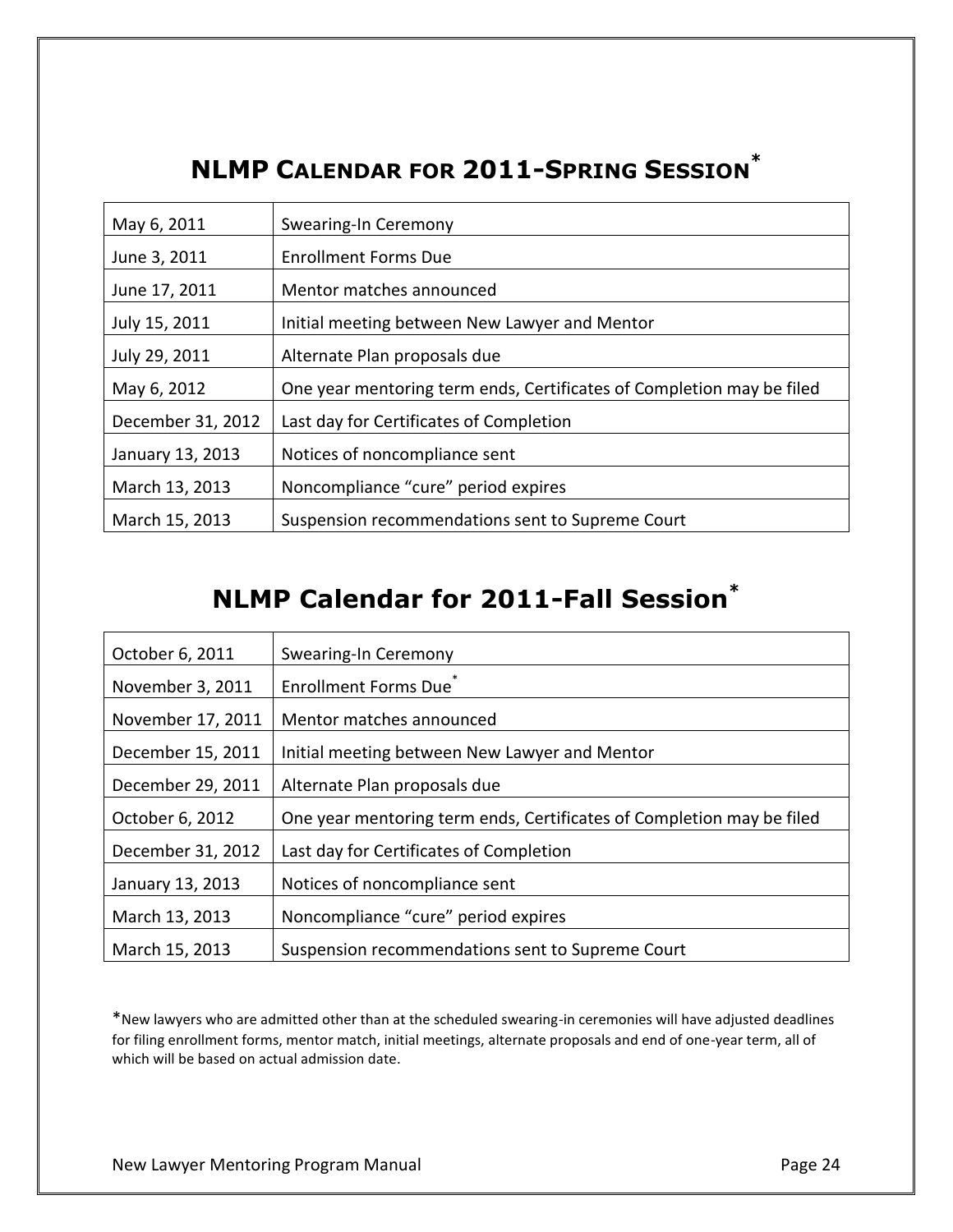# **INITIAL MEETING GUIDE**

<span id="page-26-0"></span>

| What                         | <b>Mentor</b>                       | <b>New Lawyer</b>                 |
|------------------------------|-------------------------------------|-----------------------------------|
| Come prepared                | Learn what you can about your       | Learn what you can about your     |
|                              | new lawyer prior to the initial     | mentor prior to the initial       |
|                              | meeting.                            | meeting.                          |
| Mentor's Career              | Tell a brief story about your       | Listen. Ask questions.            |
| Story                        | career, including a discussion      |                                   |
|                              | about your mentors and their        |                                   |
|                              | lessons. If you had no mentors,     |                                   |
|                              | discuss how it affected your        |                                   |
|                              | career.                             |                                   |
| New Lawyer's Goals           | Listen. Ask questions. Discuss.     | Explain your career goals,        |
|                              |                                     | including practice areas that     |
|                              |                                     | interest you.                     |
| <b>Compliance Deadline</b>   | Review the expected time for        | Acknowledge your understanding    |
|                              | completion of the NLMP, including   | of the deadlines and your         |
|                              | extensions if necessary, and the    | responsibility for successful     |
|                              | consequences of noncompliance.      | completion.                       |
| Prepare the                  | Review the plan components.         | Review the plan in advance and be |
| Mentoring Plan <sup>##</sup> | Discuss the new lawyer's practice   | prepared to discuss your practice |
|                              | area interest and any adjustments   | area choice and any other         |
|                              | to meet the new lawyer's            | adjustments for your individual   |
|                              | individual needs.                   | needs.                            |
| Establish a regular          | Inform the new lawyer of your       | Commit to organizing your time so |
| meeting schedule.            | time commitments and general        | as to make efficient use of       |
|                              | schedule; agree on a method and     | mentoring meetings. Be            |
|                              | frequency for communication         | considerate of the mentor's       |
|                              | between scheduled meetings.         | schedule.                         |
| Agree to be candid           | Explain that you will inform the    | Explain that you will inform the  |
| about any problems.          | new lawyer if a problem arises in   | mentor if a problem arises in the |
|                              | the mentoring relationship, or if a | mentoring relationship, or if a   |
|                              | desired result is not being         | desired result is not being       |
|                              | achieved.                           | achieved.                         |

<sup>&</sup>lt;sup>##</sup> If your firm has an established plan, determine if it has been qualified under the NLMP; if not, you can seek approval by submitting a request explaining how the firm's plan is substantially similar to and will provide substantially equivalent experiences to the new lawyer as the standard plan.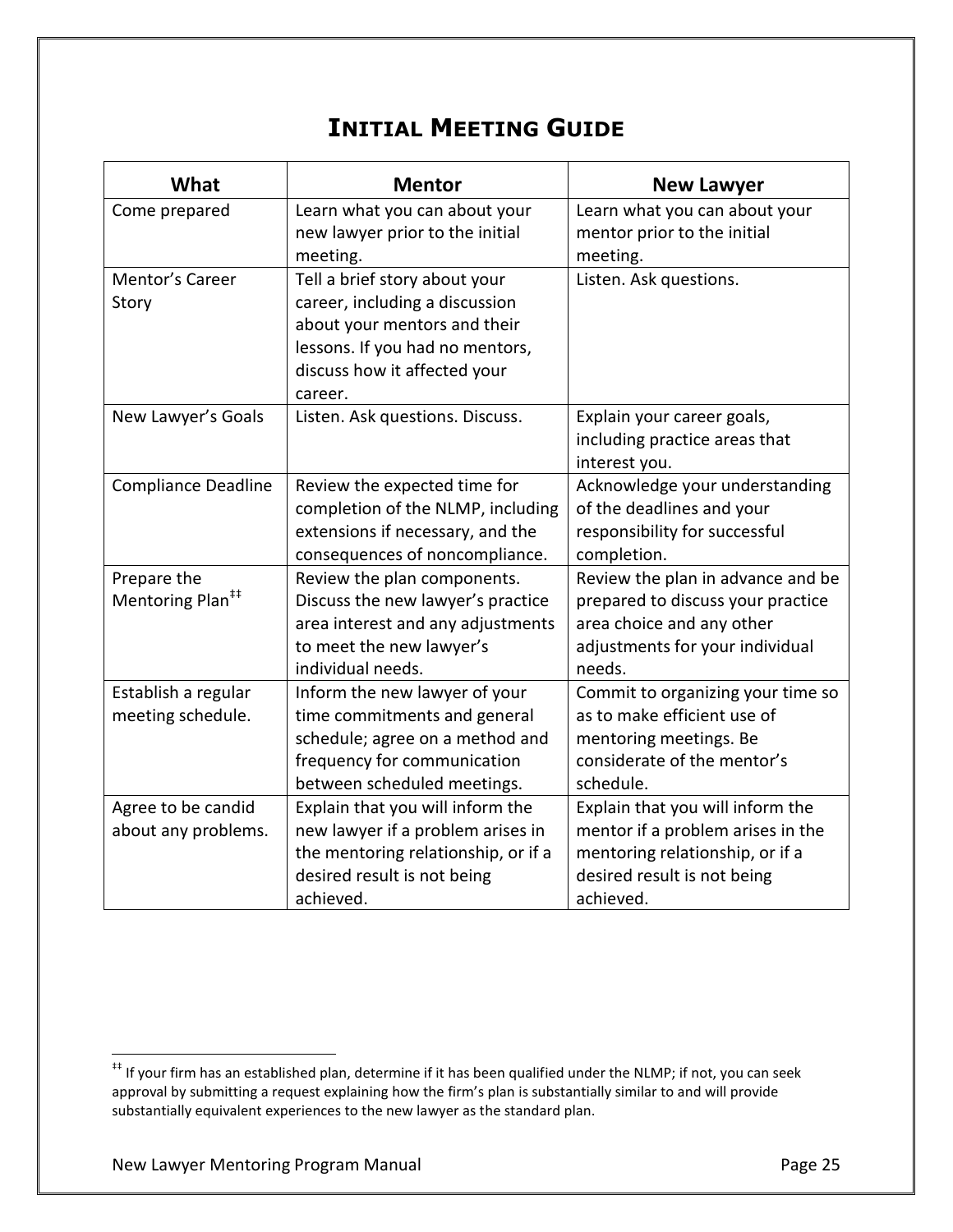# **APPENDIX OF FORMS**

<span id="page-27-0"></span>**NLMP Enrollment Form** (to be used by all new admittees to enroll in the NLMP, to certify their exemption, or request a deferment).

**The Mentoring Plan** (a worksheet on which the new lawyer and mentor develop the plan and track the completion of activities).

**Elective Practice Area Activities** (a list of suggested practice area activities from which the new lawyer and mentor select at least ten (10) to be completed during the mentoring year).

**Certificate of Completion** (to be filed with the NLMP Administrator when all mentoring plan activities have been completed).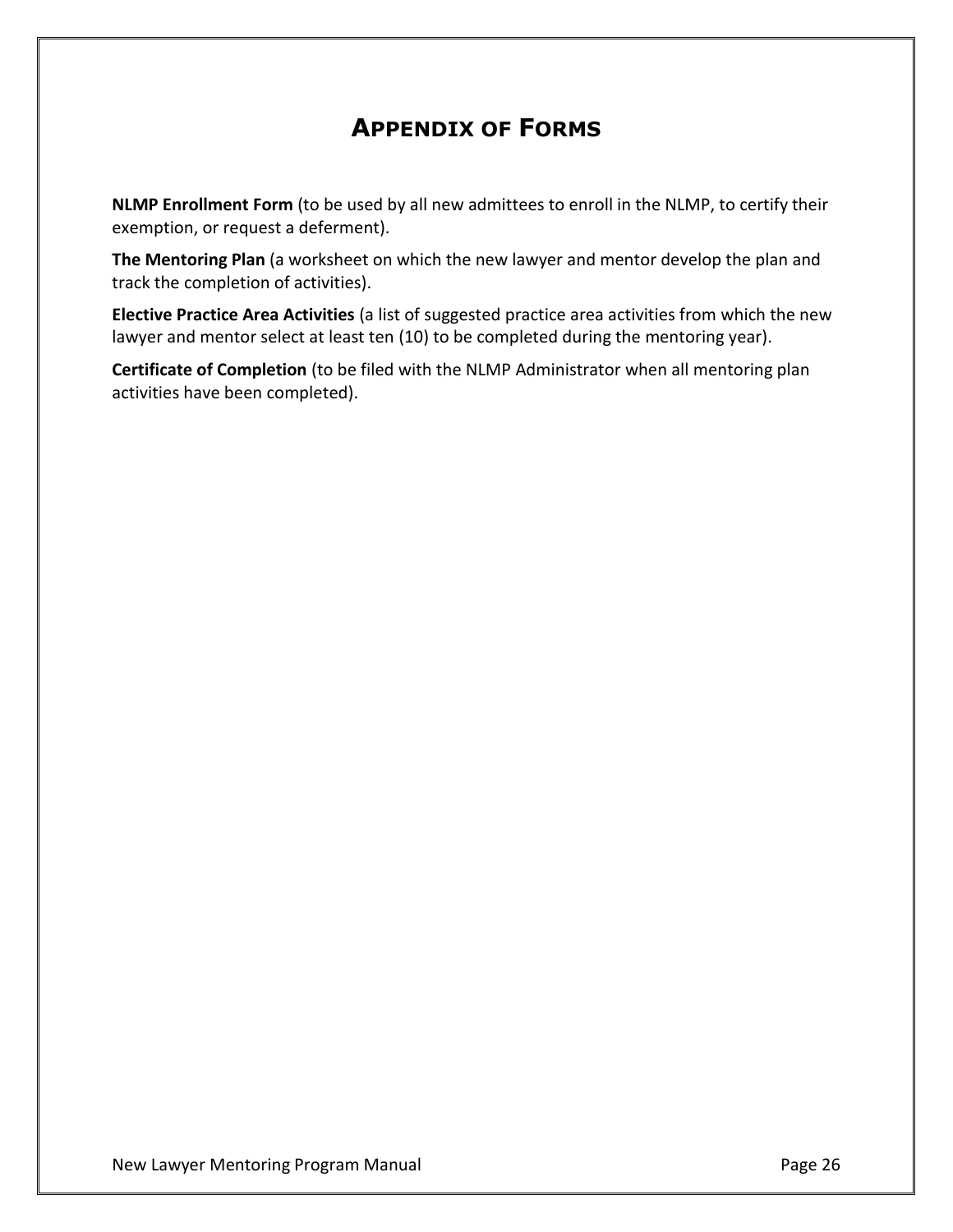# **NLMP Enrollment Form**

|                                                                                                                                                                                                                                                                                                                                     | E-mail                                                                                                                                                                                                 |
|-------------------------------------------------------------------------------------------------------------------------------------------------------------------------------------------------------------------------------------------------------------------------------------------------------------------------------------|--------------------------------------------------------------------------------------------------------------------------------------------------------------------------------------------------------|
| I am exempt from the NLMP because I have engaged in the active, substantial and continuous practice of<br>law in _______________________(jurisdiction) for two or more years prior to admission in Oregon.                                                                                                                          |                                                                                                                                                                                                        |
| I request a deferral from the NLMP because:                                                                                                                                                                                                                                                                                         |                                                                                                                                                                                                        |
| $\Box$ I am a judicial clerk for $\Box$ . The contract of the contract of $\Box$<br>I am unemployed or employed in a non-law position.<br>I will be practicing in another state. (If you check this box, attach a separate sheet explaining your situation and<br>why you believe it will be difficult to participate in the NLMP.) |                                                                                                                                                                                                        |
| <b>Mentor Match Information</b>                                                                                                                                                                                                                                                                                                     |                                                                                                                                                                                                        |
| I would prefer an $\Box$ inside $\Box$ outside mentor.                                                                                                                                                                                                                                                                              |                                                                                                                                                                                                        |
| Practice Areas of Interest. Please select up to three (3):                                                                                                                                                                                                                                                                          |                                                                                                                                                                                                        |
| Administrative Law<br>Debtor/Creditor<br>Family Law<br>Bankruptcy<br><b>Business &amp; Corporate</b><br>Real Property<br>Consumer<br>Taxation<br>Wills & Taxes<br>Criminal-Prosecution<br><b>Intellectual Property</b><br>Criminal-Defense<br>International Law                                                                     | Labor & Employment-Employers' Counsel<br>Labor & Employment - Employee's Counsel<br><b>General Litigation-Plaintiff</b><br><b>General Litigation-Defense</b><br>Other (please indicate)_______________ |
| Please check any other special areas of interest:                                                                                                                                                                                                                                                                                   |                                                                                                                                                                                                        |
| I am interested in ethnic diversity.<br>I am interested in gender-related issues.<br>am interested in disability rights and issues.<br>If there are any other areas you would like us to consider, please indicate below:                                                                                                           | I am interested in cultural and lifestyle diversity.<br>I am interested in sexual orientation issues.                                                                                                  |
|                                                                                                                                                                                                                                                                                                                                     |                                                                                                                                                                                                        |
| I am a graduate of Willamette University School of Law.<br>am a graduate of the University of Oregon School of Law.<br>am a graduate of Northwestern School of Law at Lewis & Clark.<br>speak a language other than English. Please indicate which language(s):                                                                     |                                                                                                                                                                                                        |
|                                                                                                                                                                                                                                                                                                                                     |                                                                                                                                                                                                        |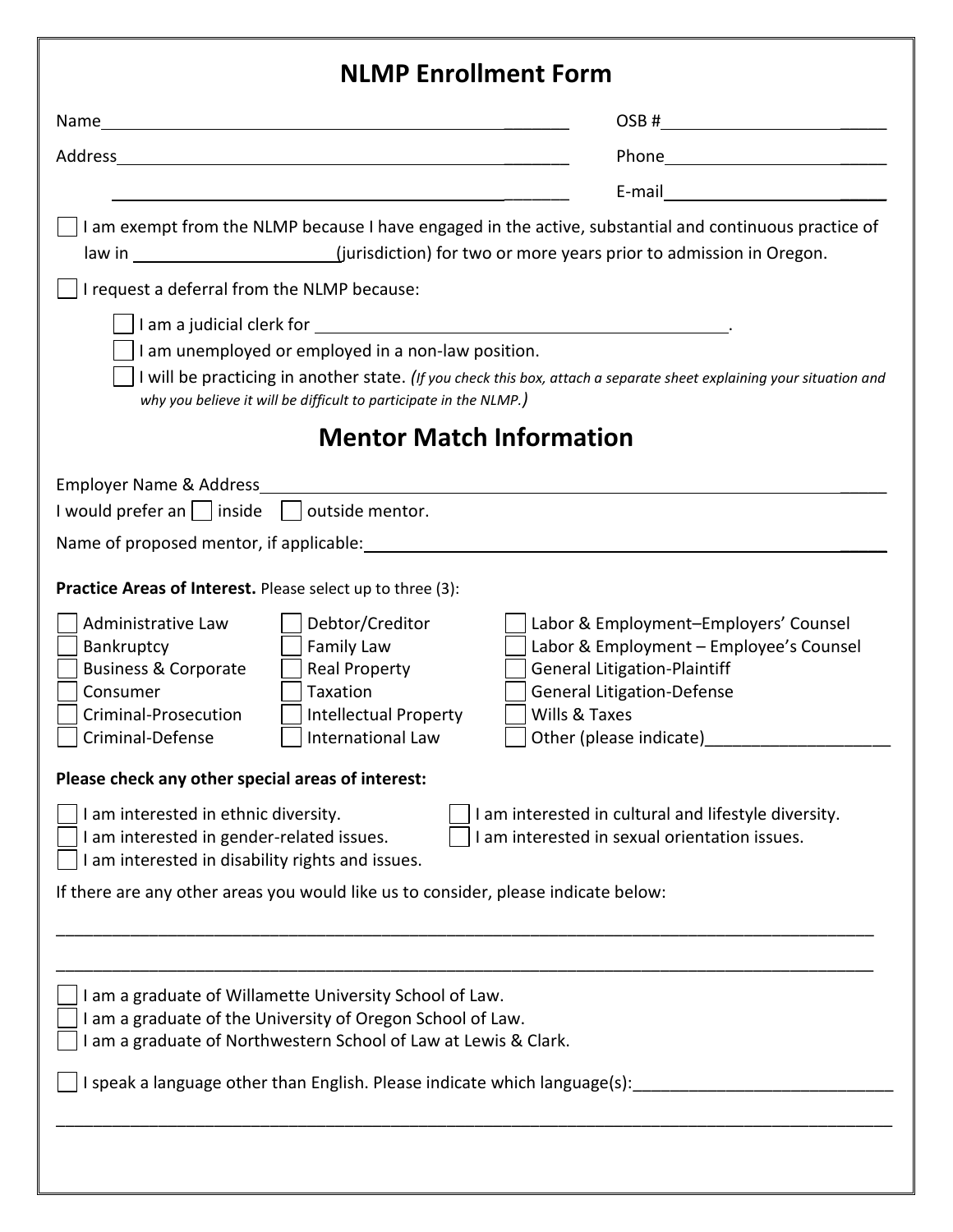# **Mentoring Plan**

*(to be filed with the Oregon State Bar upon completion)* Please note: this section is in continuing development. Please feel free to contact NLMP with recommendations for further activity content.

|  | New Lawyer |
|--|------------|
|--|------------|

New Lawyer Mentor

| A. Required Activities & Experiences |                                                                                                                                                                                                                                                                                                                                                                                                                                                              |                       |
|--------------------------------------|--------------------------------------------------------------------------------------------------------------------------------------------------------------------------------------------------------------------------------------------------------------------------------------------------------------------------------------------------------------------------------------------------------------------------------------------------------------|-----------------------|
|                                      | Activity                                                                                                                                                                                                                                                                                                                                                                                                                                                     | <b>Date Completed</b> |
|                                      | 1. Introduction to the Legal Community, Public Service and Bar Service                                                                                                                                                                                                                                                                                                                                                                                       |                       |
|                                      | a. As soon as practicable after receipt of the mentoring match, the new<br>lawyer and mentor meet to get acquainted and design the mentoring<br>plan. The new lawyer is responsible for arranging the initial meeting.                                                                                                                                                                                                                                       |                       |
| b.                                   | Introduce the new lawyer to other lawyers and staff members at the<br>mentor's office or workplace or ascertain that such introductions have<br>already occurred.                                                                                                                                                                                                                                                                                            |                       |
| c.                                   | Introduce the new lawyer to other lawyers in the community through<br>attendance at meetings of the local bar association or another law-<br>related group. Discuss opportunities for participating in the work of<br>local, state or national bar organizations and the value of professional<br>networking and relationships gained thereby.                                                                                                               |                       |
|                                      | d. Discuss a lawyer's professional obligations regarding and the personal<br>rewards arising from community and public service, and supporting<br>and providing legal service to low income clients.                                                                                                                                                                                                                                                         |                       |
|                                      | e. Acquaint the new lawyer with Campaign for Equal Justice, the Oregon<br>Law Foundation and other law-related charitable organizations.<br>Acquaint the new lawyer with programs in which lawyers in private<br>practice can provide pro bono legal services. Alternatively, have the<br>new lawyer report on a visit with someone closely connected to these<br>services.                                                                                  |                       |
| f.                                   | Review and discuss the opportunities for volunteer participation in<br>OSB and local bar programs (including the ONLD and local bar young<br>lawyer groups) and how being involved in such activities promotes<br>professional and personal development.                                                                                                                                                                                                     |                       |
| g.                                   | Escort the new lawyer on a tour of the local courthouse(s) and, to the<br>extent practicable, introduce the new lawyer to members of the<br>judiciary, court personnel, and clerks of court. (Required only for new<br>lawyers whose practices will take them to the courthouse.)                                                                                                                                                                            |                       |
|                                      | h. Describe and explain the customs and expectations of etiquette and<br>behavior in the legal community such as cooperating with reasonable<br>requests of opposing counsel that do not prejudice the rights of the<br>lawyer's client, punctuality in fulfilling all professional commitments,<br>avoiding offensive tactics, treating opposing parties and counsel with<br>courtesy, and discuss the value of adhering to those customs and<br>practices. |                       |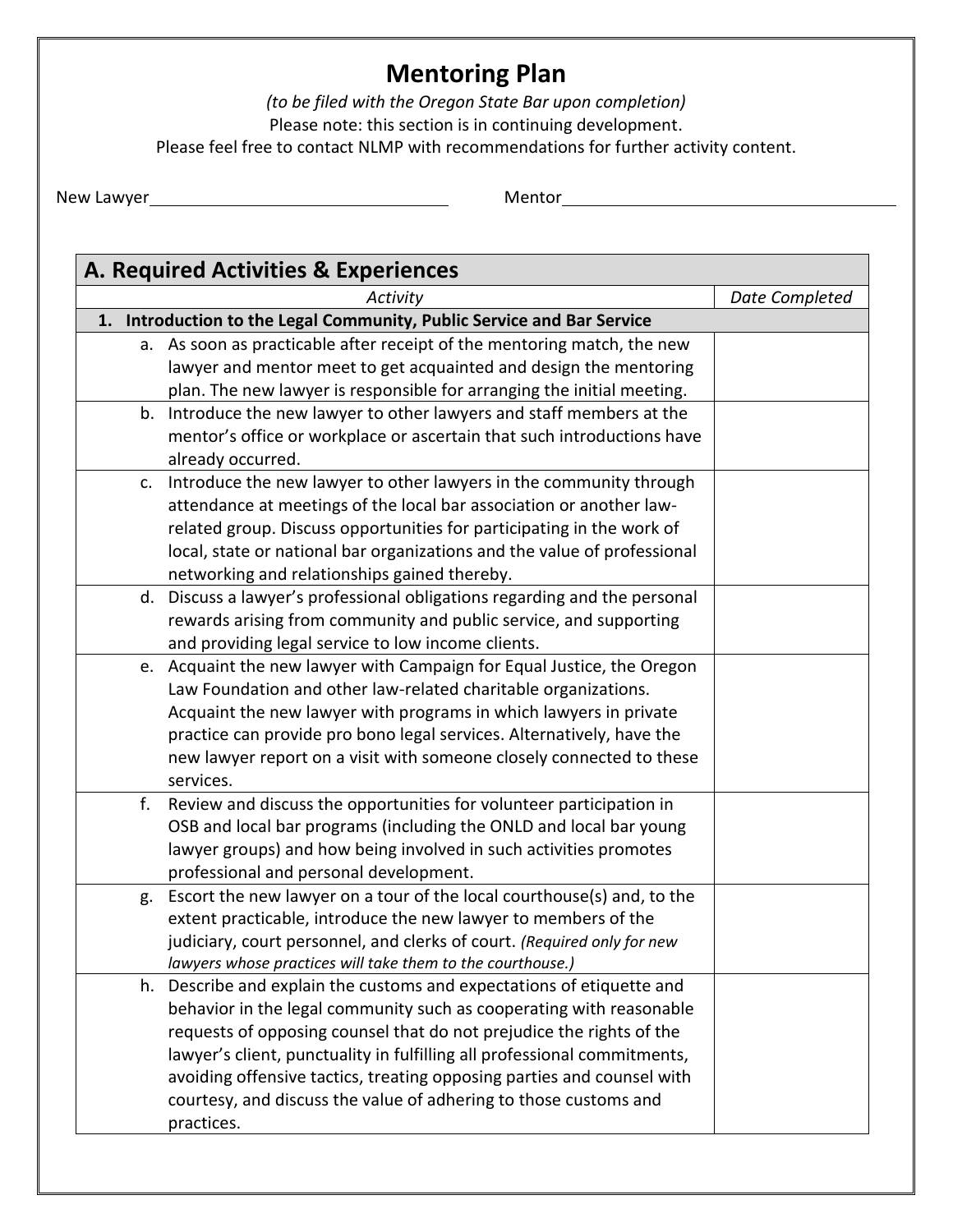|                | 2. Rules of Professional Conduct / Standards of Professionalism                                                                                 |  |
|----------------|-------------------------------------------------------------------------------------------------------------------------------------------------|--|
| а.             | Discuss the lawyer's oath and the practical application of the                                                                                  |  |
|                | obligation to protect the laws of the State of Oregon and the United                                                                            |  |
|                | States.                                                                                                                                         |  |
|                | b. Discuss the core lawyering values of confidentiality and loyalty with                                                                        |  |
|                | reference to the Oregon Rules of Professional Conduct. Review and                                                                               |  |
|                | discuss in depth at least two of the following Rules:                                                                                           |  |
|                | 1.7 thru 1.11 Conflicts of Interest;                                                                                                            |  |
|                | 3.3. Candor Toward the Tribunal;<br>п                                                                                                           |  |
|                | 4.2 Communication with Persons Represented by Counsel; or                                                                                       |  |
|                | 4.3 Dealing with Unrepresented Persons.                                                                                                         |  |
|                |                                                                                                                                                 |  |
| C <sub>1</sub> | Review and discuss ethical issues that arise with some regularity in the                                                                        |  |
|                | practice setting and best practices for resolving them, with reference                                                                          |  |
|                | to experience as well as the Rules of Professional Conduct. Review and                                                                          |  |
|                | discuss the importance of and methods used to screen for conflicts.                                                                             |  |
|                | Discuss available resources for resolving ethical issues, including                                                                             |  |
|                | consultation with the OSB ethics advice service, private ethics counsel,                                                                        |  |
|                | and in-house ethics counsel or committees.                                                                                                      |  |
|                | d. Discuss how a new lawyer should handle a situation in which it is<br>believed that another lawyer has violated ethical duties, including the |  |
|                | duty to report certain kinds of misconduct. Discuss what to do if the                                                                           |  |
|                | new lawyer believes he or she has been instructed to engage in                                                                                  |  |
|                | prohibited conduct.                                                                                                                             |  |
|                | e. Review and discuss the OSB Statement on Professionalism.                                                                                     |  |
| f.             | Discuss and explain the Minimum Continuing Legal Education                                                                                      |  |
|                | requirements and ways to fulfill such requirements, including OSB                                                                               |  |
|                | programs.                                                                                                                                       |  |
| g.             | Discuss the importance of cultural competence to effectively                                                                                    |  |
|                | representing diverse clients and working in a diverse legal community.                                                                          |  |
| 3.             | <b>Introduction to Law Office Management</b>                                                                                                    |  |
| a.             | Discuss good time keeping and time management techniques.                                                                                       |  |
|                | b. If the new lawyer and the mentor are in the same firm, discuss the                                                                           |  |
|                | new lawyer's role in the billing system. If not in the same firm, review                                                                        |  |
|                | and discuss good billing practices.                                                                                                             |  |
| C.             | Review and discuss trust account rules and best practices for handling                                                                          |  |
|                | of client funds, including importance of clearing checks before funds                                                                           |  |
|                | are drawn and authority needed to pay lawyer fees from client funds                                                                             |  |
|                | in trust. Review and discuss OSB and PLF resources.                                                                                             |  |
|                | d. Review and discuss malpractice insurance coverage including                                                                                  |  |
|                | disclosure requirements.                                                                                                                        |  |
| e.             | Introduce calendar and "tickler" or reminder systems.                                                                                           |  |
| f.             | Introduce the use of information technology systems in law practice.                                                                            |  |
| g.             | Discuss resources (publications, seminars, equipment, etc.) that a new                                                                          |  |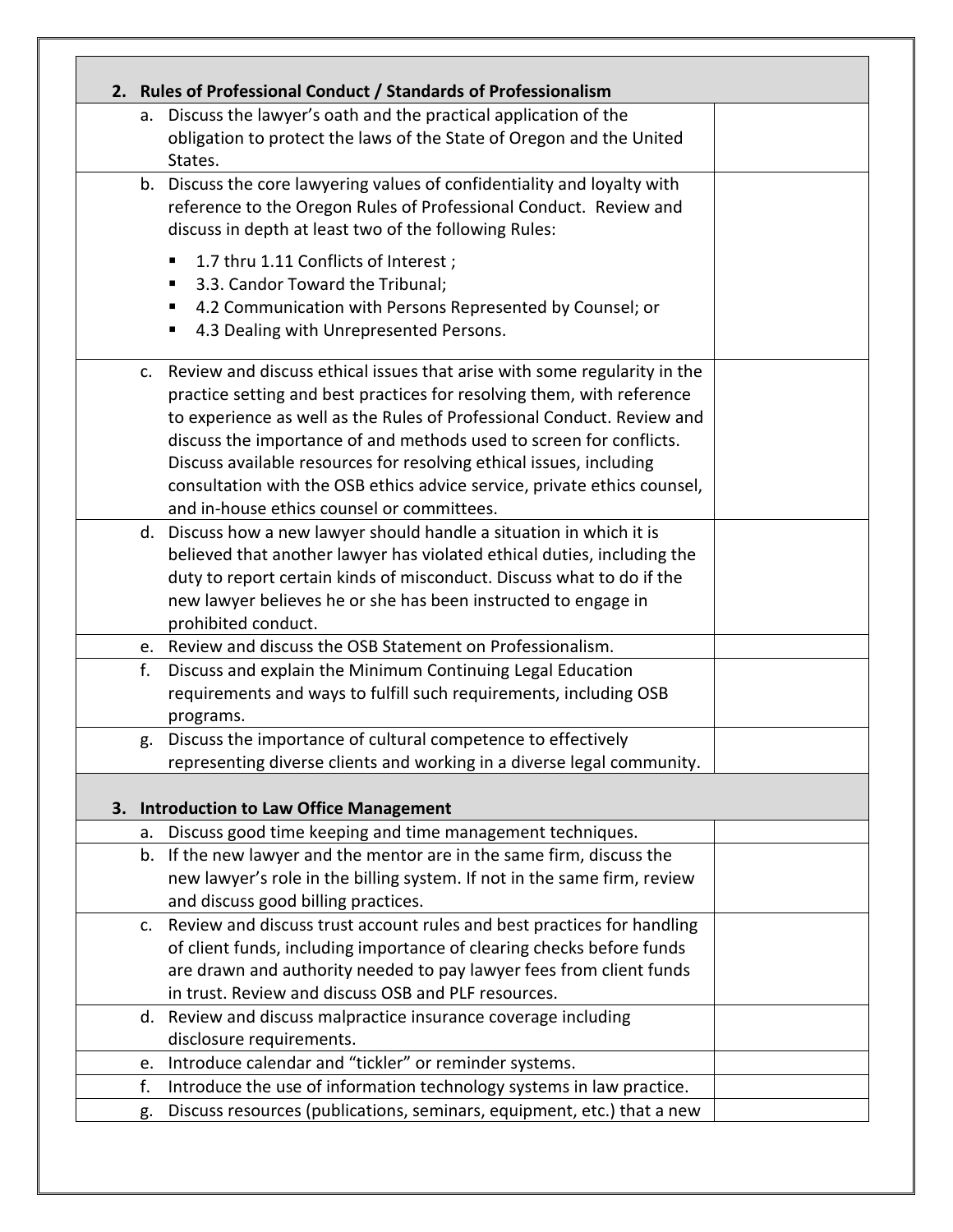|    | lawyer might find particularly helpful in his or her work.                |  |
|----|---------------------------------------------------------------------------|--|
|    | h. Discuss the roles and responsibilities of paralegals, secretaries, and |  |
|    | other office personnel, and how to establish good working                 |  |
|    | relationships with others in the office who are support staff,            |  |
|    | colleagues, or senior partners.                                           |  |
| i. | Review and discuss a lawyer's responsibility as a subordinate under       |  |
|    | RPC 5.2, and as a supervisor of non-lawyers under RPC 5.3.                |  |
|    |                                                                           |  |
|    | 4. Working with Clients                                                   |  |
|    | a. Discuss the importance of knowing who you represent, particularly      |  |
|    | when representing corporations, government agencies or other              |  |
|    | organizations.                                                            |  |
|    | b. Discuss client interaction, including tips for gathering information   |  |
|    | about a legal matter and appraising the credibility and trust of a        |  |
|    | potential client.                                                         |  |
|    | c. Review how to screen for, recognize, and avoid conflicts of interest.  |  |
|    | d. Discuss issues that arise regarding the scope of representation.       |  |
|    | e. Discuss "DOs and DON'Ts" of maintaining good ongoing client            |  |
|    | relations, such as returning telephone calls and keeping clients          |  |
|    | informed about matters.                                                   |  |
| f. | Participate in or observe at least one client interview or client         |  |
|    | counseling session.                                                       |  |
|    | g. Discuss how to decide whether to accept a proffered representation.    |  |
|    | h. Discuss how to talk about and set the fee for legal services. Review   |  |
|    | retainers and fee agreements and discuss the importance of written        |  |
|    | engagement agreements.                                                    |  |
| i. | Discuss how to deal with a difficult client and how to decline            |  |
|    | representation of the unrealistic or "impossible" client.                 |  |
| j. | Discuss terminating the lawyer-client relationship and necessary          |  |
|    | documentation.                                                            |  |
|    |                                                                           |  |
|    | 5. Career Satisfaction and Work/Life Balance                              |  |
|    | a. Discuss how to handle challenging relationships in and outside the     |  |
|    | office, and how to develop a support system of colleagues and others      |  |
|    | with whom the new lawyer can discuss problems as they arise.              |  |
|    | b. Discuss the new lawyer's career objectives and how best to achieve     |  |
|    | them. If applicable, discuss the importance of having a business plan     |  |
|    | for developing a practice.                                                |  |
|    | c. Discuss the importance of making time for family, friends, and other   |  |
|    | personal interests, including how to manage billable hour or other        |  |
|    | performance requirements to enable an appropriate balance of              |  |
|    | professional obligations and personal life.                               |  |
|    | d. Discuss the warning signs of substance abuse and depression and how    |  |
|    | to address those problems when they are manifested in the new             |  |
|    | lawyer or others. Review and discuss the support and counseling           |  |
|    | available to the new lawyer and the new lawyer's family through the       |  |
|    |                                                                           |  |
|    | Oregon Attorney's Assistance Program. Review OSB and PLF resources.       |  |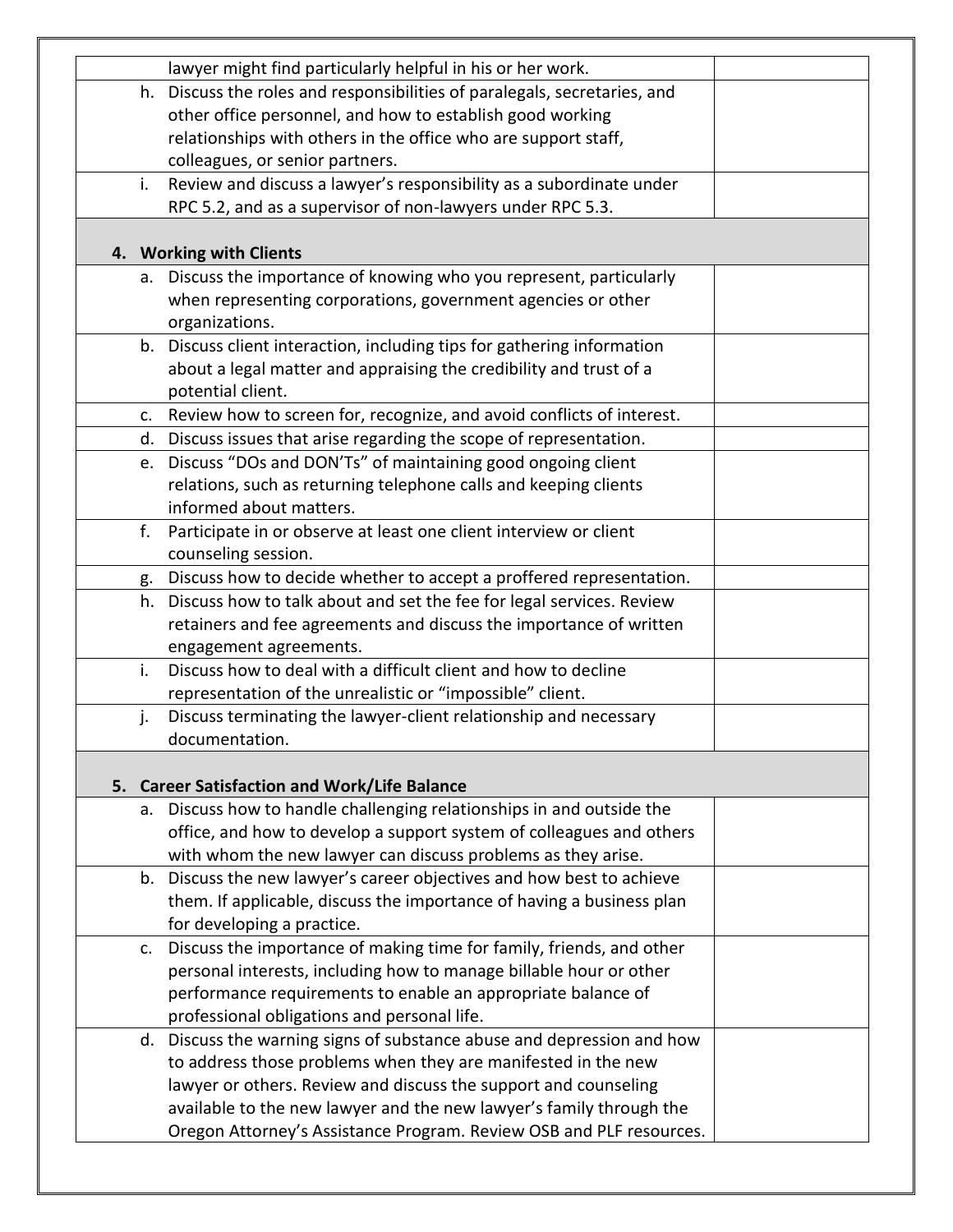# **B. Elective Practice Area Activities**

Select and complete at least ten (10) Practice Area Activities in one or more substantive law Practice Areas shown on the following pages. At least one of the Activities must be a writing project that the mentor reviews with the new lawyer. If the new lawyer is interested in a practice area not included here, the new lawyer and mentor may identify basic skill activities in that practice area to include in the mentoring plan. The activities and experiences suggested on the following pages may be adjusted to the new lawyer's particular practice setting and individual needs.

| Activity         | Date Completed |
|------------------|----------------|
| 1.               |                |
|                  |                |
| $\overline{2}$ . |                |
| 3.               |                |
|                  |                |
| 4.               |                |
|                  |                |
| $\overline{5}$ . |                |
|                  |                |
| 6.               |                |
|                  |                |
| 7.               |                |
| 8.               |                |
|                  |                |
| 9.               |                |
|                  |                |
| 10.              |                |
|                  |                |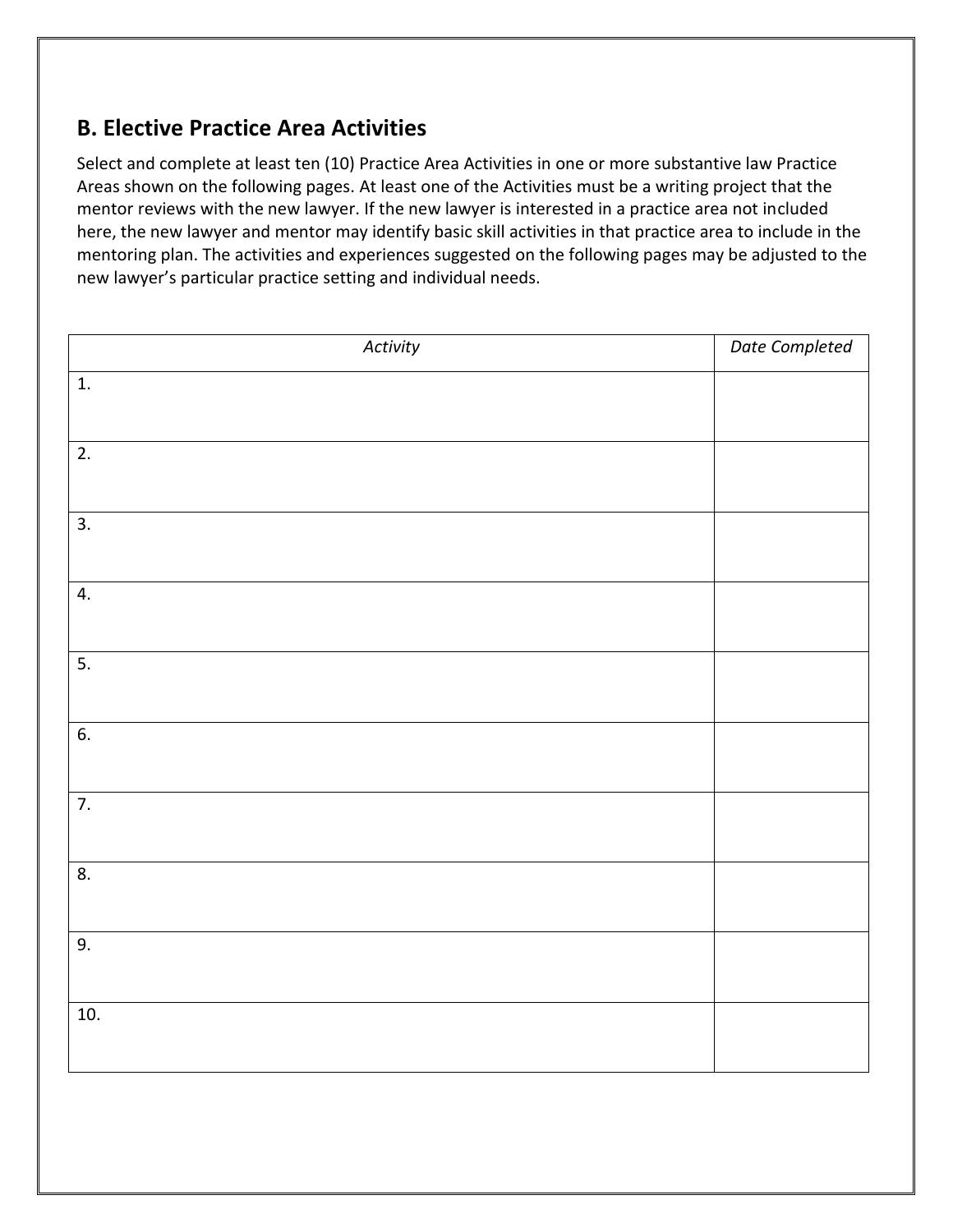# **Elective Practice Area Activities**

Please note: this section is in continuing development.

Please feel free to contact NLMP with recommendations for further activity content.

### **1. Civil Litigation**

- a. Rules and Pleadings
	- (1) Review and discuss the local rules of the Federal District Court of Oregon or the Oregon Uniform Trial Court Rules, as applicable, focusing on issues that frequently arise.
	- (2) Review and discuss the Supplemental Local rules for your county's Circuit Court focusing on issues that frequently arise.
	- (3) Review and discuss pleading standards.
	- (4) Participate in preparing a complaint.
	- (5) Review, discuss and prepare a summons and cause it to be served.
	- (6) Participate in preparing an answer to complaint, counterclaim, cross-claim or thirdparty complaint.
	- (7) Discuss and participate in a "conference" before filing a motion (include why is it required, what constitutes conferral, provision of authorities for one's position, necessity for dispositive motions.)
	- (8) Discuss the pros and cons of a motion to dismiss in federal court or state court.
	- (9) Prepare, file, and argue a motion. Review and discuss.
- b. Discovery and Summary Judgment
	- (1) Prepare for and observe or participate in a discovery planning conference with opposing counsel in a state or federal court case.
	- (2) Participate in or observe a Rule 16 scheduling conference in the Federal District Court of Oregon.
	- (3) Participate in or observe a scheduling conference in state court.
	- (4) Participate in or observe an interview of a witness. Discuss how to take a proper statement from a witness for use at trial.
	- (5) Discuss common issues of professionalism in a litigation practice including scheduling courtesies, who will produce documents or be deposed first, where will depositions occur, personal attacks in briefs or hearings, proper usage of email and fax communications, returning phone calls, appropriate courtroom conduct by counsel and client, preparation of a client for the courtroom, and others.
	- (6) Prepare one of the following: a Request for Production of Documents, a Request for Admissions, or, if in Federal Court, a set of Interrogatories.
	- (7) Prepare a Response to one of the following: a Request for Production of Documents, a Request for Admissions, or if in Federal Court, a Set of Interrogatories.
	- (8) Discuss the proper preparation of a witness for a deposition and the proper conduct of an attorney taking and defending a deposition.
	- (9) Participate in the preparation for and the taking of a deposition of a witness or adverse party in a civil.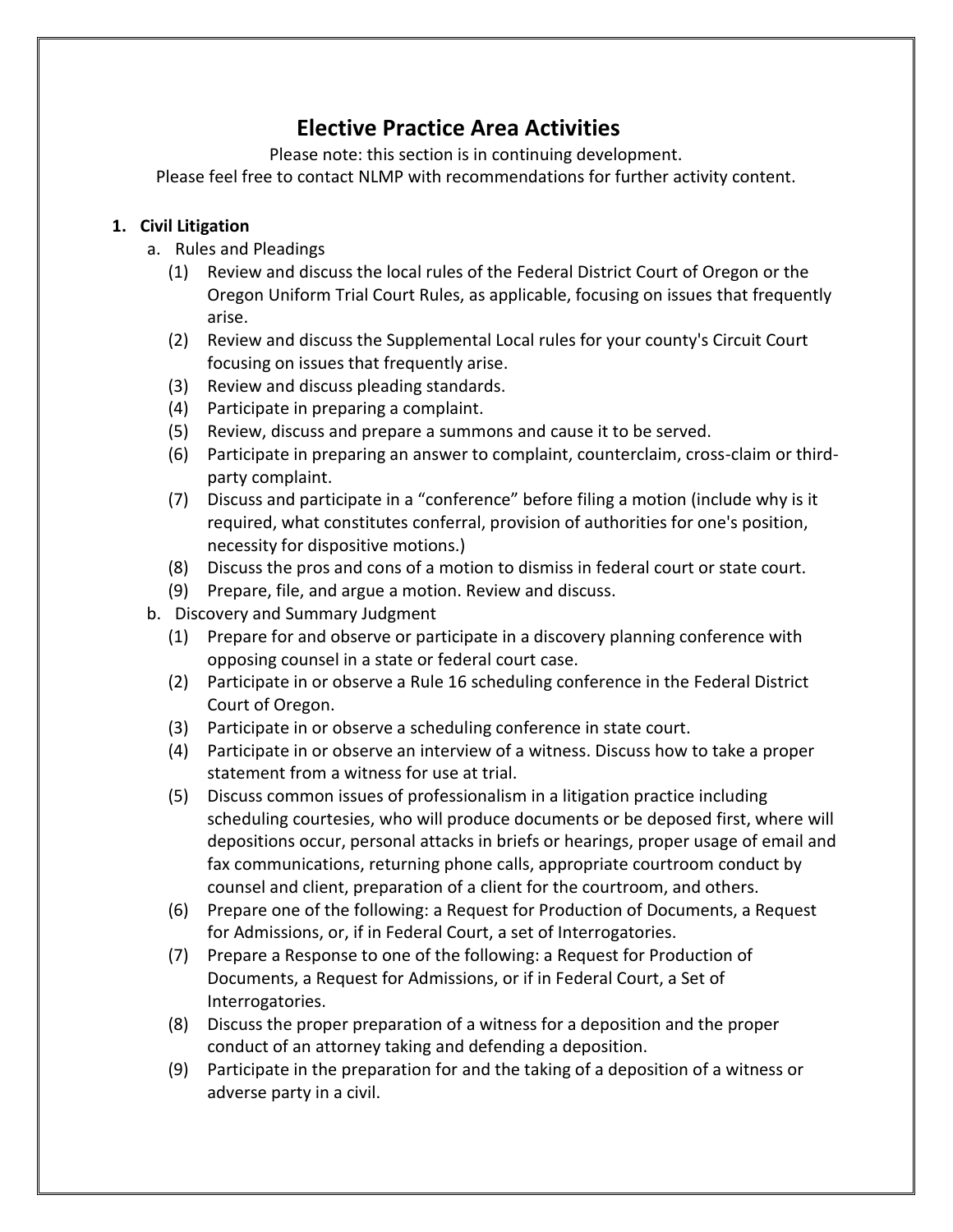- (10) Participate in the preparation for and defense of a deposition of a witness for your client or of your client in a civil action.
- (11) Participate in identifying expert witnesses and producing expert witness reports.
- (12) Discuss or participate in preparing motions and memoranda in support of summary judgment in state or federal court.
- c. Trial preparation and trial
	- (1) Discuss or participate in final trial preparations including preparing pretrial order and making pretrial disclosures of witnesses and exhibits.
	- (2) Attend to observe or participate in a final pretrial conference in state or federal court.
	- (3) Participate in an evidentiary hearing in a state or federal court.
	- (4) Participate in or observe a trial (or significant parts of one) in a civil or criminal case in either a state or federal court.
	- (5) Discuss the mechanics of trial, including where to be when questioning a witness or addressing the court, proper attire, when to stand, courtroom decorum, addressing opposing counsel, judge's bench books, etc.

### **2. Criminal Litigation**

- a. Observe or participate in client interview or in a meeting with a key prosecution witness.
- b. Discuss factors considered by prosecutors in making charging decision.
- c. Participate in charge negotiations between defense counsel and the prosecutor's office.
- d. Participate in making a discovery request in a criminal case, including request for exculpatory materials.
- e. Discuss defense discovery obligations in state cases.
- f. Participate in engagement of private investigator for defense to interview witnesses and discuss the ethical issues involved in the use of state or federal investigators.
- g. Review information or indictment for constitutional and/or pleading defects.
- h. Research elements of crime charged or under investigation; discuss.
- i. Review and discuss pretrial diversion options.
- j. Review and discuss plea in abeyance statute in a particular case and study applicable statute.
- k. Discuss alternatives to prosecution in state cases such as specialty courts, diversion, and civil compromise.
- l. Review and discuss criteria in federal cases for a one- or two-level reduction of offense in a particular case and study applicable statute.
- m. Discuss elements of greater and lesser offenses and range of mandatory and discretionary sentences in a state case.
- n. Participate in discussions about and make or oppose a bail or pretrial release request .
- o. Observe and participate in trial.
- p. Observe and participate in entry of plea in state or federal court.
- q. Review and discuss Presentence Report; participate in filing objections.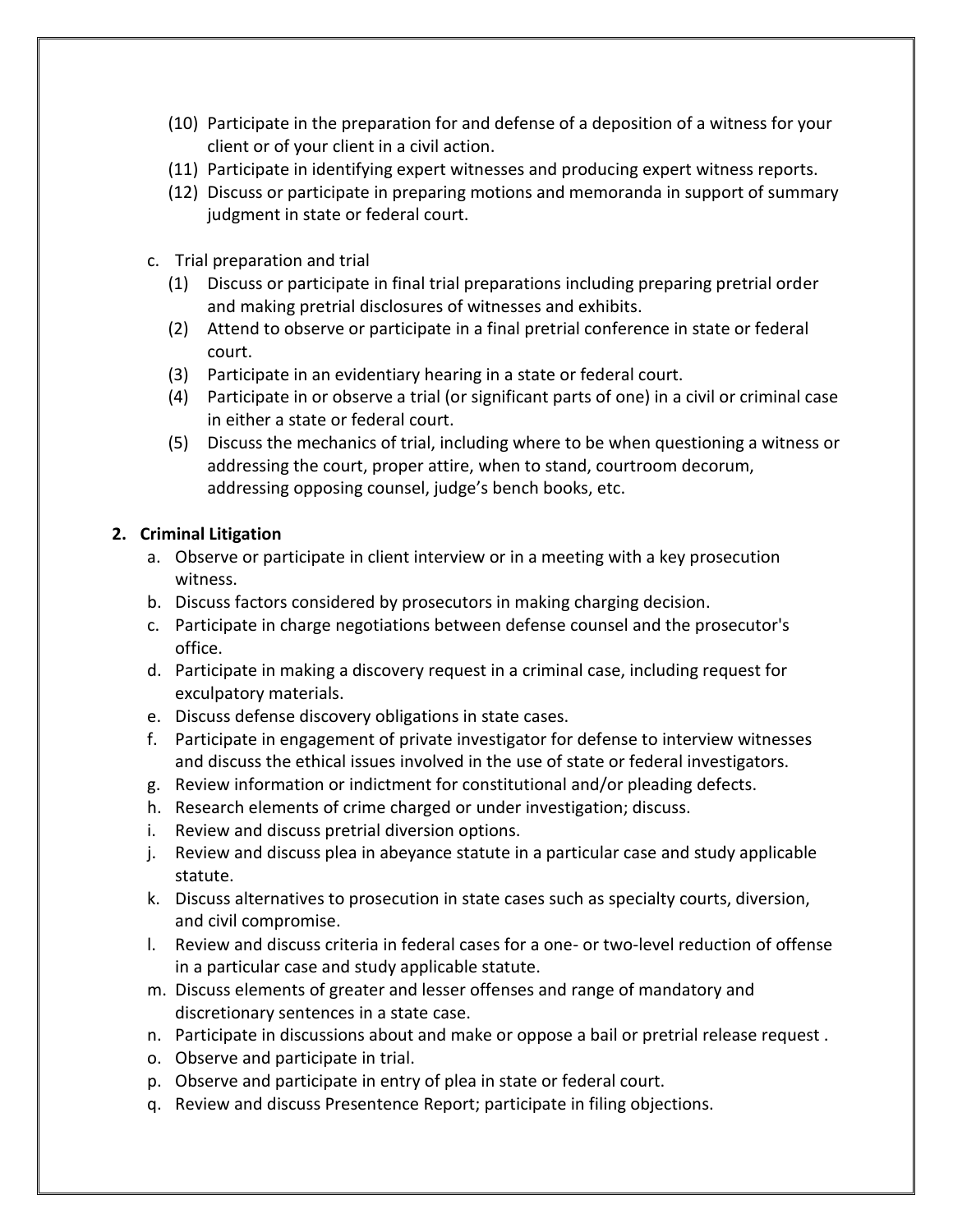- r. Research and participate in analysis of federal sentencing guidelines in particular federal case.
- s. Research and participate in analysis of sentencing guidelines in a particular state case.

### **3. Administrative Law**

- a. Review and discuss the Oregon Administrative Procedures Act.
- b. Review and discuss the Attorney General's Model and Uniform Administrative Rules.
- c. Review and discuss the administrative rules promulgated by the Office of Administrative Hearings.
- d. Review and discuss the Oregon Public Records Law and the Oregon Open Meetings Law.
- e. Meet the Chief Administrative Law Judge and available administrative law judges from the Office of Administrative Hearings.
- f. Attend several types of administrative law contested case hearings which are open to the public.
- g. Participate in or observe an administrative law case from intake through hearing and final order.
- h. Review the OSB Oregon Administrative Law Handbook.
- i. Review the Attorney General's Administrative Law Manual and the Attorney General's Public Records and Meetings Manual.
- j. Review and discuss selected Oregon administrative law appellate case law.
- k. Review and discuss the OSB ethics opinions related to administrative law.

### **4. Alternative Dispute Resolution**

- a. Review and discuss Oregon statutes on mediation including requirement to screen for potential conflict of interest of mediator.
- b. Discuss the differences between arbitration and mediation and the considerations for using each method of dispute resolution.
- c. Observe, participate in, or prepare for a mediation.
- d. Observe, participate in, or prepare for an arbitration.
- e. Discuss how to prepare a client for mediation or arbitration.

### **5. Appellate Practice**

- a. Review and discuss the Oregon and Federal Rules of Appellate Procedure, as applicable.
- b. Attend and observe an appellate argument in the Oregon Supreme Court, the Oregon Court of Appeals, or the 9th Circuit Court of Appeals.
- c. Review and discuss ORS Ch. 138 through ORS 138.504 regarding appeals in criminal cases.
- d. Review and discuss ORS 183.400 and ORS 183.480 to 183.497 regarding judicial review of administrative agency actions.
- e. Review and discuss the Appellate Court Settlement Program.
- f. Review and discuss the Oregon Appellate Court Style Manual.
- g. Attend a CLE on a component of appellate practice (e.g., brief writing, oral argument).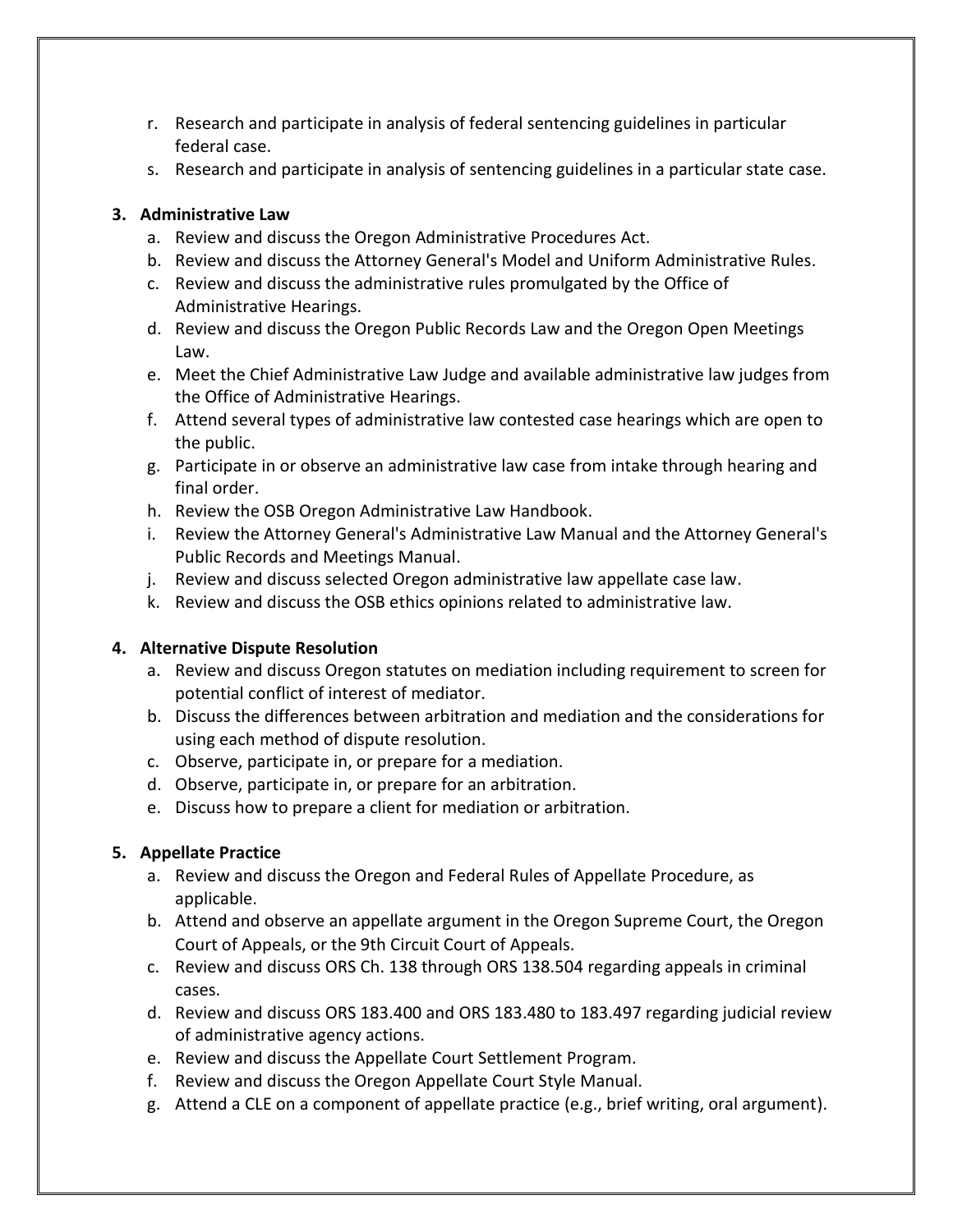- h. Review and discuss the OSB Appeal and Review CLE.
- i. Review discuss ORS ch. 19 Appeals and those portions of ORS ch. 21 Attorney Fees; Costs and Disbursements, ORS ch. 21 Fees Generally and ORS ch. 22 Bonds and Other Security Deposits related to appeals.
- j. Read and discuss an article or book on oral advocacy or brief writing.
- k. Participate in the drafting of a brief.
- l. Review and discuss the Appellate Practice Section Pro Bono.

### **6. Business Law**

- a. Discuss the various forms of business entities (corporations, LLCs, partnerships, LLPs, etc.) and the considerations for choosing each one.
- b. Discuss key considerations in choosing Oregon, Delaware, or other jurisdiction for incorporation or organization of new entities.
- c. Draft or review basic documents involved in the formation of a business entity such as Articles of Incorporation, Articles of Organization, Bylaws, Operating Agreements, Partnership Agreements, corporate minutes and resolutions.
- d. Discuss basic blue sky and other securities issues associated with formation of entities.
- e. Conduct blue sky research for a proposed issuance by a private company.
- f. Draft or review Form D and related blue sky notices.
- g. Discuss or review one or more of the following documents commonly developed in a business practice:
	- (1) shareholders' agreement;
	- (2) buy-sell agreement;
	- (3) stock purchase agreement;
	- (4) asset purchase agreement;
	- (5) noncompetition agreement;
	- (6) security/collateral agreement; or
	- (7) promissory note.
- h. Participate in the due diligence process for mergers and acquisitions.
- i. Prepare UCC filings.

### **7. Constitutional Law**

- a. Review and discuss the most common federal Constitutional claims used by attorneys in Oregon. This could include one or more of the following:
	- (1) Rights of communication and expression.
	- (2) Anti-establishment and religious freedom.
	- (3) Equal protection and due process.
	- (4) Privacy.
	- (5) Search and seizure.
	- (6) Habeas Corpus.
	- (7) Supremacy.
- b. Review and discuss how the Oregon Supreme Court interprets and applies the State Constitution and the claims that are used more frequently by practicing attorneys in Oregon. This could include one or more of the following: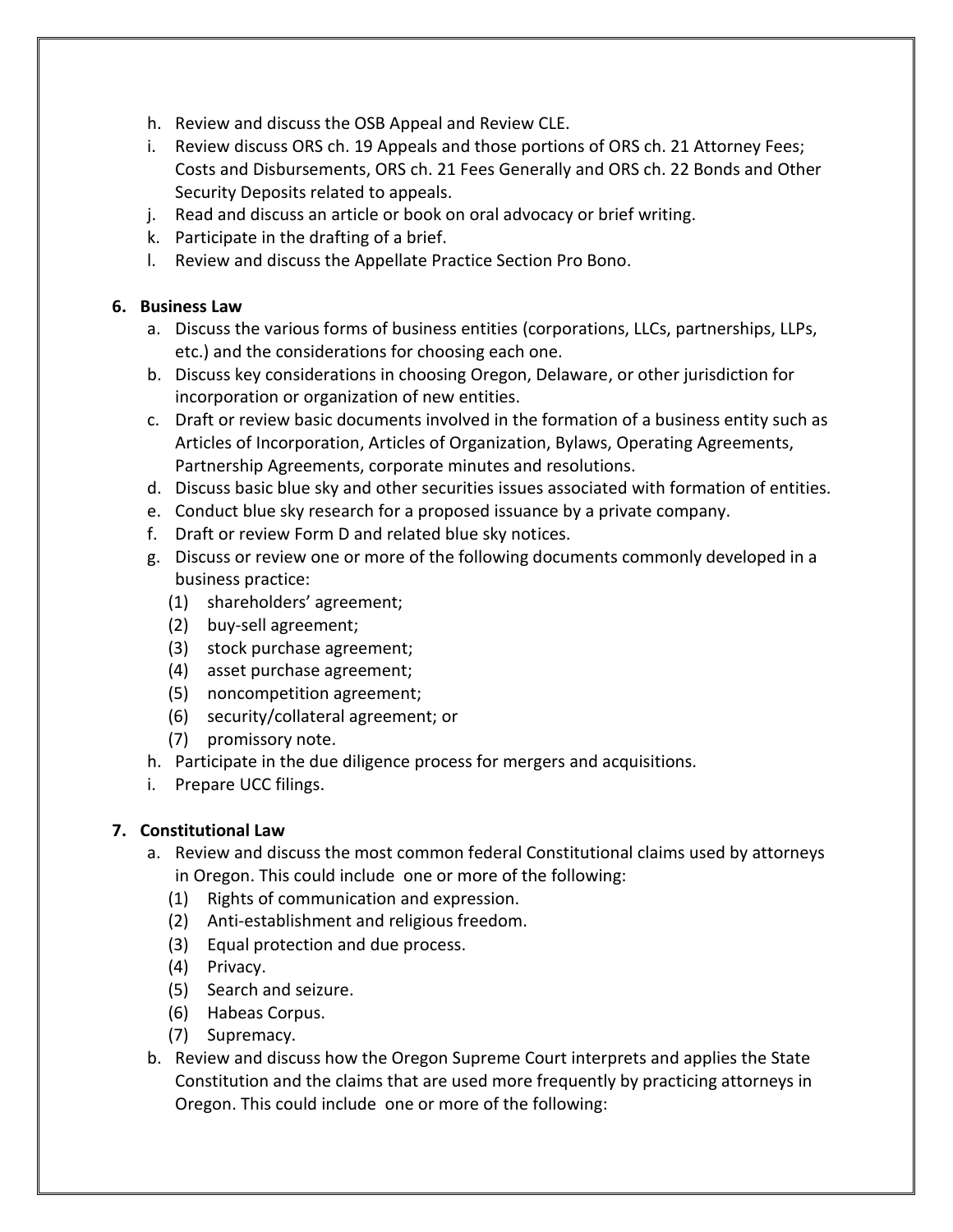- (1) First-things-first doctrine and primacy of state constitutional issues.
- (2) Independent state constitutional rights.
- (3) Interpreting state constitutional provisions.
- (4) Expanded rights in criminal proceedings.
- (5) Expanded rights of expression.
- (6) Impairment of contract, open court and remedies, privileges and immunities, or the religion clauses.
- c. Review and discuss advantages and disadvantages of raising federal constitutional claims in state or federal court.
- d. Review and discuss some of the common issues that arise in claims filed pursuant to Section 1983 of the Civil Rights Act Review and discuss some of the issues related how and where constitutional claims can be raised and what record will be necessary (challenging referendums or initiatives, administrative actions, state statutes, actions by judge during trial, constitutional claims in administrative proceedings, appeals, removal to federal court, referral from federal court to State Supreme Court).

### **8. Debtor-Creditor/Consumer Law**

- a. Discuss and prepare or review a motion for provisional process.
- b. Discuss and prepare or review documents for the appointment of a receiver or an assignment for the benefit of creditors.
- c. Discuss and review statutory and possessory liens and their enforcement.
- d. Discuss and review how to file and enforce a foreign judgment.
- e. Discuss and prepare appropriate documents for garnishment or execution on a judgment.
- f. Discuss fraudulent conveyances and how to challenge or set aside a transfer.
- g. Discuss and review state and federal consumer protection laws including the UTPA, the Fair Debt Collection Act, the Fair Credit Act, TILA, and vehicle "lemon laws" and the claims and defenses they offer.
- h. Discuss and review a standard retail installment contract.
- i. Discuss and review the family expense doctrine.
- j. Observe or participate in a hearing on a consumer law issue.

### **9. Environmental Law**

- a. Discuss or write a legal memorandum analyzing a significant question under one or more of the following statutory areas: RCRA Hazardous Waste (State and Federal), Solid Waste Management, Storage Tanks, Clean Air Act, Clean Water Act, NEPA/SEPA, Endangered Species Act, Asbestos Management.
- b. Discuss the obligations under applicable Right-to-Know statutes.
- c. Discuss obligations to report the discovery of preexisting contamination.
- d. Discuss or assist in preparing environmental permits needed for a project under both state and federal laws.
- e. Discuss or prepare a checklist for a multimedia compliance audit for an industrial facility.
- f. Discuss or observe a rulemaking process.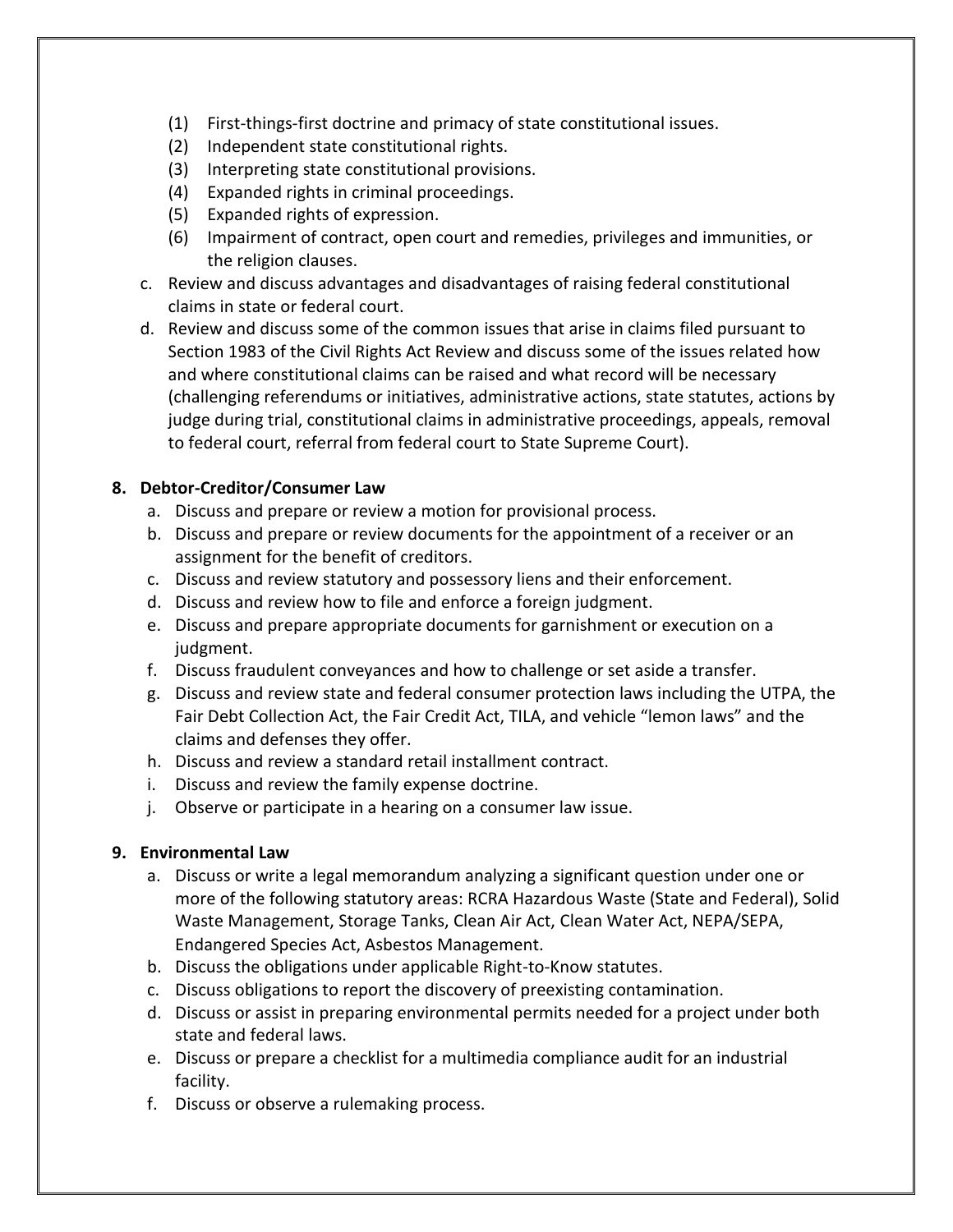- g. Discuss or write a legal memorandum analyzing Superfund liability.
- h. Discuss or participate in preparation for and management of an agency inspection.
- i. Discuss or review agency penalty policy.

#### **10. Estate Planning**

- a. Participate in drafting and reviewing basic estate planning documents.
- b. Assist in gathering and organizing client information.
- c. Prepare diagrams of specific estate plans for clients.
- d. Prepare estate planning binders for clients.
- e. Participate in drafting and reviewing probate pleadings.
- f. Prepare notice to creditors and arrange for publication.
- g. Prepare the inventory of an estate.

#### **11. Family Law**

- a. Review and discuss the Rules of Civil Procedure, Uniform Trial Court Rules, and applicable Supplemental Local Rules specific to Family Law.
- b. Prepare a petition for dissolution.
- c. Prepare a Statement of Assets and Liabilities
- d. Create a child support worksheet.
- e. Observe or participate in a hearing on motion for temporary orders.
- f. Observe or participate in custody evaluation settlement conference Participate in a collaborative law meeting.
- g. Participate in a mediation.
- h. Observe or participate in a family law trial.
- i. Participate in preparing a premarital agreement or review and discuss statutory requirements, case law, and necessary terms of premarital agreements.

### **12. Immigration Law and the Representing of Foreign Nationals in Oregon**

- a. Review and discuss the substantive law and procedures related to admission and exclusion.
- b. Review and discuss the substantive law and procedures related to removal, including relief from removal (voluntary departure, prosecutorial discretion, regularization of status, extreme hardship).
- c. Review and discuss the availability of judicial review and habeas corpus on matters related to admission, exclusion and removal.
- d. Review and discuss the most common grounds for seeking admission, delaying removal or changing immigration status to avoid removal. (Could include one or more of the following: creating a business, employment, family, victim of domestic violence or human trafficking, refugee, political asylum).
- e. Review and discuss common legal issues related to advising and representing foreign nationals in Oregon. This could include one or more of the following:
	- (1) Future impact of a guilty, no contest plea, or criminal conviction on admissibility and removal under immigration law.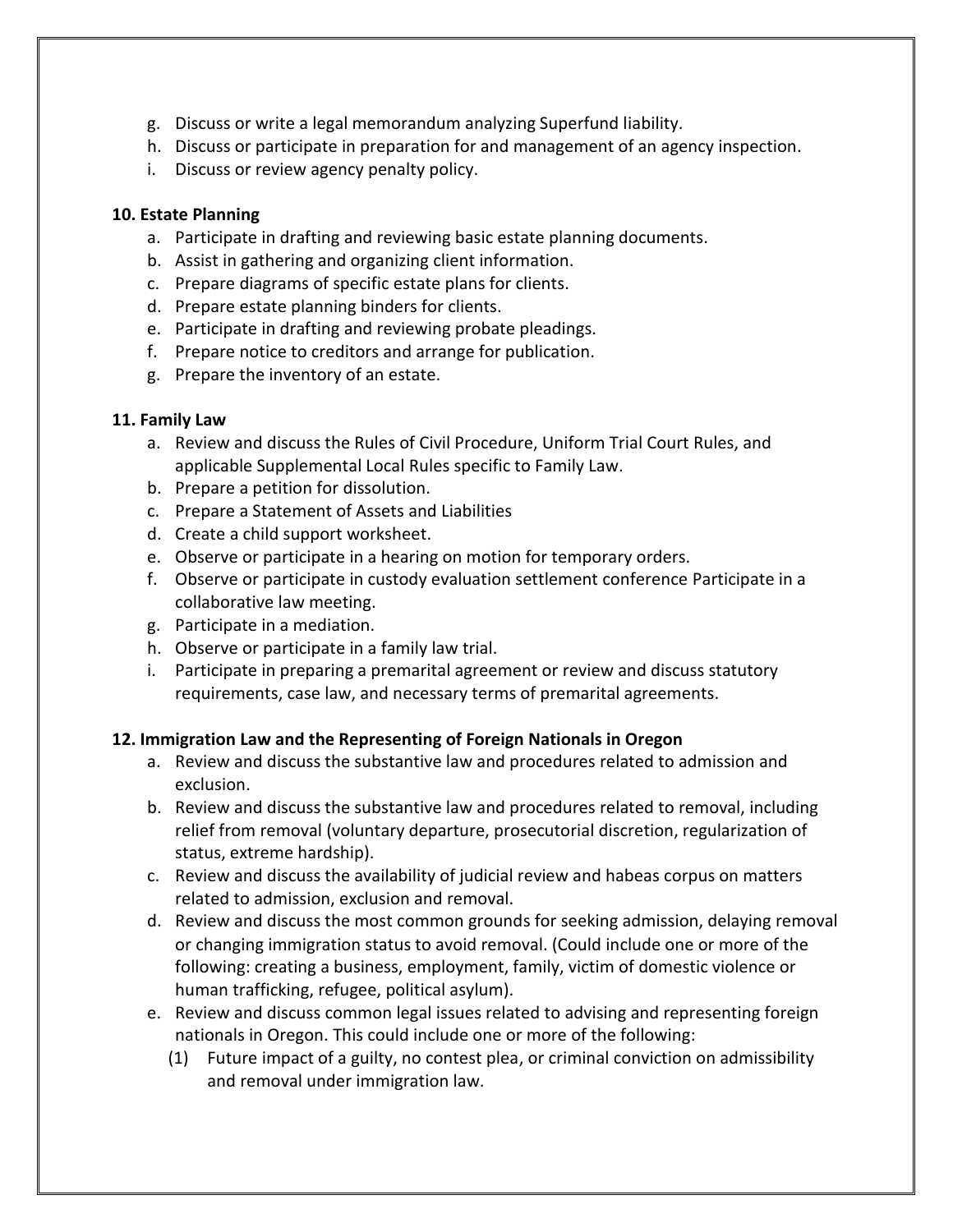- (2) Effect of immigration status on right to work, buy land, create a business, serve on a board of directors, and similar matters.
- (3) Requirements that employers check immigration status at time of hiring and in response to Social Security mismatch letter, I-9 audit, or other notice to employer from the federal government.
- (4) Effect of immigration status on rights of employees under labor protections statutes.
- (5) Effect of immigration status on eligibility for various government benefits and the potential impact of seeking benefits on immigration status.
- (6) Practical considerations in civil litigation related to discovery or retaliation.
- (7) Getting a drivers license and insurance under the REAL ID act.

### **13. Intellectual Property and Patent Law**

- a. Discuss or participate in patent search/evaluation.
- b. Discuss or participate in drafting and filing a patent application.
- c. Discuss or participate in filing an Information Disclosure Statement (IDS).
- d. Discuss or participate in drafting an Office Action response.
- e. Discuss or participate in a telephone conversation with an Examiner.
- f. Discuss or participate in preparing and drafting an appeal brief.
- g. Discuss and review techniques for successful patent prosecution.
- h. Observe or participate in patent litigation.
- i. Observe or participate in a client interview.
- j. Discuss or participate in trademark search/evaluation.
- k. Discuss or participate in drafting and filing a trademark application.
- l. Discuss or participate in drafting an Office Action response.
- m. Discuss or participate in preparing and drafting an appeal brief.
- n. Discuss and review techniques for successful trademark prosecution.
- o. Discuss or participate in trademark litigation.
- p. Discuss or participate in drafting and filing a copyright application.

### **14. Juvenile Law**

- a. Dependency cases
	- (1) Attend a shelter hearing.
	- (2) Discuss the standards used by DHS for removal in ICWA and non-ICWA cases and reasonable efforts to avoid removal, achieve permanency.
	- (3) Discuss placement options for children including involvement of relatives and visitation arrangements.
	- (4) Discuss the role of the court, DHS, the CASA, and the district attorney or department of justice lawyer (and the tribe in ICWA cases).
	- (5) Attend a jurisdictional hearing and discuss preparation of the parent to testify.
	- (6) Discuss the grounds for initial and continuing juvenile court jurisdiction and the relationship with "reasonable" or "active" efforts by the state to reunite the family.
	- (7) Attend a permanency hearing.
	- (8) Attend a termination of parental rights trial or review a transcript .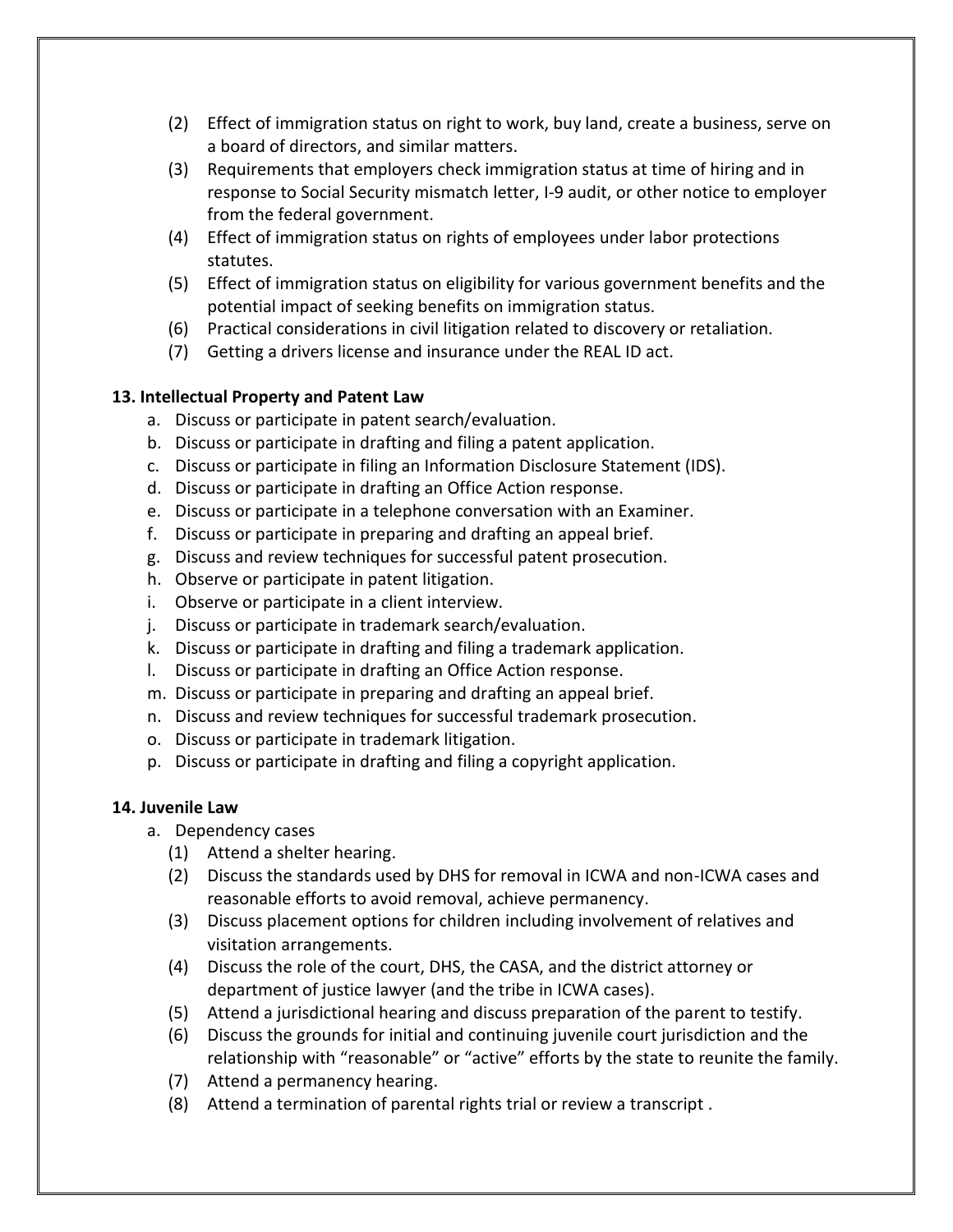- (9) Discuss the role of counsel for a child who is capable of considered judgment; discuss best interests representation of a child not capable of considered judgment.
- (10) Discuss Special Immigrant Juvenile Status for non-citizen child clients.
- b. Delinquency cases
	- (1) Discuss formal and informal treatment of juvenile offenders and scope of court's discretion.
	- (2) Discuss capacity of juveniles to aid and assist and waive constitutional rights.
	- (3) Discuss the role of counsel in delinquency cases and the need to follow client directives as in criminal cases.
	- (4) Discuss pre-petition issues for juveniles, detention, and waiver to criminal court.
	- (5) Discuss direct and collateral consequences of juvenile adjudications.
	- (6) Attend a detention hearing.
	- (7) Attend a jurisdictional hearing.
	- (8) Attend a dispositional hearing.
	- (9) Discuss post-dispositional issues.

### **15. Labor and Employment**

- a. Review and discuss the Oregon Bureau of Labor & Industries/EEOC administrative process. Review or participate in drafting a charge or the response to a charge.
- b. Participate in or observe the BOLI/EEOC administrative process, including a resolutions conference or an appeal to the Labor Commission.
- c. Participate in drafting or review and discuss a separation or settlement agreement.
- d. Participate in or discuss consultation with management on HR issues.
- e. Prepare for and observe or participate in an unemployment benefits appeal hearing.
- f. Review and discuss an employment law issue, such as a claim under Title VII, the Family Medical Leave Act, the Americans with Disabilities Act, or other substantive federal law or its state counterpart.
- g. Discuss or participate in drafting one or more of the following: basic defined contribution plans, including 401(k) plans; basic cafeteria plans; basic umbrella welfare plans; routine amendments to plans; determination letter requests; summary plan descriptions; summary of material modifications and summary annual report; distribution forms.

### **16. Legislative and Administrative Lobbying**

- a. Discuss and review the roles that an attorney could play in advising or advocating in legislative or administrative lobbying for a client.
- b. Discuss the state and federal laws that require lobbyist to register, the definitions of lobbying, the restrictions on making gifts, and the requirements related to reporting time and certain expenditures.
- c. Discuss and review the characteristics of effective legislative lobbying, including how to make connections with legislators and legislative staff, build credibility and trust, testify, participate in work groups, join coalitions and similar matters.
- d. Attend and, if possible, participate in a legislative hearing.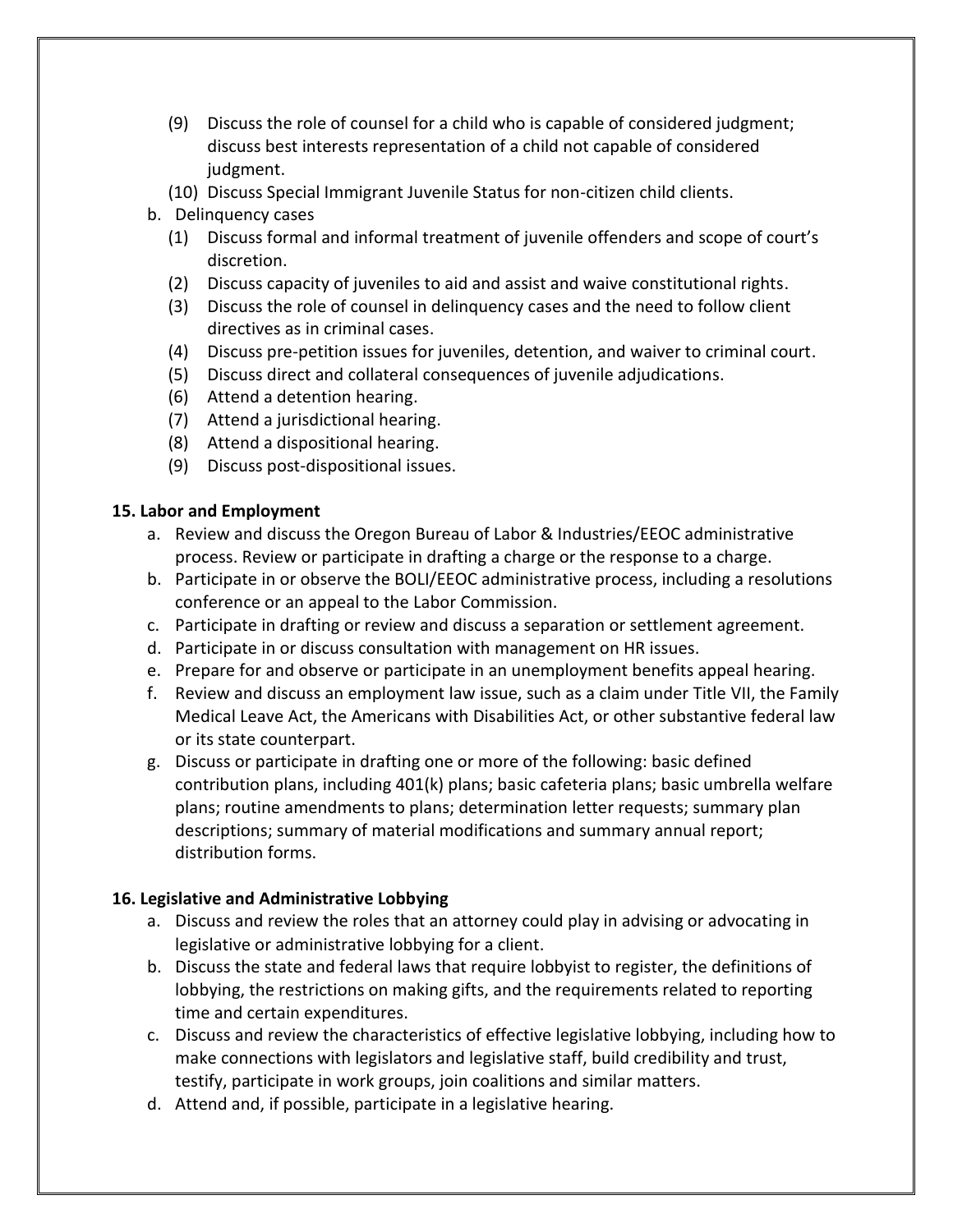- e. Discuss and review how to build relationships with agency representatives and the formal and informal ways to influence the agency in its decision-making.
- f. Become familiar with the OSB Public Affairs Program.

#### **17. Natural Resources/Land Use**

- a. Discuss or research a significant question under one or more of the following statutory areas: National Environmental Policy Act/SEPA/CEQA, Endangered Species Act/Marine Mammal Protection Act/Magnunson Stevens Fishery Conservation and Management Act, Clean Water Act/Rivers and Harbors Act, Coastal Zone Management Act, Federal Insecticide Fungicide, and Rodenticide Act, Federal Land Policy and Managements Act/Multiple-Use Sustained-Yield Act/National Forest Management Act, reclamation Laws/Reclamation Reform Act, state and local land use laws, water rights laws, and wetlands laws, substantive mining and oil and gas laws.
- b. Discuss environmental, natural resources, and local land use permits needed for a project under federal, state, and local laws.
- c. Discuss or assist with the preparation of a permit application at the federal, state or local level.
- d. Discuss or review Phase I and Phase II environmental site assessments.
- e. Discuss or participate in due diligence investigations, such as compliance with applicable local land use requirements or existence of water rights.
- f. Discuss or review a property transfer assessment.
- g. Discuss or draft a site access agreement for survey work (legal survey, fish and wildlife survey, wetland delineations, remedial action).

#### **18. Negotiation**

- a. Discuss how to prepare for the negotiation of a legal matter (e.g., release of a personal injury claim, lease agreement, etc.).
- b. Discuss when and how negotiation should be initiated.
- c. Discuss when and how to involve the client in negotiation.
- d. Discuss ethical and professional obligations of negotiators.
- e. Discuss skills needed to be an effective negotiator and how to acquire them.
- f. Observe or participate in a negotiation.

#### **19. Real Estate Law**

- a. Discuss the steps involved in negotiating and completing a commercial real estate transaction.
- b. Draft or review one or more common real estate documents such as real estate purchase agreements, deeds of trust, mortgages, commercial leases, residential leases, Notice of Default.
- c. Discuss the basic provisions of state and federal law affecting real estate and the enforcement of legal rights associated with real estate.
- d. Discuss the taxation of real estate.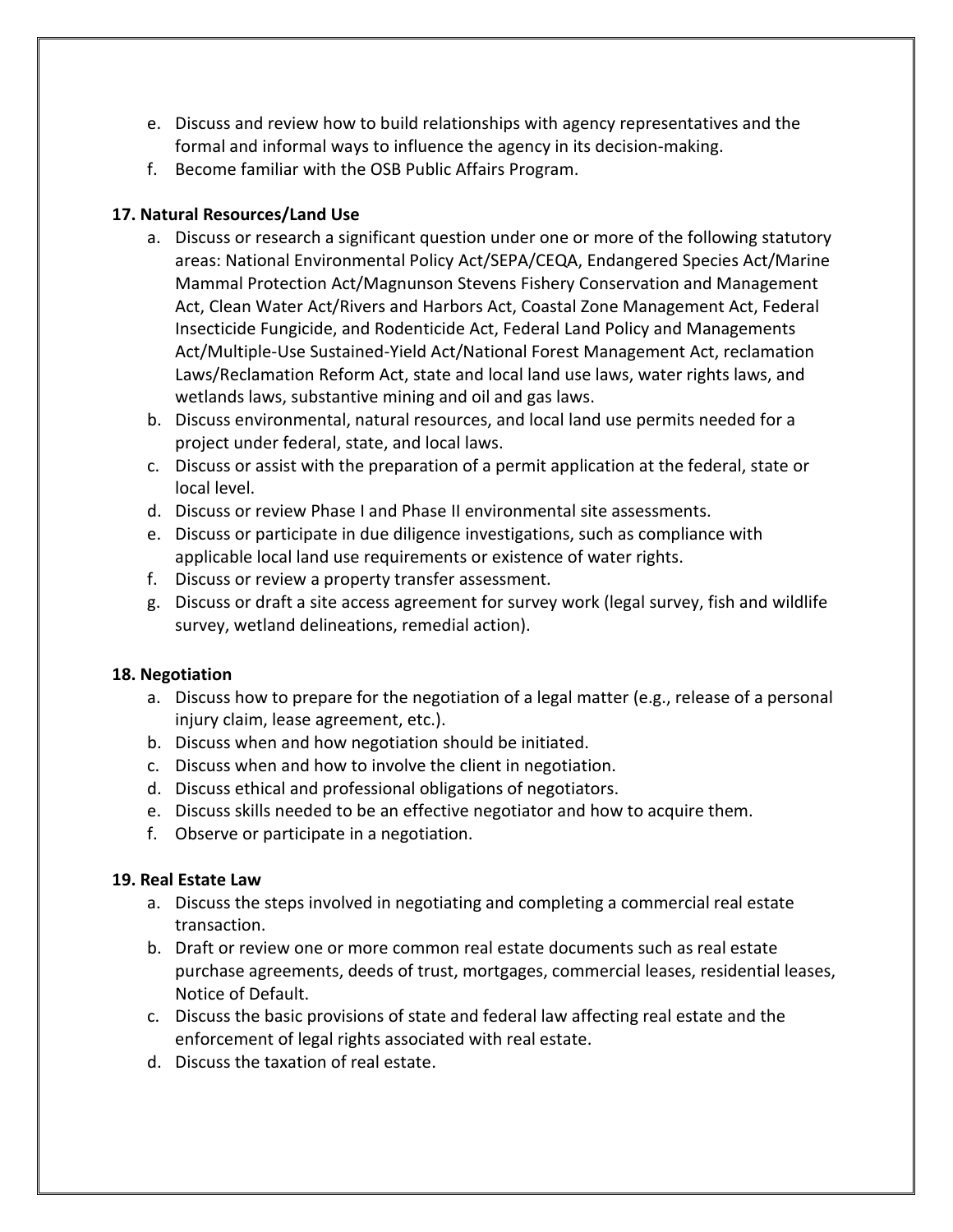- e. Discuss title concepts and issues including marketability of title, priority of interests, forms of ownership, forms of conveyances, recording requirements, statutory and nonstatutory liens and other similar concepts.
- f. Discuss title insurance policy forms, available endorsements and customary insurance and endorsement practices in different transactions.
- g. Discuss distinctions between real and personal property and the methods of transfers of and creation of liens on different asset types.
- h. Discuss easements, reservations, covenants and the enforcement of such rights, common interest ownership options and the applicability of real estate doctrines such as partition.
- i. Discuss survey concepts and issues including metes and bounds legal descriptions, access and title issues presented by surveys.

### **20. Securities Regulations**

### **Issuances:**

- a. Understand basic premise of registration or qualifying for an exemption from registration (both at a federal and state level).
- b. Become generally familiar with definitions of "security," "offers," "sales".
- c. Learn basics of common exemptions for securities issuances under the Securities Act of 1933
	- (1) Section 4(2), private placements.
	- (2) Regulation D, safe harbors.
	- (3) Section 3(a)(10), exchange transactions.
	- (4) Section 3(a)(11) and Rule 147, intrastate offerings.
	- (5) Rule 701, issuances under compensatory plans of non-reporting companies.
- d. Learn basics of common resale exemptions
	- (1) Section 4(1).
	- (2) Rule 144, safe harbor.
	- (3) "Section  $4(1-1/2)$ ", exemption.
- e. Become generally familiar with process of registering securities transaction or company with the SEC.
- f. Become generally familiar with qualification and exemption under Blue Sky laws. **SEC:**
- a. Understand general structure of Division of Corporation Finance and the basic SEC review process.
- b. Become generally familiar with SEC website and EDGAR filings, including access to forms, interpretations and company filings.
- c. Understand which forms are typically used for what purposes (S-1, S-3, S-4, S-8, 10-K, 10-Q, 8-K, proxy materials, Schedule 13D and 13G, Form 144)
	- (1) Review precedents of each.
- d. Review Regulation S-K (heart of SEC disclosure) and incorporation by reference into forms.
- e. Generally understand scope of coverage of Regulation S-X.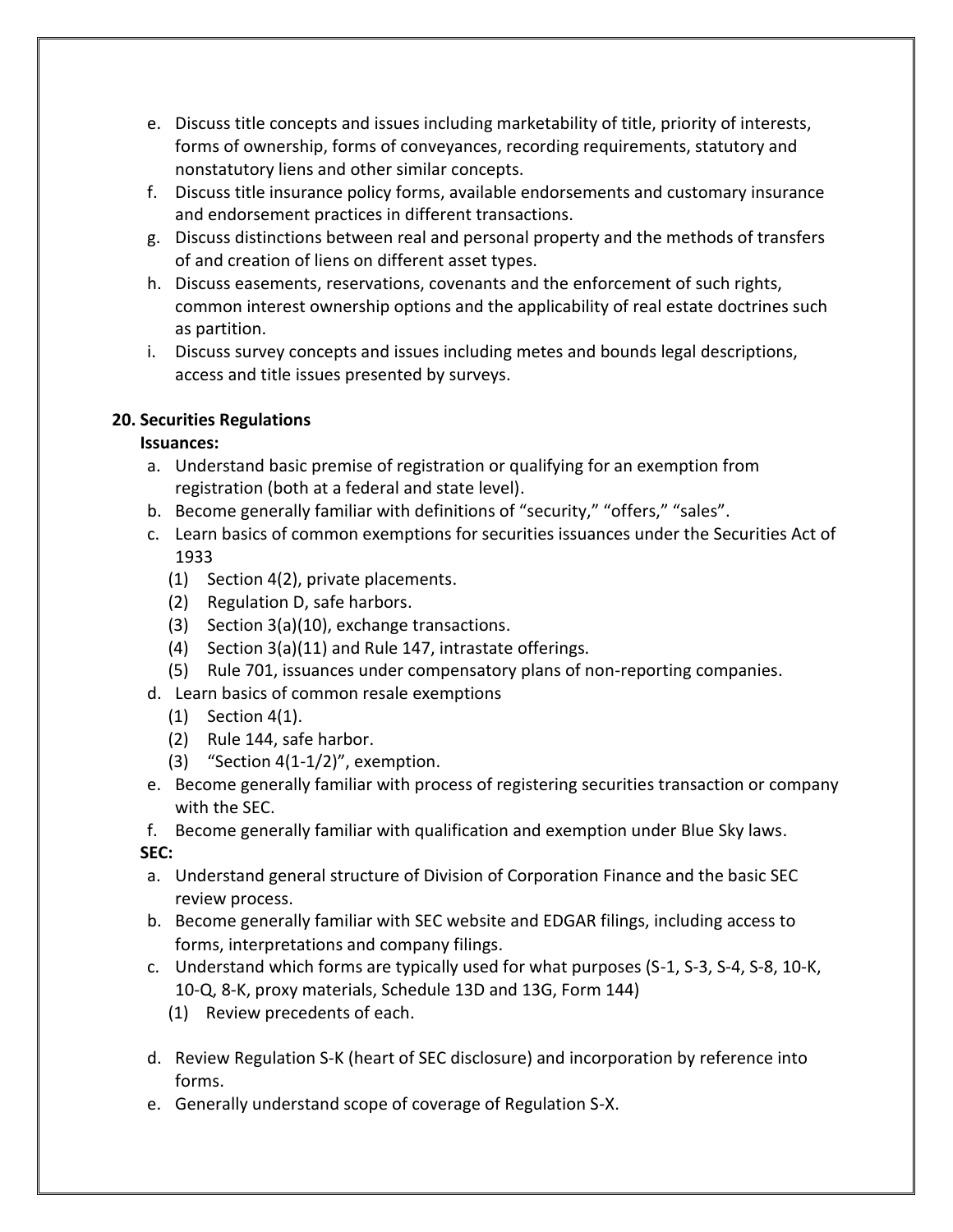- f. Review Regulations FD and G.
- g. Become generally familiar with concept of "materiality".

#### **21. Tax Law**

- a. Discuss the principal tax considerations associated with various forms of entities (corporations, LLCs, partnerships, limited partnerships, etc.).
- b. Discuss the general tax considerations associated with taxable and tax-free acquisitions and divestitures, equity compensation, like-kind exchanges and the procedures associated with federal and state tax controversies.
- c. Assist with the basic tax tasks associated with entity organizations, including federal EINs, S corporation and OSub elections.
- d. Discuss the tax forms and publications applicable to the basic types of entities.
- e. Analyze and discuss one or more complex tax matters.
- f. Prepare and analyze tax calculations.
- g. Participate in preparing IRS tax forms.